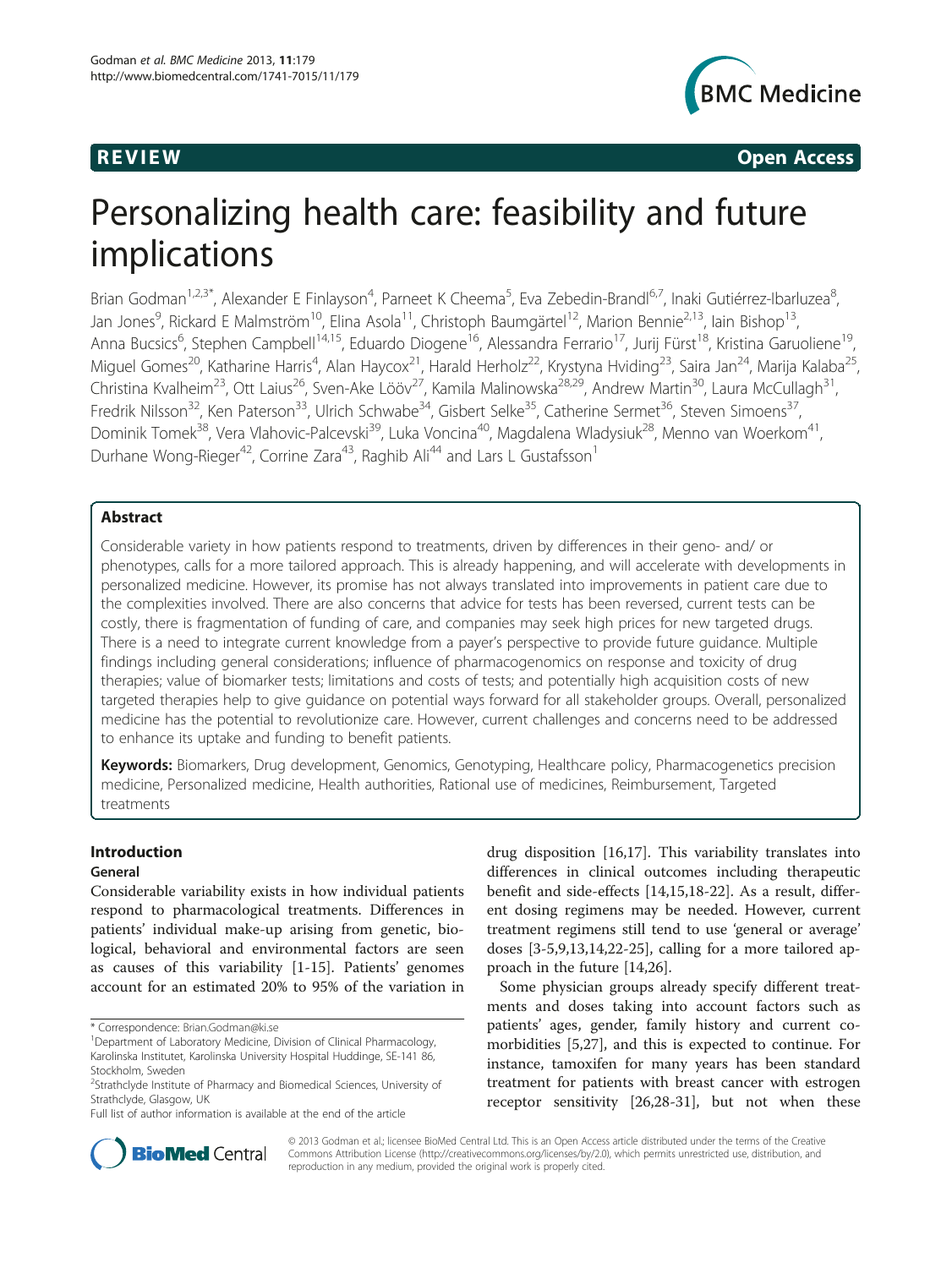receptors are absent. Omalizumab, a recombinant humanized antibody to IgE, is only recommended for patients with asthma uncontrolled with chronic steroids and who have convincing IgE-mediated asthma [\[32](#page-17-0)], with serum IgE levels used to determine subsequent doses. However, there continues to be controversy surrounding its effectiveness in clinical practice and its cost-effectiveness [\[33\]](#page-17-0).

The recognition of the complexity of the various biological systems involved in different diseases [[14](#page-16-0),[34](#page-17-0)] helps explain why there are a high number of nonresponders to certain drugs (as high as 30% to 70%, or more) [\[1,5](#page-16-0)[,35](#page-17-0)-[37\]](#page-17-0). This in turn translates into an increase in the number of patients needed to treat, leading to physicians adopting trial-error paradigms when treating patients [[27](#page-17-0)]. Inter-individual variability in patients' responses can also increase adverse events and reduce effectiveness, or both [\[1,4,5](#page-16-0)[,17,18,22,26,38-43](#page-17-0)], leading to sub-optimal care and adding to the costs of care. Increasing knowledge of the complexity of biological systems is also challenging drug development policies. This helps to explain why, between 2007 and 2010, for instance, 90% of drugs failing during phase II tests or in submission to the US Food and Drug Administration (FDA), failed due to either a lack of efficacy (66%) or a link to safety concerns (21%) [[16,22,44-48](#page-17-0)].

As the knowledge of biological systems grows, drug pipelines should become more productive as well as improve subsequent patient care [\[8](#page-16-0),[9](#page-16-0),[13](#page-16-0),[35,36,49,50](#page-17-0)]. Between 1976 and 2005, 28 drugs were withdrawn from the market in the US due to idiosyncratic serious sideeffects including hepatotoxicity, nephrotoxicity and rhabdomyolysis [[18,51,52](#page-17-0)]. Specific examples include cerivastatin and mibefradil, both of which had favorable benefit-risk profiles at market authorization, but their use in clinical practice, coupled with physicians ignoring recommended guidance, caused their withdrawal [\[1](#page-16-0)[,53](#page-17-0)]. Perhexiline was highly effective in treating angina; however it was associated with severe and unacceptable hepatotoxicity, leading to its withdrawal. This did not happen in Australia and New Zealand, where usage was linked to pre-treatment phenotyping and therapeutic drug monitoring. This is because side-effects, including neuropathy, had been linked to patients being poor or intermediate metabolizers of CYP2D6 [\[5\]](#page-16-0). As a result, instigating routine pharmacogenetic testing at its launch may have prevented its withdrawal [[5](#page-16-0)[,54-57\]](#page-17-0). Dosing of thiopurines such as azathioprine according to patients' thiopurine methyl transferase status can reduce subsequent drug-induced morbidity among patients with rheumatologic and inflammatory bowel disorders [\[19-21,58](#page-17-0)], potentially reducing discontinuation [\[20,21,58\]](#page-17-0). In addition, measuring thiopurine methyl transferase levels to substantially dose thiopurines can reduce the time taken to adequate dosing, helping with subsequent remission [[59](#page-17-0)].

A different example is natalizumab, which was approved in 2004. In patients with relapsing remitting multiple sclerosis, natalizumab significantly reduced the number of relapses and the development of new inflammatory lesions [[60,61\]](#page-17-0). However, natalizumab was withdrawn soon after its launch due to the development of progressive multifocal leukoencephalopathy (PML) resulting from reactivation of JC virus [[60,61\]](#page-17-0). This was a major concern as PML is a devastating condition, leaving survivors with serious impairment. Natalizumab became available again in Europe in 2006 under strict prescribing regulations [\[60,61](#page-17-0)]. Programs are ongoing to investigate whether seropositivity for JC virus antibodies will help accurately predict the development of PML [[60\]](#page-17-0) as well as improve understanding of the risks of patients developing PML if they remain seronegative to JC virus and, alternatively, the risks of developing PML if they convert from seronegativity to seropositivity. As a result, these tests have the potential to improve the benefit:risk ratio. This continual re-evaluation is important to avoid unpredictable events.

These examples illustrate the opportunities and challenges that are concomitant with greater knowledge about disease progression and treatments.

#### Resource issues

Adverse drug reactions (ADRs) add to the costs of healthcare by increasing hospital admissions [\[62-70](#page-18-0)]. Average treatment costs for a single ADR in Germany have been estimated at approximately  $\epsilon$ 2,250, equating to  $€434$  million per year [\[63](#page-18-0)]. The cost of emergencyrelated admissions in the UK because of ADRs has been estimated at GBP£2 billion annually [[64\]](#page-18-0). It is estimated that more than 2 million people are hospitalized annually in the US through serious adverse events [\[22](#page-17-0)[,71](#page-18-0)], and hospital admissions related to warfarin complications costing on average US\$10,819 per patient [\[72](#page-18-0)]. Overall, the cost of drug-related morbidity and mortality exceeded US\$177 billion in the US in 2000 [\[35](#page-17-0)]. Hospital admissions accounting for nearly 70% of the total costs followed by long-term care admissions (18%) [[22,](#page-17-0)[73\]](#page-18-0). ADRs are also a challenge to healthcare institutions in low income countries [\[68\]](#page-18-0).

Improved knowledge of pharmacogenomics could potentially reduce ADRs [[15,18\]](#page-17-0) through, for instance, improved identification of host genetic factors predisposing patients to increased toxicity to certain drugs [[15,16,18,22,38,39,](#page-17-0)[74](#page-18-0),[75](#page-18-0)].

In Europe, the current financial crisis makes resource issues especially important. Pharmaceutical expenditure has been growing at a faster rate than other components of ambulatory care [\[76-83\]](#page-18-0), equating to 50% in real terms among Organisation for Economic Co-operation and Development countries between 2000 and 2009 [\[83,84](#page-18-0)].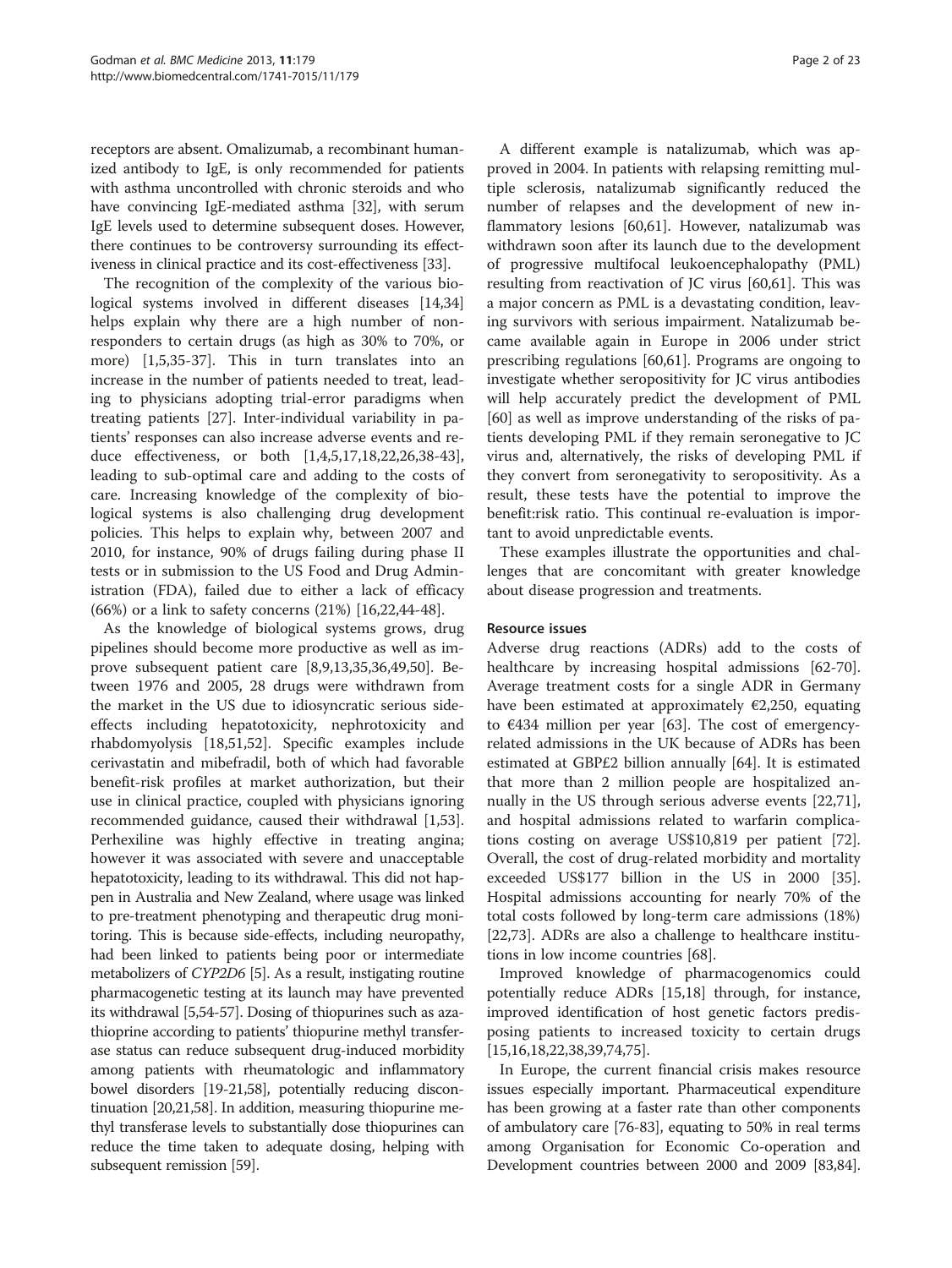As a result, pharmaceutical expenditure has become the largest or equaling the largest cost component in ambulatory care in many countries [[78](#page-18-0)-[83,85](#page-18-0)]. New premiumpriced drugs, especially new biological drugs at US \$100,000 to US\$300,000 per patient per year or more, are adding to these pressures, challenging the ability of society to continue to provide equitable and comprehensive healthcare [\[82,83,86](#page-18-0)-[88](#page-18-0)]. Some countries are already not reimbursing new premium-priced drugs [[89,90\]](#page-18-0), which is not in the best interest of any key stakeholder group.

Consequently, it is attractive to tailor treatments and resources to patients according to their genetic, medical and behavioral factors to achieve the greatest health gain, minimizing waste and maximizing the number of patients needed to harm [\[4,5,8](#page-16-0),[9](#page-16-0),[14](#page-16-0),[16](#page-17-0),[18](#page-17-0),[22](#page-17-0),[23](#page-17-0),[36](#page-17-0),[45](#page-17-0), [74,91,92\]](#page-18-0). This should result in healthcare systems maximizing the improvement in the health of their patients with available resources. It may also lead to the stratification of treatments according to their health gain becoming a major factor in future reimbursement considerations for new premium-priced drugs.

We are already seeing capacity building in genomics medicine and molecular diagnostics growing across countries, including Sri Lanka and Asia-Pacific countries [[93-95](#page-18-0)]. This is likely to continue with new developments and resources.

#### Objectives and definitions

Personalized medicine and personalized healthcare are not new concepts [[27,44,47,](#page-17-0)[96,97\]](#page-18-0). Personalized medicine was initially established in oncology, where new therapeutic concepts could be developed upon the precise description of disease-specific mutations. As a result, new strategies evolved such as targeted therapies and signal interception-based therapies. However, for the purposes of this paper, personalized medicine not only refers to the choice of therapeutic strategies in terms of direct target selection but also involves a degree of pharmacogenomics and genetic testing to improve patient care [[16\]](#page-17-0), agreeing with other authors [[26](#page-17-0),[98,99](#page-18-0)].

We recognize that the development of personalized approaches is complex. This is illustrated by recent research in breast cancer, suggesting that this cancer consists of many different types of tumors [[100](#page-18-0)]. Greater knowledge of this diversity should lead to developments that improve the sensitivity and specificity of prognostic and diagnostic biomarkers; this should also lead to more effective treatments [\[11](#page-16-0)[,100-102](#page-18-0)]. We believe greater targeting of treatments has the potential to revolutionize healthcare delivery through improved effectiveness of treatments and reduced side-effects and associated costs, as well as reducing the number of product withdrawals [[18,26,27](#page-17-0)]. Current knowledge is already resulting in the growth of medicines that require genetic testing before

administration [[4,5,11,13](#page-16-0)[,15,19,21,45,46,49](#page-17-0)[,86,91](#page-18-0)[,103-106](#page-19-0)]. This will continue given the number of targeted treatments as well as genomic tests in development [\[45](#page-17-0)[,107\]](#page-19-0). We also expect to see more accreditation of laboratories performing genomic testing of specific molecular genetic traits to improve the interpretation of laboratory results [\[16\]](#page-17-0). This accreditation will address concerns where there has been variation in test results depending on the detection methodologies used [\[13,](#page-16-0)[108](#page-19-0)]. The sensitivity and specificity of pharmacogenetic tests is important as this will affect their cost-effectiveness and subsequent utilization [\[98,99](#page-18-0)].

However, as in many growing fields, the promises associated with pharmacogenomics have not always translated into appreciable improvements in patient care [[14,](#page-16-0)[22,47\]](#page-17-0). This includes the clinical utility of genomic tests for which a national expert panel (Evaluation of Genomic Applications in Practice and Prevention; EG APP) in the US only recommended one of the four tests initially evaluated for routine use, with the need for more evidence in two [[107](#page-19-0),[109,110](#page-19-0)]. It is recognized that there are a number of barriers that need to be addressed before pharmacogenomics will be part of routine clinical care [[27\]](#page-17-0). These include a redirection of drug development towards tailored therapies [[23](#page-17-0),[36](#page-17-0),[92](#page-18-0)], which is already happening [[45,](#page-17-0)[86](#page-18-0),[111](#page-19-0)]. Major issues regarding the funding of genetic and biomarker testing, especially high cost tests, also need to be addressed given the current and diverse funding structures between ambulatory and hospital care, and the fact that traditional diagnostic tests have typically been low priced [[35](#page-17-0),[45](#page-17-0)[,74,75](#page-18-0)]. Instigation of projects such as EGAPP will help improve the systematic way in which tests are evaluated for their potential clinical utility to help with funding decisions. Other barriers include addressing health authority and health insurance ('payer') concerns that companies will seek high prices for new targeted treatments through seeking orphan status [[82,86](#page-18-0)-[88](#page-18-0)[,112-116\]](#page-19-0). There may also need to be changes during drug development processes, including clinical trials, where sub-populations will continue to shrink to fulfill licensing and reimbursement requirements. This includes better identification of patients likely to have an improved benefit:risk profile because of their pharmacogenetic profile.

Consequently, the objective of this review paper is to integrate current knowledge about the value of biomarkers and prognostic tests to improve patient care, as well as potential concerns, from a payer's perspective. This is because published articles have generally not been written with this in mind. As a result, we hope this paper will provide guidance to all key stakeholder groups on potential ways to enhance future utilization and funding of new personalized approaches. This will be achieved by reviewing the current situation regarding personalized medicine, principally based on peer-reviewed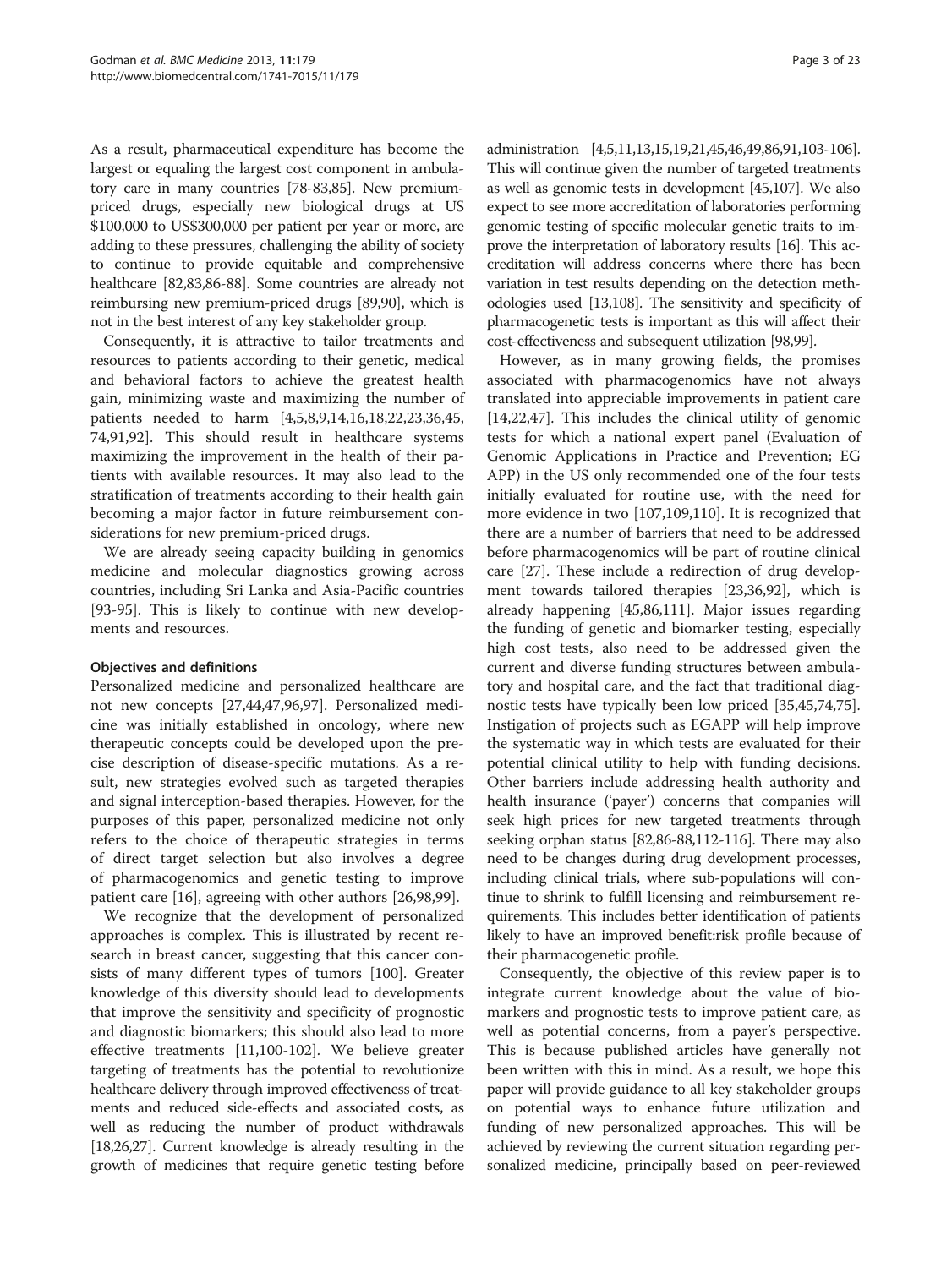papers, building on comments in the background; appraising key funding, organizational and healthcare issues that need to be addressed; and suggesting potential ways forward for all key stakeholder groups to enhance funding and utilization of new diagnostic and prognostic tests as well as new targeted drug treatments through an iterative process involving the co-authors.

We will consider the need to distinguish between genetic tests that demonstrate a particular patient has susceptibility to a given disease and developments that help determine a patient's responsiveness to a given drug and/or the potential for adverse reactions [[5,10,](#page-16-0)[117](#page-19-0)].

We are aware of the considerable controversies surrounding unregulated direct-to-consumer (DTC) genetic testing [\[118\]](#page-19-0) and we will briefly mention this.

#### Review

The findings are consolidated under various headings, including general considerations, pharmacogenomics, biomarkers, challenges and concerns, and key issues for healthcare funding bodies to address.

#### General considerations

Multiple definitions have been assigned to personalized medicine, including stratified medicine. Essentially all definitions include targeting of diagnostic or treatment approaches to improve the future care of patients [[2,8,](#page-16-0)[16,23,26,27,45,50,](#page-17-0)[98,](#page-18-0)[119](#page-19-0),[120](#page-19-0)].

As we explore the molecular pathophysiology of different diseases, we find increasing examples of genetic differences as explanations for inter-individual variability in drug responses [\[1](#page-16-0)-[5,8-11,](#page-16-0)[16,22,37,47](#page-17-0)]. For example, the efficacy and safety of codeine is influenced by CYP2D6 polymorphisms, explaining why slow CYP2D6 metabolizers lack an analgesic effect with codeine and why ultra-rapid metabolizers may experience adverse effects on therapeutic doses [\[16,22](#page-17-0),[38,39\]](#page-17-0). Greater knowledge allows the possibility to redefine patient subgroups for drugs to enhance their effectiveness and/or reduce their toxicity. Consequently, improved knowledge of biomarkers will enrich the management of diseases from prevention to treatment depending on the availability of targeted therapies. Greater knowledge should also enhance the use of existing therapies, reducing reliance on new premium-priced therapies. Whether this happens remains to be seen, especially given that, despite many decades of scientific advances, only a few genotyping or phenotyping tests are currently being used routinely in clinical practice [[4,5,10,11,13,](#page-16-0)[16](#page-17-0), [21,36](#page-17-0)[,105,121,122\]](#page-19-0). This is because of increasing knowledge and awareness that a given patient's genomic and phenotypic make-up is appreciably more complex than initially believed, as well as the influence of environmental factors [[1,9-12,](#page-16-0)[16,36,49](#page-17-0)[,117,122\]](#page-19-0). As a result, different approaches are required to separate diseases into

different subgroups. These include new technology platforms and mathematical models of different approaches and consequences, including system biology approaches that replicate diseases, to truly realize 'personalized medicine' [[8,](#page-16-0)[34,36,44,](#page-17-0)[123](#page-19-0)]. This will be helped by the continued development of patient-centric, longitudinal and cross-institutional electronic health records containing genetic information and genomic test results, while ensuring patients' privacy through appropriate data encryption and privacy protection [[44](#page-17-0)[,124\]](#page-19-0).

#### Pharmacogenomics and response and toxicity to drugs

Pharmacogenomics includes the identification of host genetic factors that influence drug absorption, metabolism and action at the receptor level, which could subsequently reduce patient numbers needed to treat and minimize toxicity [\[125,126\]](#page-19-0). There are a number of examples of pharmacogenomics being applied across diseases areas. These can be summarized into tests that are associated with increased response rates and those that predict toxicities to improve future care (Table [1](#page-4-0)).

For example, independent genome-wide studies involving patients with chronic hepatitis C infection, who were treated with pegylated interferon alpha and ribavirin, showed an association between a variant in the host genotype of IL28B and drug response [[127](#page-19-0)-[129\]](#page-19-0). In view of this, genotyping for IL28B is increasingly undertaken in hepatitis C clinics [[4\]](#page-16-0). Poly(adenosine diphosphate– ribose) polymerase (PARP) inhibitors are also showing promise in a subgroup of patients with triple negative breast cancer who have inherent defects in DNA repair. This makes this particular breast cancer a rational target for therapy based on PARP inhibition [\[138\]](#page-19-0). Models have also been developed, including four polymorphisms in the AMPD1, ATIC, ITPA and MTHFD1 genes, to help predict response to methotrexate, leading to greater tailoring of treatment [[139](#page-19-0)].

Pharmacogenomics has also been effective in helping to predict toxicities to treatment. Examples include (Table [1](#page-4-0)) testing prior to initiating abacavir in patients with HIV type 1. It is estimated that between 48% and 61% of patients with the human leukocyte antigen-B\*5701 allele will develop a hypersensitivity reaction to abacavir, which can be life threatening if repeated, compared with to 0% to 4% of patients who do not have this allele [[1,4,](#page-16-0)[35](#page-17-0)[,140\]](#page-19-0). This resulted in the FDA modifying the abacavir label to include a recommendation that patients should undergo allele testing before initiation [\[125\]](#page-19-0). There is also awareness that dihydropyrimidine dehydrogenase deficiency may need to be tested for in patients prior to initiation of 5-fluorouracil (infusion or oral tablets) for the management of their gastrointestinal cancer. Full dihydropyrimidine dehydrogenase deficiency can be fatal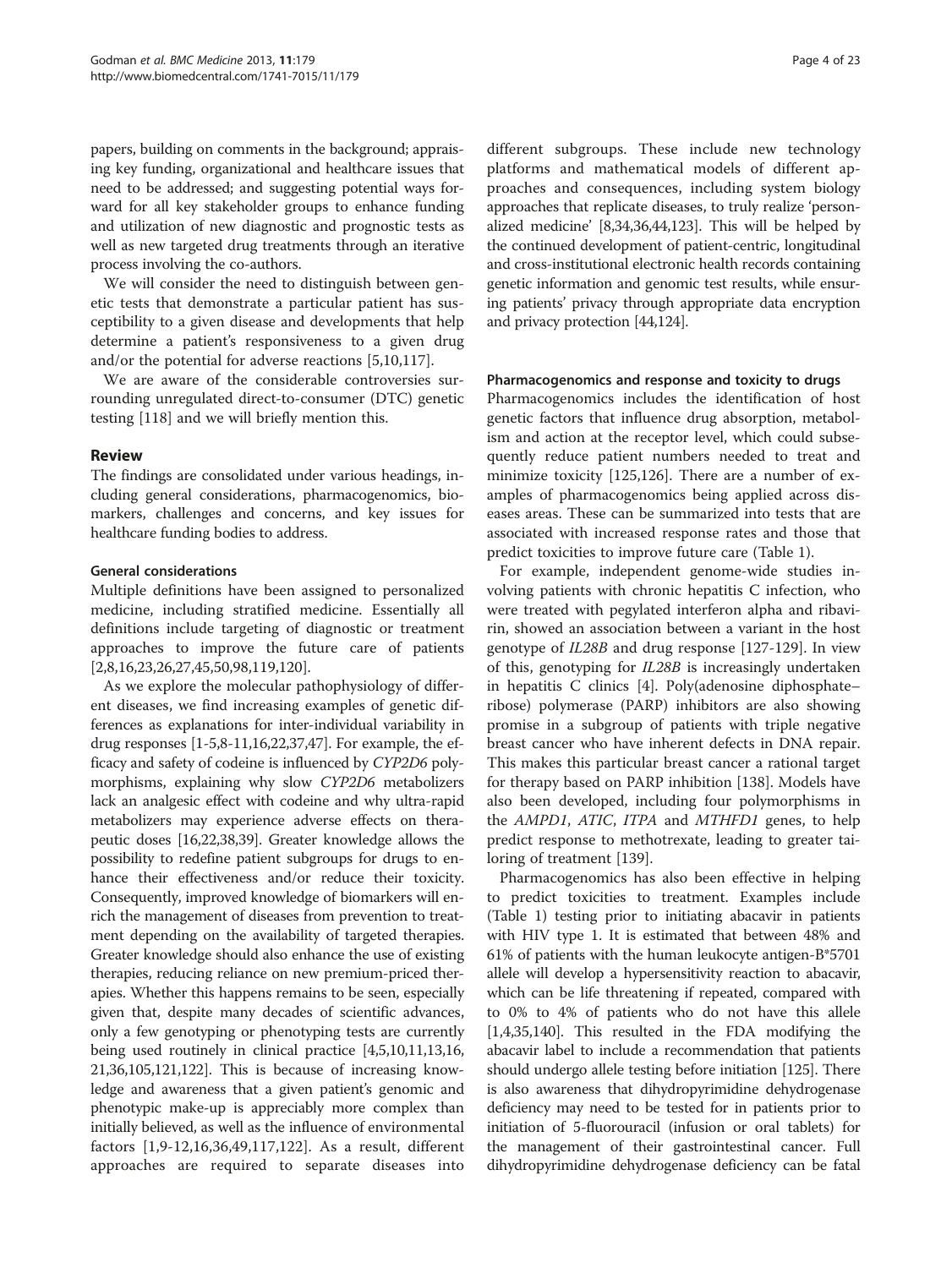| Disease area                                  | Host genotype                                 | <b>Treatment</b>                                                            | <b>References</b>          |
|-----------------------------------------------|-----------------------------------------------|-----------------------------------------------------------------------------|----------------------------|
| Optimizing drug efficacy                      |                                               |                                                                             |                            |
| Chronic hepatitis C                           | IL28B                                         | Pegylated interferon alpha, Ribavirin                                       | $[127-129]$                |
| Breast cancer, other tumors                   |                                               | Anthracyclines, poly(adenosine diphosphate-ribose)<br>polymerase inhibition | $[117, 130 - 132]$         |
| Preventing drug toxicities                    |                                               |                                                                             |                            |
| HIV type                                      | (HLA)-B*5701                                  | Abacavir                                                                    | [1,4,35,106,133]           |
| Rheumatic and inflammatory<br>bowel disorders | Thiopurine methyl transferase<br>genotypes    | Azathioprine                                                                | $[19-21, 58, 59, 133-135]$ |
|                                               | HLA-B*58:01                                   | Allopurinol                                                                 |                            |
| Gastrointestinal cancers                      | Dehydropyrimidine<br>dehydrogenase deficiency | 5-fluorouracil                                                              | [136]                      |
|                                               | UGT1A1 polymorphism                           | Irinotecan                                                                  | [137]                      |

<span id="page-4-0"></span>Table 1 Examples of pharmacogenomics tests regarding responses or toxicities to drug treatments

but rare in practice; however, partial deficiency is present in 3% to 5% of patients [[136](#page-19-0)].

#### Biomarkers to target treatment approaches

The National Cancer Institute in the US defines a biomarker as a biological molecule found in blood, other body fluids, or tissues that is a sign of a normal or abnormal process, or of a condition or disease [\[117,141](#page-19-0)]. Biomarkers are increasingly being used in the field of cancer as well as other disease areas (Table 2). They are also being investigated in the field of psychiatry including directing treatment approaches in patients with schizophrenia [\[142\]](#page-19-0).

The importance of incorporating biomarkers into drug development is illustrated by gefitinib. Gefitinib was given conditional approval in 2003 for the treatment of chemorefractory metastatic non-small cell lung cancer. However, a large trial assessing the efficacy of gefitinib in an unselected patient population failed to show a survival benefit [[158\]](#page-20-0). This led the FDA to re-label gefitinib restricting its use to patients that were already using the drug and benefiting from it. Subsequently, it became apparent that patients with tumors that have Epidermal Growth Factor Recepetor (EGFR) -activating mutations, which are present in 10% to 26% of non-small cell lung cancers, significantly benefited from gefitinib compared to standard chemotherapy [[1](#page-16-0)[,23](#page-17-0)[,159-162\]](#page-20-0). As a result, the FDA altered the label of gefitinib to include its use in patients with tumors that are EGFR-activating mutation positive. These patients will also have increased responsiveness to the tyrosine kinase inhibitors erlotinib and afatinib (Table 2) [[163](#page-20-0)-[165](#page-20-0)]. Not surprisingly, with new ways to identify subgroups of tumors with response to specific drugs, it is becoming a prerequisite in oncology for companies to design clinical trials with genetic biomarkers [[36](#page-17-0),[49](#page-17-0)[,91,](#page-18-0)[125](#page-19-0)[,171,172](#page-20-0)].

Examples of targeted treatments in non-cancer areas include maraviroc for patients with HIV (Table 2). Maraviroc is only effective against CCR5-tropic HIV, and patients with viruses that use both the CXCR4 and CCR5 receptors for entry into the cell (dual/mixed tropic)

| <b>Disease</b>                | <b>Biomarker</b>                                    | Drug                                                                | <b>References</b>                    |  |
|-------------------------------|-----------------------------------------------------|---------------------------------------------------------------------|--------------------------------------|--|
| Colorectal cancer             | KRAS                                                | Cetuximab, panitumumab                                              | [1,2,11,13,27,86,98,108,125,143,144] |  |
| Breast cancer                 | Estrogen receptor                                   | Tamoxifen                                                           | [28-31]                              |  |
| Breast cancer                 | Human Epidermal Growth Factor Receptor 2<br>(HER 2) | Trastuzumab, pertuzumab, lapatinib,<br>trastuzumab emtansine (TDM1) | $[1,2,11,27,125,145-154]$            |  |
| Melanoma                      | <b>BRAF</b>                                         | Vemurafenib, dabrafenib                                             | $[34, 112, 155 - 157]$               |  |
| Non-small cell lung<br>cancer | Epidermal Growth Factor Receptor (EGFR)             | Gefitinib, erlotinib, afatinib                                      | $[1,23,158-165]$                     |  |
| Non-small cell lung<br>cancer | Anaplastic Lymphoma Kinase (ALK) inhibitors         | Crizotinib                                                          | [91, 163, 166, 167]                  |  |
| Chronic myeloid<br>leukemia   | Philadelphia chromosome levels                      | Imatinib, nilotinib, dasatinib                                      | [168, 169]                           |  |
| <b>CCR5-tropic HIV</b>        | CXCR4, CCR5 receptors                               | Maraviroc                                                           | $[170]$                              |  |
| Cystic fibrosis               | G551D mutation                                      | Ivacaftor                                                           | [88]                                 |  |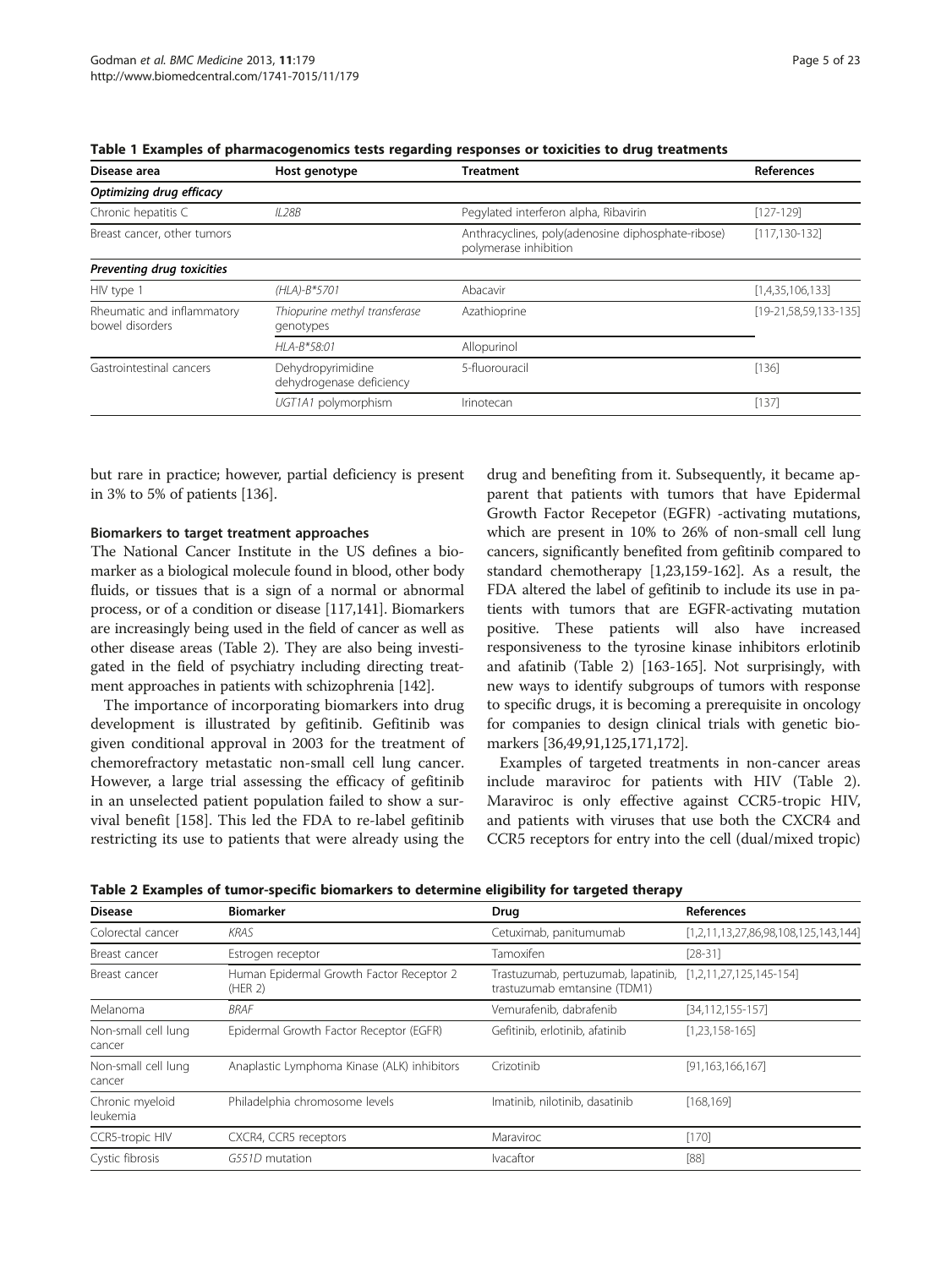will not respond [\[170\]](#page-20-0). Consequently, it should not be initiated in these patients. Awareness of the fact that the funding and prescribing of maraviroc may be challenged by the cost of testing, at up to US\$1,960 per patient, resulted in the company covering these costs themselves [[35](#page-17-0)]. However, the cost of this test was fully covered by insurance companies in the US within twelve months of its launch [\[35\]](#page-17-0).

There has also been a search to identify easy-to-use biomarkers. Recently, a simple blood test to detect circulating tumor cells in patients with breast cancer has been reported to offer prognostic information [\[132](#page-19-0)]. Blood tests are also being developed to rapidly predict which patients will respond to anthracyclines or PARP inhibition [[117,130](#page-19-0)-[132\]](#page-19-0). Patient management is clearly being improved with the use of biomarkers with existing drugs. This, along with increasing knowledge of gene expression and aberrant signaling pathways [[13,](#page-16-0)[49](#page-17-0)[,117](#page-19-0),[142,](#page-19-0)[173-175\]](#page-20-0), should increase the number of drugs that can be more rationally prescribed and dosed using biomarkers, and also broaden the use of established drugs.

#### Challenges and concerns for routine use of diagnostic tests

There have been controversies and concerns regarding the routine use and funding of some pharmacogenetic tests. This is in view of their sensitivity, specificity, associated costs or a combination of these factors.

The EGAPP group [[110\]](#page-19-0) had concerns with three out of the first four tests evaluated [\[107,109\]](#page-19-0). These included tumor gene expression profiles to improve outcomes in defined populations of women with breast cancer, CYP450 testing of drug metabolic capacity before treating adults with depression with selective serotonin re-uptake inhibitors and population screening for hereditary hemochromatosis [\[107,109,](#page-19-0)[176](#page-20-0)]. There are ongoing debates regarding the utility of CYP2D6 genotyping testing prior to initiating tamoxifen [\[5](#page-16-0)[,28-31,](#page-17-0)[177\]](#page-20-0). In November 2010, this resulted in the UK Medicines and Healthcare Products Regulatory Agency no longer recommending genetic testing prior to treatment with tamoxifen [\[5](#page-16-0)[,178](#page-20-0)].

There are also continuing controversies surrounding genetic testing prior to initiation with either clopidogrel or warfarin. Studies suggest there is an increased risk of adverse cardiovascular outcomes if effective and safe drug concentrations of these drugs are not reached [[4,5](#page-16-0),[125](#page-19-0)[,179](#page-20-0)]. This includes in patients with allelic variants of the genes CYP2C19 and VKORC1. This resulted in the FDA revising the label for clopidogrel in June 2009 to include a section on pharmacogenetics explaining that several CYP enzymes convert clopidogrel to its active metabolite and that the patient's genotype for one of these enzymes (CYP2C19) could affect its activity [\[5](#page-16-0)]. More recently, a number of studies have reached different

conclusions making the situation unclear [\[125](#page-19-0)[,179-184](#page-20-0)]. As a result, the American College of Cardiologists in 2010 advised that the predictive value of pharmacogenetic testing prior to clopidogrel therapy is limited and the evidence base is insufficient to recommend routine testing [[185\]](#page-20-0). This has been endorsed by two recent meta analyses, both of which failed to show a substantial or consistent influence of CYP2C19 polymorphisms on subsequent cardiovascular events [[184,](#page-20-0)[186\]](#page-21-0). The Medicare Evidence Development & Coverage Advisory Committee, Centers for Medicare and Medicaid Services, had concerns with genotype-guided dosing of warfarin [[109\]](#page-19-0). They suggested a genotype-guided test could still be used but should be accompanied by evidence development in view of the uncertainties involved [\[41](#page-17-0)[,109](#page-19-0),[187\]](#page-21-0). As a result, they did not endorse routine pharmacogenetic testing prior to initiating warfarin. This may change with recent data suggesting that up to 50% of the variation in the dose of warfarin needed may be explained by genetic factors [[188\]](#page-21-0). Recent studies also suggest that genetic information on CYP2C9 and VKORC1 is important both for the initial dose finding stage with warfarin as well as during maintenance therapy [\[188](#page-21-0)].

There is also continuing debate about the funding of BRCA testing and Oncotype DX in terms of their associated costs and cost-effectiveness in practice. This is illustrated by variable funding among private and public insurance plans in the US for BRCA testing for patients at high risk of developing breast cancer, exacerbated by charges of US\$3,340 per patient for full sequence testing [[121,](#page-19-0)[189](#page-21-0)]. Nevertheless, the National Institute for Health and Care Excellence (UK) currently recommends that BRCA1/2 testing should be offered to patients if the likelihood of detecting a mutation is greater than 20%, although many testing centers offer the test if the likelihood is between 10% and 20% [\[190,191\]](#page-21-0). Wider usage is currently difficult to endorse in view of the costs involved [\[191\]](#page-21-0). This may change with recent research showing that women in the UK diagnosed with triplenegative breast cancer under 50 should routinely be offered BRCA1/2 testing to optimize subsequent treatment options that the genetic information makes possible [[190,192](#page-21-0)]. However, such a move would result in an extra 1,200 tests a year in the UK [[191\]](#page-21-0); although some of costs could be offset by reduced waste.

The Oncotype DX breast cancer assay is a 21-gene assay conducted on a patient's tumor specimen to estimate the risk of recurrence post surgery specifically in patients with hormone-positive, lymph node-negative breast cancer. It can also provide further information on the benefits patients will derive from postoperative chemotherapy. The impact of the Oncotype DX score was evaluated prospectively and led to treatment changes in 30% of cases [[193](#page-21-0)].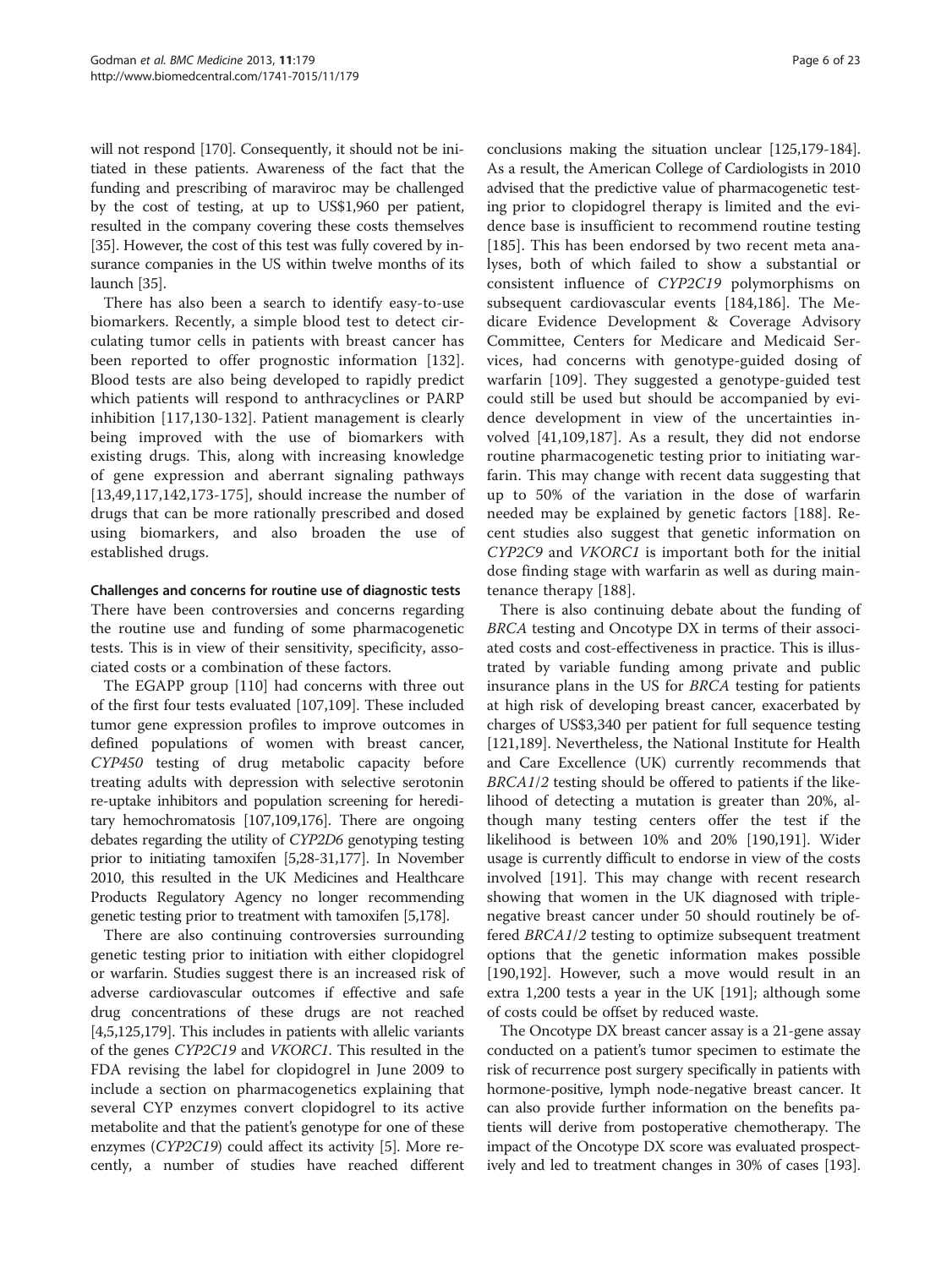Both the American Society of Clinical Oncology and the US National Comprehensive Cancer Network guidelines endorse its use in early stage hormone-positive breast cancer [[121](#page-19-0)[,194\]](#page-21-0). Despite these recommendations, and two Canadian studies showing that molecular classification with this test is clinically useful and cost-effective [[195,196\]](#page-21-0), funding for this assay remains variable among the Canadian provinces. This can be largely attributed to the average cost of a test at CA\$4,000 [\[194\]](#page-21-0). In 2010, British Columbia began a registration study for the 21 gene assay. However, it was restricted to node-negative cases and, until recently, was active only in the main Vancouver clinic. In 2010, Ontario started funding the 21-gene assay more consistently, with prior authorization needed for out-of-country cases. Recently, Quebec's public system has also started funding an increasing number of these tests [[194\]](#page-21-0).

There is also an Oncotype DX colon cancer assay, which is a 12-gene assay to predict recurrence after resection of stage II and III colon cancer. This assay has been validated in a number of studies [\[197](#page-21-0)-[199](#page-21-0)]. When conducted on tumor specimens of appropriately selected patients with stage II colon cancer, there was a 17% reduction in the use of postoperative chemotherapy and, similar to breast cancer, the Oncotype Dx colon cancer assay led to a change in a patient's treatment in a third of cases [[200\]](#page-21-0). The test is currently not funded by any of the Canadian provinces, but has been funded through Centers for Medicare and Medicaid Services in the US since September 2011.

The costs of pharmacogenomics testing are envisaged to fall appreciably with their increasing use [[44](#page-17-0)[,201](#page-21-0)]. This should enhance their funding and use provided there is robust evidence including details of their sensitivity and specificity. Reimbursement will also be enhanced if the current heterogeneity in funding systems can be resolved where pertinent [\[27\]](#page-17-0).

# Future research priorities including strategies between the US Food and Drugs Administration and the European Medicines Agency

These case histories illustrate why it is crucial for researchers and commercial organizations to obtain data from trials demonstrating any association between biomarkers and disease outcomes to enhance future endorsement and funding of diagnostic tests. The same holds for new targeted treatments. Alongside this, a cohesive vision of what personalized medicine will constitute must be developed. The instigation of groups such as the Personalized Medicine Consortium and European Medical Research Council and the combining of research group activities should help with this [\[1](#page-16-0)[,16,46,47](#page-17-0)]. European initiatives such as Information and Telecommunication for the Future of Medicine [[202\]](#page-21-0) should also help with study design through developing methodologies incorporating multiple forms of evidence such as those from different genetic databases [\[27\]](#page-17-0). This includes the findings from the 1000 Genomics Project Consortium [\[203\]](#page-21-0). Implementation of guidance at the public health level such as the Public Health Genomics European Network II guidelines for the provision, quality assurance and use of pharmacogenomic tests [\[27\]](#page-17-0) should help enhance the adoption of new tests in a rational manner.

Pharmacogenomic research should be strengthened by bodies such as the International HapMap Consortium, the 1000 Genomes project [\[16\]](#page-17-0), the Mutanom project (German National Genome Research Network - NFGN combined with Integrated Genomic Research Network - IG) [\[44\]](#page-17-0), Pharmacogenomics Research Network [\[46\]](#page-17-0) and the International Cancer Genome Consortium [[47](#page-17-0)].

It is recognized that full targeting of diagnostic and treatment approaches will require appreciable understanding of the genetic background for different diseases and patient populations, rather than just the expression patterns of single gene associations. This has been demonstrated by the variable predictive yield of genomewide association studies to date [\[14](#page-16-0)[,18,46,47,](#page-17-0)[171\]](#page-20-0). As mentioned, this can be explained by the complex nature of biological systems, which have shown to operate in far more complex ways than originally thought.

Future developments may include improved translation of single and combined biomarker test information. They may also include developments in technology platforms, mathematical models and systems biology [\[2](#page-16-0)[,17,36,46](#page-17-0)], thereby reducing the heterogeneity of currently treated populations through smaller subgroups [\[13](#page-16-0)[,37,](#page-17-0)[77](#page-18-0)]. However, this will require more extensive basic and clinical research than is currently being funded [\[9](#page-16-0)[,204](#page-21-0)].

It is also recognized that clinical trials to evaluate new tests and/or targeted treatments may be complex and costly, and may also pose serious organizational and ethical problems if there are multiple subgroups with different treatment strategies [[98,99\]](#page-18-0). This calls for new study designs, potentially including sequential testing. One way forward could be to have clinical trial and observational study evidence combined with systems biology modeling such that multiple trials validate the mathematical models produced. These can subsequently be used to predict treatment effect for individual patients and their tumors [[34,44\]](#page-17-0). However, such studies need specific objectives including the prospective definition of diagnostic, screening or prognostic biomarkers alone and/ or in combination before any studies are undertaken [[28](#page-17-0),[98,99,](#page-18-0)[117](#page-19-0)[,162,](#page-20-0)[205](#page-21-0)]. Innovative funding strategies may also be needed to accelerate the introduction of new valued targeted treatment approaches until their costs come down [[44,](#page-17-0)[201](#page-21-0)]. The combination of prospective clinical trials and observational studies may also accelerate the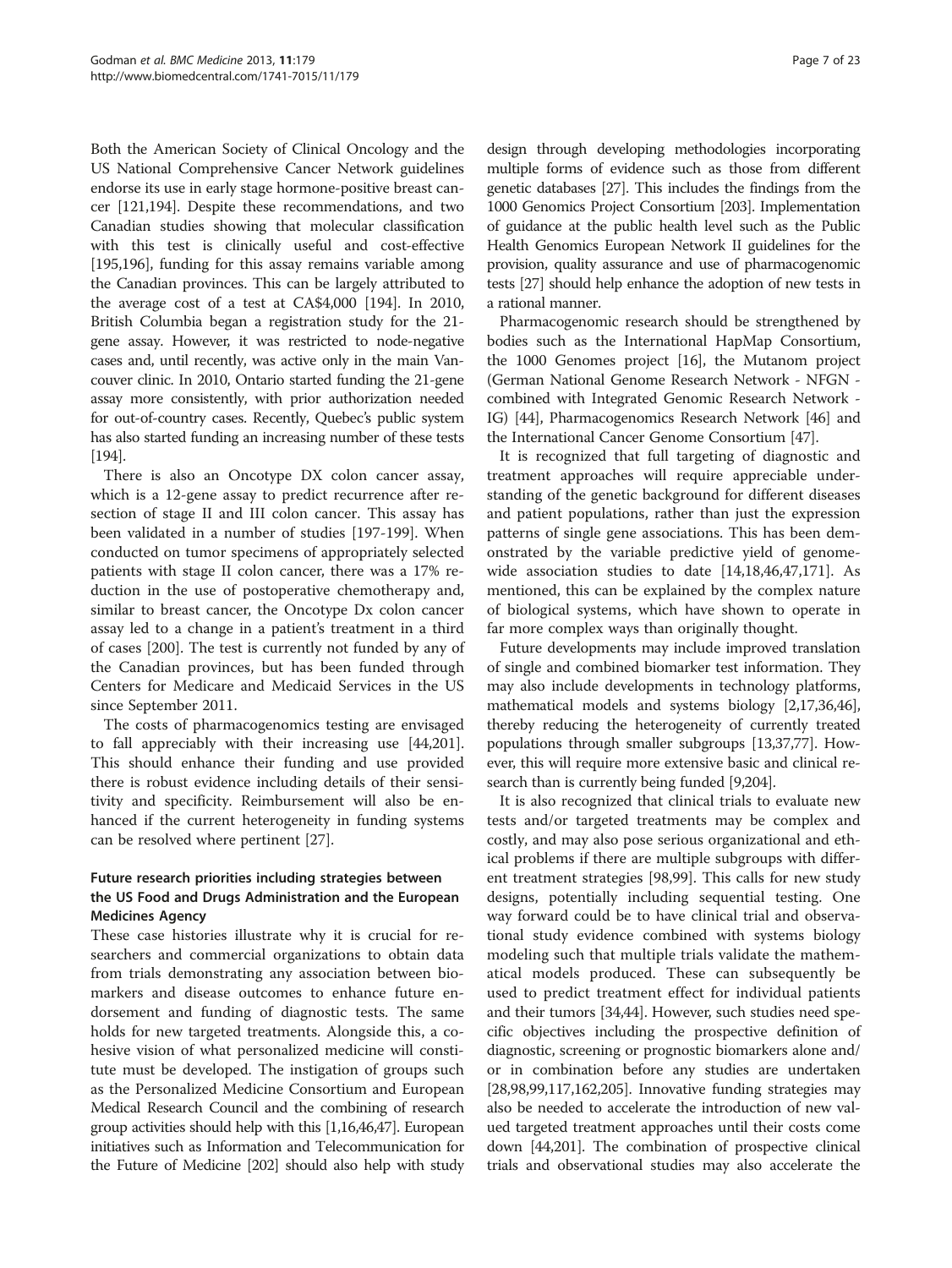translation of clinical research results into routine medical practice [[2\]](#page-16-0).

It will be increasingly important for the European Medicines Agency and the FDA to collaborate on the development and establishment of harmonized guidelines for genotyping and biomarker testing, and their incorporation into future targeted treatments, to guide companies [[133](#page-19-0)]. This could include standardizing trial data documentation. The importance of this is emphasized by up to 50% of current clinical pipelines among leading companies include targeted or stratified medicines [[45\]](#page-17-0). In addition, as mentioned, in oncology it is becoming a prerequisite for pharmaceutical companies to design clinical trials wich include biomarkers.

#### Key issues for healthcare and funding bodies General

As this field evolves, the clinical utility in shaping patients' treatment should become realistic [[2\]](#page-16-0). However, several issues need to be addressed.

Key issues include clearer co-ordination between the various bodies responsible for funding of care and those evaluating new treatment approaches [\[13\]](#page-16-0). Improved coordination should help to assimilate more rapidly proven developments of value into routine clinical practice. This is happening, for example in France, with the simultaneous assessments of new diagnostic technologies by the Commission Nationale d'Evaluation des Dispositifs Médicaux et des Technologies de Santé, and the evaluation of new drugs and their associated diagnostic test by this institution together with the Transparency Commission [[35](#page-17-0)].

There also needs to be effective strategies that address current concerns among health authority and health insurance personnel regarding personalized medicine. This is because there are currently few examples of pharmacogenetic tests being integrated into routine care despite the initial optimism. In addition, the advice on whether to fund specific tests has changed on a number of occasions as more research data becomes available. Accommodating these costs will not be easy, especially with growing resource pressures [[1,](#page-16-0)[35\]](#page-17-0). However, there is willingness among payers to consider new tests and treatments given the resources that are currently being wasted as clinicians try different treatment approaches as well as the costs of treating ADRs [[27,](#page-17-0)[62-73](#page-18-0)]. The costs for any pharmacogenomic tests associated with new targeted treatments need to be made explicit in any health technology assessment of new drugs, including the potential budget impact.

As a result, there are a number of medical, ethical, legal, social, economic and organizational issues that need to be considered as the field of personalized medicine grows (modified from [[27](#page-17-0),[109](#page-19-0)]):

#### Medical issues

- Improvements in clinical effectiveness through tailoring treatments including their impact on length and quality of life as well as number of patients needed to treat
- Improvements in drug safety profiles/reductions in adverse drug reactions increasing the number of patients needed to harm rates
- Relevance of surrogate results (diagnostic technologies)
- Opportunities for preventive measures and interventions
- Proportion of patents affected/re-classified<br>• Need for post-marketing follow-up (post-
- Need for post-marketing follow-up (postintroduction assessment) and not just pharmacovigilance
- Improved knowledge of pharmacogenomics among physicians

#### Legal issues

- Reassessing existing drugs and other technologies
- Redefining existing regulatory policies<br>• Need for including biomarkers that su
- Need for including biomarkers that support indications and clinical decision making
- Maintenance of citizens' autonomy<br>• Legal liability associated with target
- Legal liability associated with targeted tests
- Protection of any patient information generated
- Whether professional ethical guidelines become statutes or mandatory guidelines
- Harmonization of laws in different contexts
- Patients' autonomy
- Advertising particularly direct-to-consumer advertising
- Harmonization of free movement of services to avoid or reduce citizens' misconceptions and potentially unlawful practices

#### Economic issues

- Reduction in costs to healthcare systems with greater personalized approaches
- Who pays for diagnosis healthcare systems, manufacturers or patients? This especially with current fragmentation of care and budgets
- Budget impact of new technologies and other considerations for reimbursement and funding including cost and Quality Adjusted Life Year considerations
- Whether the inclusion of biomarkers will lead to more clearly defined subpopulations and indications for reimbursement (in addition to regulatory considerations)
- Potential changes in reimbursement considerations and policies with smaller populations and targeted treatments
- Redefining the conditions for orphan status for new targeted treatments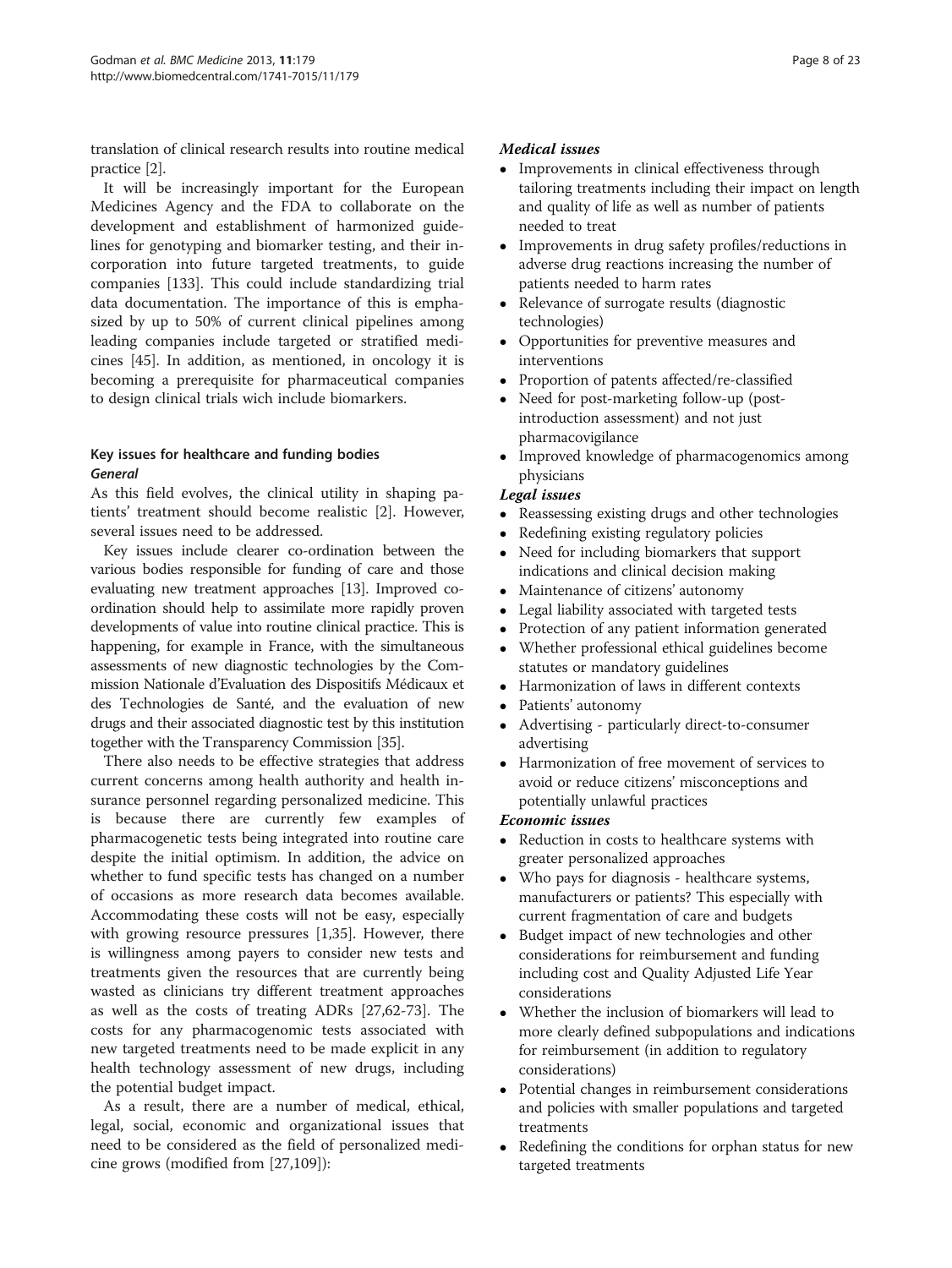- Financial incentives for citizens; active role of the citizen in his/her own health and wealth
- Co-development of drugs and genome-based diagnostics that more tightly define indications or subpopulations - requirements for approval and/or incentives for reimbursement at premium prices

#### Ethical issues

- Change in the concept of health and disease (prediction)
- Ownership of the information (not only genomic)
- Sufficient understanding to justify population-based genome sequencing
- Accessibility of diagnostic tests and targeted treatments within and across countries with companies seeking 'orphan status' for new targeted treatments
- Patients' understanding and patients' role in future decision making
- Human dignity potential for stigmatization and discrimination
- Human integrity how this affects moral convictions, preferences and commitments

#### Social issues

- Empowerment and increasing autonomy of patients and their relatives
- Stigmatization of certain subpopulations according to their genomic, clinical and environmental data
- Current technology makes internationalization of data possible
- Policies to promote the implementation of
	- personalized health services:
		- people and subgroups involved
		- support required ○ costs involved
		-
		- people's reaction for or against such services (qualitative and quantitative research)
- Legal barriers concerning different reimbursement and pricing policies that have an impact on the implementation of personalized healthcare services and products. This can cause inequity or unequal access to new technologies if not addressed

# Organizational issues

- Emphasis on wellness and disease prevention
- Change in health services paradigm with primary care and public health playing a greater role with greater stratification of patients resulting in potential changes in work- and patient-flow processes
- Greater patient empowerment and shared decisionmaking:
	- Scheduled time dedicated to patients
	- Healthcare professional training on genomics including health literacy among providers
	- Management of genomic information and its consequences
	- Acquisition of shared decision-making skills
- Potential centralization of diagnostic services
- Potential decentralization of decision-making processes
- Monitoring of physician adherence to any tightly defined subpopulations; potential ways to enhance adherence where concerns
- Funds made available for data protection and complex computing systems

Overall, the medical, ethical, legal, social and economic challenges for personalized medicine are not unlike the scientific uncertainty, assessment, costeffectiveness and access issues affecting traditional medicines. However, diverse ethical and social principles and their interpretation often lead to disparate views on the safety, equity and desirability of personalized therapy. For example, publicly directed genetic testing including newborn screening is being challenged to demonstrate, on the one hand, that informed consent, confidentiality and information accuracy are adequate and, on the other hand, that public and private good do result from identifying genetic abnormalities [[206](#page-21-0)].

In addition, there must be discussion whether identification of a genetic predisposition, regardless of manifestation, could lead to denial of healthcare, insurance, employment or educational opportunities [[207\]](#page-21-0). In terms of psychiatric conditions, there must also be a debate on how Health Technology Assessment (HTA) can balance the harm of stigmatization and discrimination based on a genetic sequence potentially related to a mental illness with the availability, affordability and effectiveness of prevention or treatment [\[208](#page-21-0)].

A key ethical concern going forward is equitable access to personalized therapies, which may affect drug development decisions. There may be, for example, fewer incentives for companies to develop drugs for 'less profitable' genotype groups [\[209](#page-21-0)]. If such practices increasingly become the norm, authorities will need to develop policies that redress this balance [[119](#page-19-0)]. Finally, while HTA continues to adapt and evolve in its assessment and evaluations to personalized medicines, patients may experience unequal access where public and private drug coverage differs or in developing economies where priority may be given to population-based therapies. These issues will need addressing.

There are a number of potential ways forward for all the six main stakeholder groups to enhance the utilization and funding for new diagnostic or prognostic tests and treatment approaches that address the key issues highlighted above. These can be broken down into general issues as well as key issues pre-, peri- and post-launch [[116](#page-19-0)[,210\]](#page-21-0).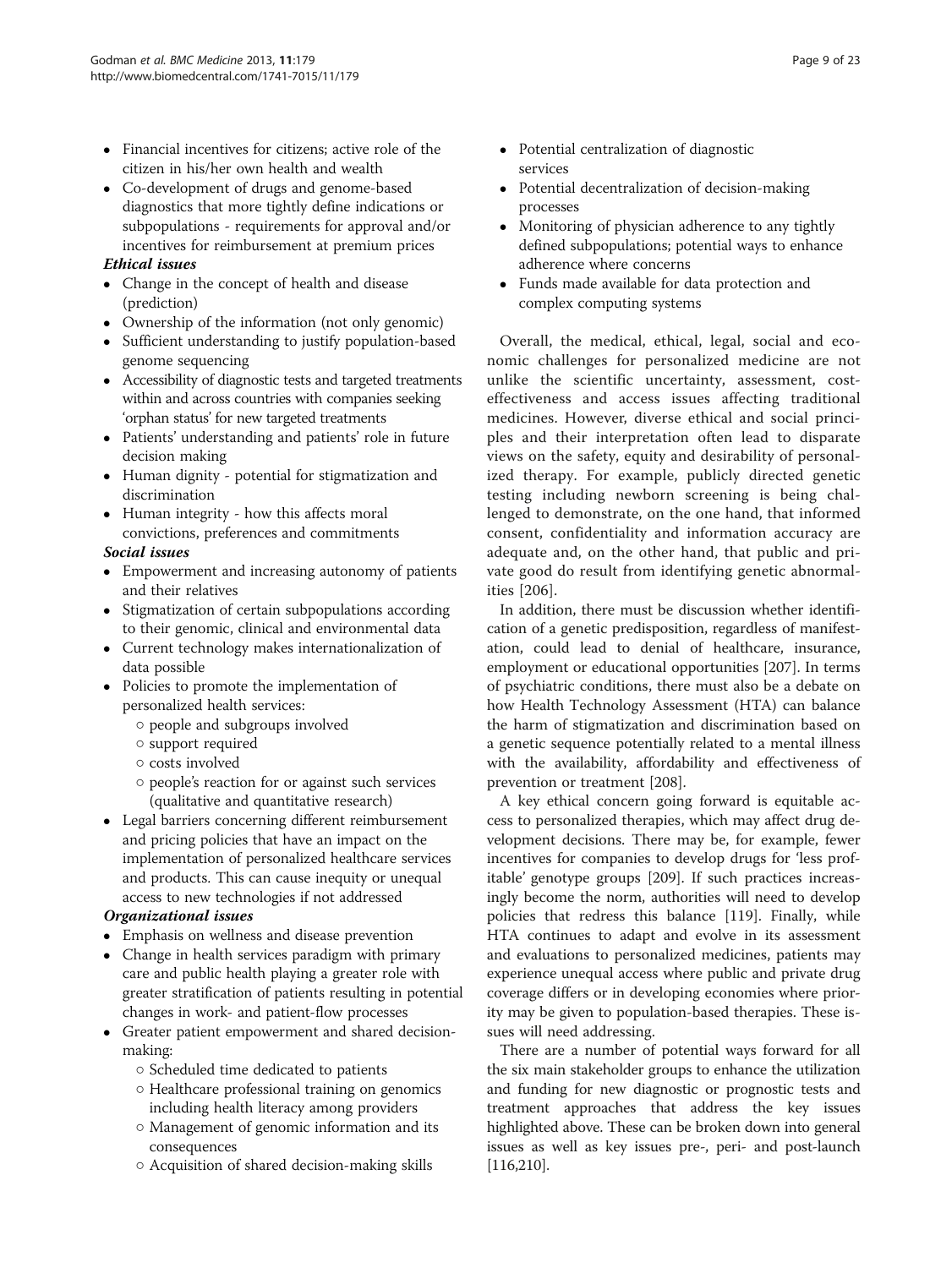# Potential issues for key stakeholder groups

The first stakeholder group consists of governments, health authorities and health insurance agencies [[3,5,](#page-16-0)[27](#page-17-0),[35](#page-17-0)[,83,97-99,](#page-18-0)[107](#page-19-0),[109,116,](#page-19-0)[164](#page-20-0)[,191,205,210-227\]](#page-21-0). The major issues for this group to consider include: General

- To instigate Pan-European central, online, openaccess repositories of biomarker and potential genomic tests of personalized therapy including their clinical utility and therapeutic implications. The data should be made readily and openly available to all key stakeholder groups.
- To establish respected groups in each country that can assess the value of new genetic tests prior to and during reimbursement or funding discussions. This builds on current activities in France, the National Institute for Health and Care Excellence, UK, the UK Genetic Testing Network and the Medicines and Healthcare Products Regulatory Agency in the UK, and the EGAPP working group in the US. This also builds on developments among HTA bodies (below).
- To introduce stricter definitions of orphan drug status to reduce the number of targeted drugs seeking this definition and their anticipated high acquisition costs, that is, 5 out of 100,000 rather than the current 5 out of 10,000 (below).
- To explore collaborative opportunities with groups such as the European Union Personalised RNA Interference to Enhance the Delivery of Individualised Cytotoxic and Targeted therapeutics consortium, and other European bodies, to deliver education to providers, practitioners and patients. This would address some of the complexities and misunderstanding that exists among key stakeholder groups regarding personalized medicine.
- To establish and support networks of professional medical institutions including Drug and Therapeutic Committees to promote critical drug evaluation perilaunch and scientifically founded recommendations. This also includes groups to assess the sensitivity and specificity of new diagnostic and prognostic tests and the implications across populations building on, for instance, the classification criteria developed by the EGAPP working group.
- To evaluate new ways of organizing care with personalized medicine placing particular emphasis on wellness and disease prevention replacing hospital-centerd care provision. This includes increased time between patients and physicians in primary care to fully explain the findings from any test to sufficiently empower patients in their decision making.
- 
- To fully consider the legal consequences of personalized care including citizens' autonomy, legal liability and the protection of any information generated.
- To refine new models of care broken down by pre-, per- and post-launch activities that enhance the utilization of new diagnostic technologies and new targeted treatments that can improve the care of patients.

#### Pre-launch

- To extend current Horizon Scanning, early assessment and alert systems as well as budget impact analyses to include new diagnostic and prognostic biomarkers and genetic tests. The objective is to ensure that independent information regarding the clinical utility of new tests, including issues surrounding their sensitivity and specificity as well as their overall predictive value, including data on the extent of false positives and false negatives, is available when new diagnostic approaches and new drugs are being considered for reimbursement. This may mean working initially with limited evidence while new data is generated. Such services can build on the activities of International Networks and EuroScan as well as Horizon Scanning activities in for instance Germany, Italy, Sweden and the UK. This should include an assessment of the likely budget impact of new diagnostic and prognostic approaches as well as new targeted treatments, including any costs avoided. It should also be ascertained beforehand whether tissue samples can be analyzed locally, for example, tissue samples have to be sent from Scotland to the US before initiating treatment with maraviroc, adding to the cost of treatment.
- As part of this, to initiate early dialogue with groups such as the European Network for HTA, country HTA bodies and the European Medicines Agency, as well as groups developing mathematical models and system biology approaches to interpret the findings from pharmacogenomics studies and their implications for subsequent patient care.
- Through such dialogue, facilitate discussions on whether new care pathways and facilities are needed prior to launch, as well as how new diagnostic and prognostic tests will be funded, especially if there is still fragmentation in funding care.
- Where pertinent and feasible, seek partnerships between health authorities, academic institutions and commercial organizations to accelerate developments that can improve care at reduced costs - especially through greater use of generic therapies.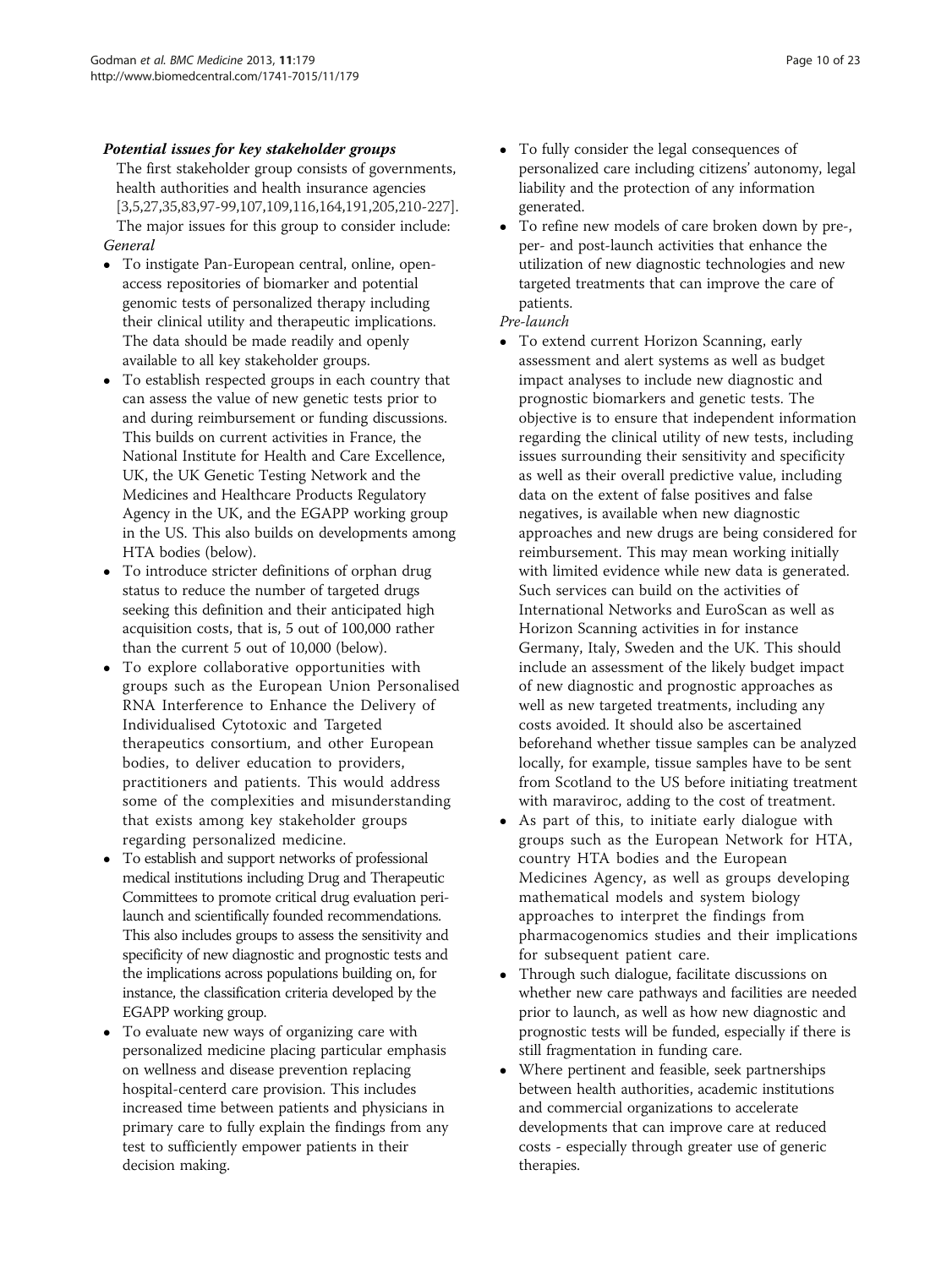# Peri-launch

- If necessary, to adjust the process of HTA and other assessment bodies to robustly handle the diagnostic component of new targeted treatments.
- To consider developing new quality indicators around new targeted therapies together with key stakeholder groups. This builds on existing processes. This should include their assessment in practice acknowledging that any indicators developed must have validity in terms of content, face, concurrence, construct and prediction.
- To seek to include new indicators in any new guidance and guidelines associated with new targeted treatments, as well as potentially to consider their inclusion in any ongoing financial incentive schemes for physicians.
- To be critical of any proposed risk-sharing arrangements including targeted therapies and biomarkers and to be mindful of the potential administration costs. However, also aware that such arrangements post-launch could facilitate reimbursement and funding of new premium-priced drugs.
- Continually checking likely launch dates for new treatments with the relevant pharmaceutical companies to improve financial planning, especially given the premium prices requested for new targeted treatments.

# Post-launch

- To integrate regular reviews of any reimbursement, funding or guidance especially as more data becomes available.
- To monitor physician adherence to any agreed guidance or reimbursement restrictions for new targeted treatments.
- To instigate additional demand-side measures such as educational initiatives and financial incentives if needed where there are concerns with adherence rates to any agreed guidance or subpopulations.

# The second stakeholder group includes HTA units [[27](#page-17-0),[33](#page-17-0)[,98,99,](#page-18-0)[228](#page-21-0)-[231](#page-22-0)]. The major issues for HTA units include:

General (in addition to providing critical input perilaunch including the sensitivity and specificity of new diagnostic and prognostic tests)

- To develop and refine new methodological approaches that take into account potential changes in clinical trials and increasing use of models in systems biologybased personalized medicine approaches - especially around defining subpopulations.
- Possibly to include progression of constructive technology assessments until more data become available. However, to be mindful of concerns with surrogate data.
- Possibly to involve HTA units with discussions to modify the legal framework as well as regulatory and approval processes as more information regarding personalized medicines become available. Post-launch
- To assist with post-launch follow-up of drugs particularly to reassess product safety in routine clinical care, as well as to provide guidance where concerns.

The third stakeholder group includes research institutions, research groups and professional medical, pharmaceutical and educational societies. The major issues for this group include:

- To focus and promote comprehensive critical research and education to understand and explore the benefits and risks with personalized diagnostic and treatment strategies.
- To assist with policy analysis and involvement in education on issues relating to personalized medicine among specialists, researchers and in the public area.

The fourth stakeholder group are physicians [[3,9,](#page-16-0)[34](#page-17-0),[49,60,61,](#page-17-0)[107,109,116](#page-19-0),[184-](#page-20-0)[187,205,212](#page-21-0), [217,221,](#page-21-0)[232](#page-22-0)]. The major issues for physicians include: General

- To provide independent advice into clinical trial design for new biomarkers that are disease based; alternatively aimed at differentiating patients or populations based on either differences in drug metabolism, drug transporter capacity or receptor variants.
- To help design trials that improve our understanding of the sensitivity and specificity of new diagnostic tests, thereby reducing the uncertainty with their use. Such studies could include cohort studies with samples and data collected prospectively. Nested case–control studies are also potentially useful so long as blinding is maintained.
- To assist with the design of technology platforms and mathematical models that help with future decision making for individual patients as the complexity of biological systems unfold. By doing so, to improve the translation of research results into clinical practice.
- To push for ongoing independent reinterpretation of the implications of genetic tests and therapies in the light of new discoveries. This will be achieved through using trained clinical pharmacologists and physicians specializing in areas such as molecular oncology. This builds on the current controversies surrounding the pre-testing of patients prescribed clopidogrel or warfarin.
- To help translate the language of genomics into lay language to assist patients with their decision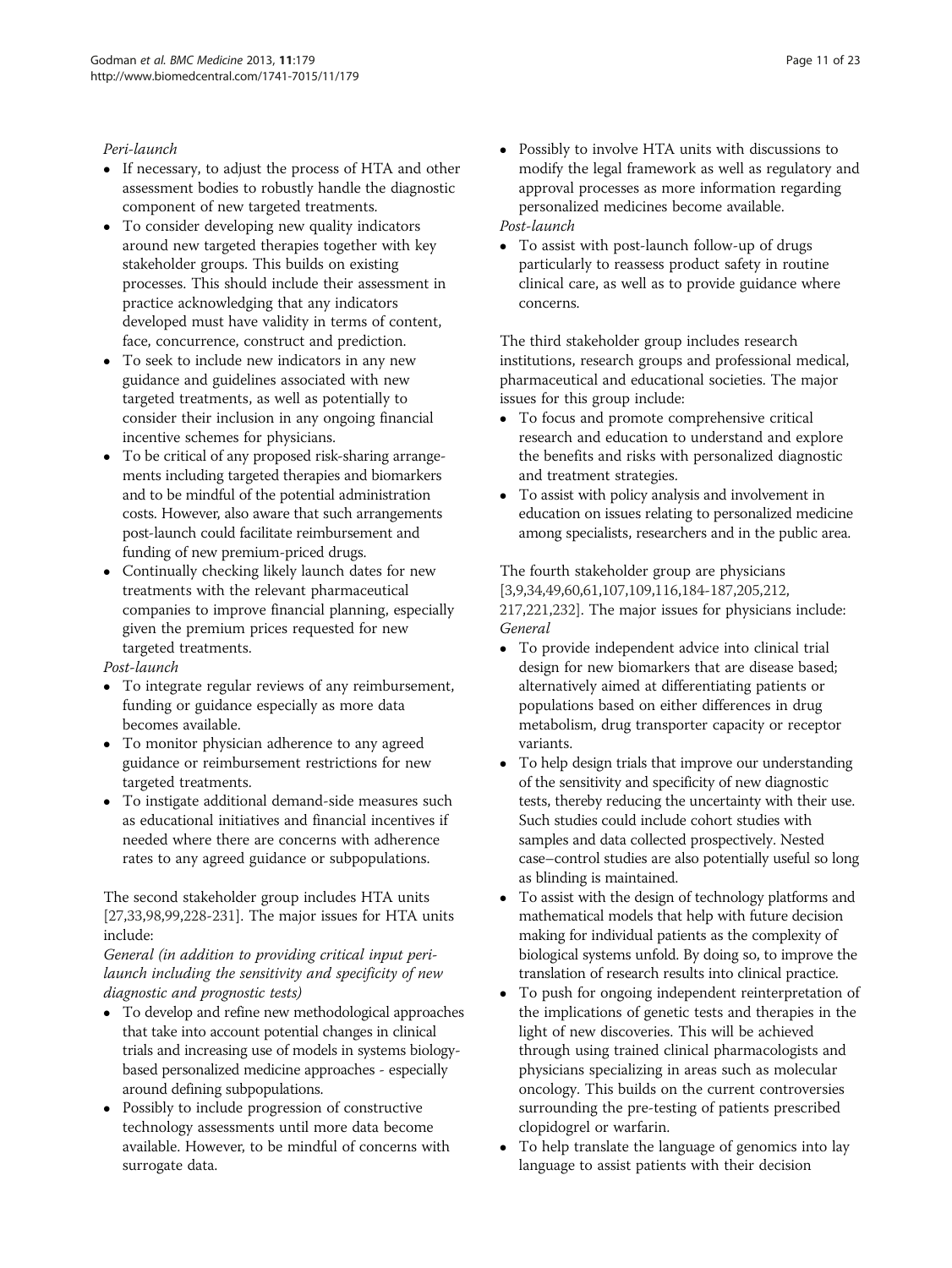making, including the benefit:risk ratio of treatments. This will necessarily include improved knowledge of genomics among physicians from current low rates.

# Pre-launch

- To work with health authorities and health insurance companies pre-launch to critically review new targeted treatments, especially where there are concerns about their potential value in practice.
- As part of this, to provide guidance to health authorities and health insurance companies about potential new quality indicators.
- To provide input into discussions on the potential value of new pharmacogenetic tests that optimize the use of new drugs post-launch especially where there are considerable uncertainties regarding their clinical value.

Peri- and post-launch

- To assist with the design of any patient registries or expansion in Electronic Health Records prior to launch, and follow this up after launch building on the experiences with, for instance, natalizumab.
- To help authorities critically assess proposed risk sharing arrangements, especially regarding the potential administrative burden.
- To assist hospital and ambulatory care Drugs and Therapeutic Committees with critically evaluating new targeted treatments, as well as to promote interface arrangements to improve the co-ordination of care between primary and secondary care physicians.
- To help with the development of educational materials for physicians and patients peri- and postlaunch based on agreed guidance.

The fifth stakeholder group are patients and patient groups [\[27,](#page-17-0)[107,109,](#page-19-0)[211](#page-21-0),[212\]](#page-21-0). The major issues for this group include:

General

- To support the development of patient registries and electronic record systems that help identify patients with specific genotypes to improve their care in the future.
- Where pertinent, to work with all key stakeholder groups regarding potential goals for the sensitivity and specificity of new molecular and diagnostic genetic tests alone or in combination to reduce uncertainty with their use, especially if there is reluctance to fund 'coverage with evidence' schemes.
- To help authorities and physicians involved in the development of personalized medicine translate the results of research findings into lay language to assist patients with future decision making.
- To seek to be an integral part of national discussions concerning the ethics and implications of genetic testing for other family members.
- To help authorities incorporate personalized medicine into patient education schemes to enhance their understanding of this complex field for better informed discussions with physicians.
- To work with authorities to make sure that patients' dignities and integrities are preserved with greater knowledge of their genetic make-up, and that specific groups are not excluded from societies (building on earlier comments).

# Pre-launch

- To provide input to health authority and health insurance companies pre-launch discussions regarding key issues for new diagnostic tests or new targeted treatments from a patient's perspective.
- To support the development of patient registries or other data collection activities around new targeted approaches; the results of which can also be used to inform future clinical trials and future decision making.

# Pre- and peri-launch

- To help with the design and distribution of any patient information regarding new drugs, especially where there are potential safety issues.
- To help with the development of new quality indicators for new targeted drugs from a patient's perspective to improve their validity.
- To provide input into the assessment of the potential value of new technologies especially where the findings, including potential biomarkers, are inconclusive.

# Post-launch

- To help refine information for patients as more knowledge becomes available about new diagnostic approaches or new drugs, especially with respect to major adverse reactions and their implications.
- To help disseminate factual information to patients, especially where there are exaggerated claims unduly raising expectations among patients or where key issues regarding the potential side-effects of treatments have not been fully explained or adequately disseminated.

The last stakeholder group includes pharmaceutical and diagnostic companies

[[11,13](#page-16-0)[,75,88,90,91,98,99,](#page-18-0)[114](#page-19-0),[116](#page-19-0)[,205,210,211,213,214,](#page-21-0) [233,234\]](#page-22-0). The major issues for this group include: General

 To make explicit in the trial design for new genetic tests and biomarkers whether they are dealing with diagnostic or prognostic; alternatively, disease-based or patient- or population-based technologies.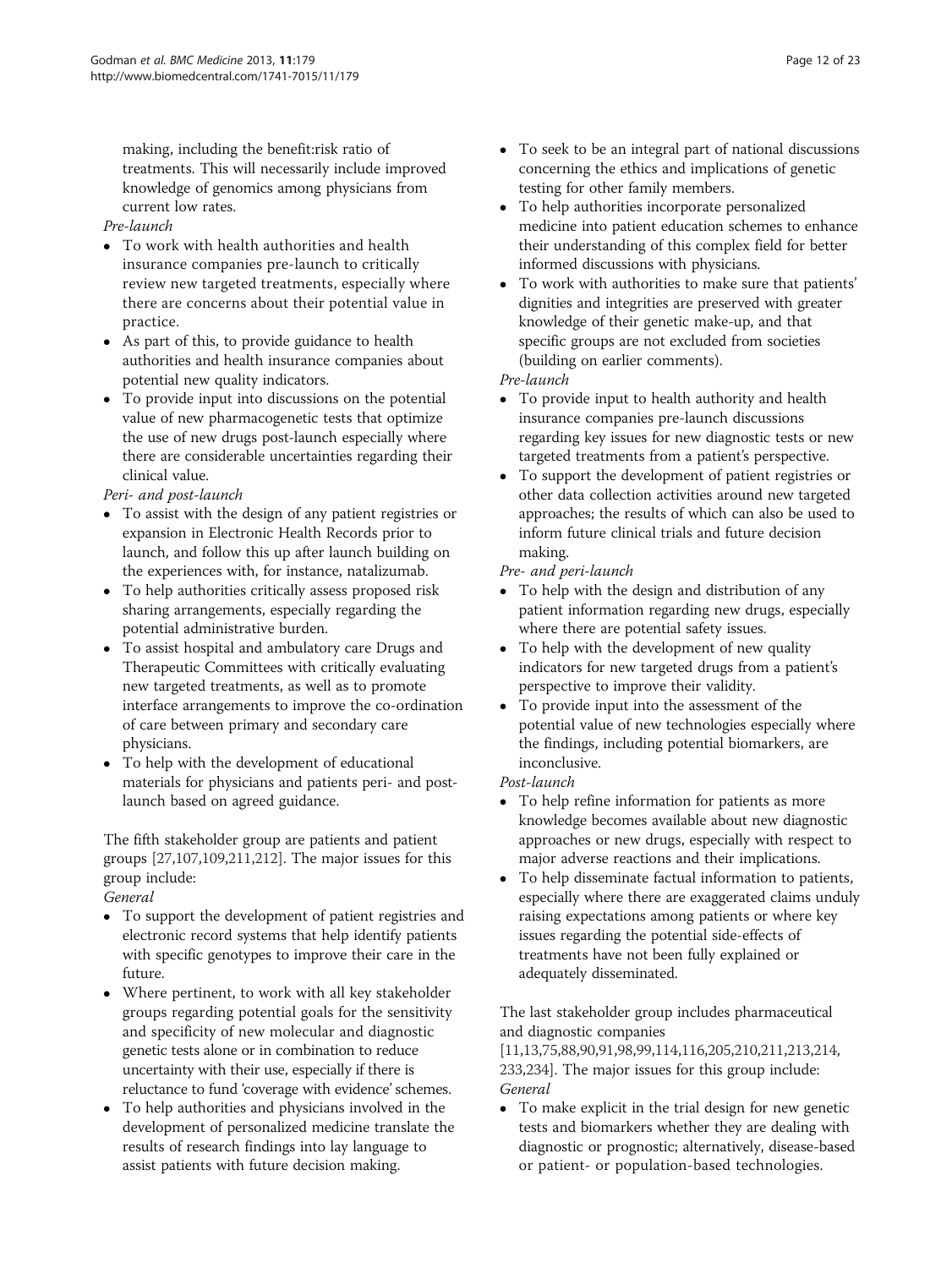This acknowledges that different trial populations will be needed, as well as different performance characteristics for different tests. For example, new screening biomarkers need high specificity to avoid generating an excessive number of false positives whereas high sensitivity is needed for new prognostic biomarkers to avoid denying treatment to patients who could potentially benefit.

 To make the objectives of any trial design specific to answer key questions. This includes potential subpopulations where the health gain of new targeted drugs is greatest. It also includes designing studies to specifically answer questions about the sensitivity and specificity of new diagnostic and prognostic tests including the extent of any false positives and false negatives.

#### Pre-launch

- To instigate realism into corporate discussions regarding potential requested prices for new diagnostic tests or targeted treatments, acknowledging that the cost of providing tests includes both the acquisition costs as well as facility costs as resource pressures grow. This becomes even more important if multiple genetic tests are needed to plan future care.
- As part of this, to avoid the temptation to seek 'orphan status' for new targeted therapies as resource pressures grow. This may avoid rejection or delayed funding even with risk-sharing or patient access schemes to lower acquisition costs. This includes recognition that without targeting new products are increasingly unlikely to achieve premium prices as more standard drugs become available as generics and niche areas diminish.
- To acknowledge that the definition of orphan drug status may need redefining to smaller patient populations, especially with the increasing costs of orphan drugs and growing resource pressures.
- To seek scientific advice from relevant registration, HTA and funding bodies pre-launch on the potential need and relevance for developing markers and tests concurrently with developing new drugs, especially for small and medium-sized companies as part of their development process.
- Similarly, seek scientific advice for new drugs that require associated genetic testing to maximize their value especially for clinical trials that could include small subgroups of patients.
- To explore possible partnerships between diagnostic and pharmaceutical companies to provide a combined package at launch, for example, combined worldwide sales of trastuzumab and imatinib, both using established tests, were US\$9.6 billion in 2010.

 To initiate possible discussions concerning rebates or discounts peri-launch to enhance the value of new targeted treatments - recognizing the complexities of current funding arrangements.

There are a number of issues arising from these considerations that need to be explored further. These include:

- greater cohesion of what is meant by personalized medicine and associated training
- the Human Microbiome Project<br>• DTC advertising
- DTC advertising
- evidence-based classification of genomic tests
- funding of new targeted tests and therapies.

# Future direction and training

To enhance acceptance of personalized medicine, there needs to be greater cohesion of what this constitutes. The advent of the European Science Foundation recruiting a group to analyze the complex field of personalized medicine may help, especially as their objective is to provide future policy advice [[1,](#page-16-0)[36](#page-17-0)]. This is already leading to groups such as the European Alliance for Personalised Medicine issuing five key major action points for policy makers, politicians and regulators across Europe to accelerate the development, delivery and uptake of personalized medicine and diagnostics [[235](#page-22-0)]. These include:

- ensuring a regulatory and funding environment that allows early patient access to novel and effective personalized medicine
- increasing research and development funding to develop new personalized medicines
- improving the education and training of healthcare professionals regarding personalized medicine and the various approaches
- acknowledging that new approaches may be needed for reimbursement and HTA assessment, which are required for patient access to personalized medicine and recognition of their value
- increasing awareness and understanding of personalized medicine among all stakeholder groups.

The funding of any new diagnostic facilities, as well as the instigation of patient education, may also be a challenge as the range of therapeutic options increase and become more complicated to navigate. Moreover, additional training of healthcare professionals, including their full understanding of the concepts of personalized medicine and targeted approaches, will also need to be addressed [[212](#page-21-0)]. For instance, only 10% of physicians in the US in a recent survey believed they were adequately informed about pharmacogenomic testing [[212](#page-21-0)]. However,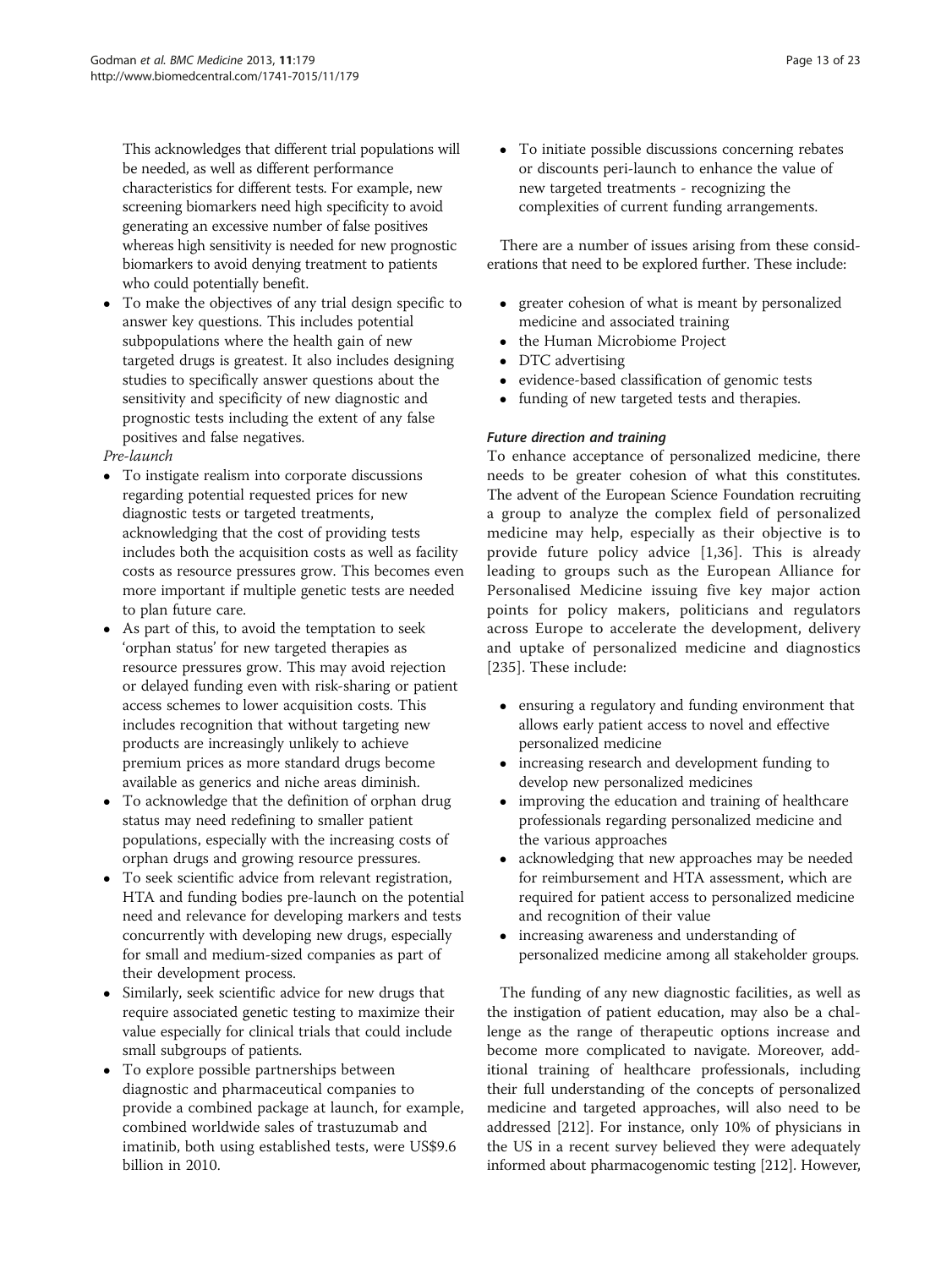we believe that as targeted therapies become more commonplace, fluency in genomics will increase and with it methodologies and training to handle the increasingly complex biological information. Mathematical models and decision support tools, together with developments in technology platforms, will help as well [\[5](#page-16-0)[,36,](#page-17-0)[123](#page-19-0)[,236,237](#page-22-0)].

#### Human Microbiome Project

Following the completion of the Human Genome Project, there has been substantial growth in recent years in the Human Microbiome Project [\[238,239\]](#page-22-0). These developments open up new possibilities and horizons for studying how microbiome compositional and functional variations affect the effectiveness of drugs and their toxicity (pharmamicrobiomics), most notably in the gut. This includes research into how the microbiome interacts with human metabolic enzymes in the liver and intestine. Ultimately, we must understand better the future implications of Human Microbiome Project on drug therapeutics and personalized medicine [\[238](#page-22-0)]. Further discussions are outside the scope of this review paper.

This will be the subject of future research articles.

#### Direct-to-consumer advertising of genetic testing

One key issue that authorities will need to consider is the growth in private enterprises offering DTC genetic testing [[47,](#page-17-0)[119](#page-19-0)]. This builds on the knowledge that personalized sequencing can deliver some clinically useful information [[47](#page-17-0),[118,119](#page-19-0)[,240\]](#page-22-0). While we believe the uptake of as yet lightly regulated DTC activities by commercial companies may currently only occur in a limited number of situations, despite such services being accessible via mobile devices [[119\]](#page-19-0), there are concerns with their current lack of predictive value, clinical validity and utility, discordance of results between companies, and difficulties with interpretation, as well as test-related anxiety [\[2](#page-16-0)[,16,47](#page-17-0)[,118,](#page-19-0)[241-245\]](#page-22-0). Other concerns include the variable quality of pre-test and post-test information and genetic counseling services, the lack of medical supervision among DTC companies, and inappropriate testing of minors by some [\[47](#page-17-0)[,118](#page-19-0)[,246,247\]](#page-22-0).

Unregulated, this could be a major source of anxiety given concerns with the limited clinical utility of some of the tests to date [[47](#page-17-0),[118,119](#page-19-0)[,242](#page-22-0)]. This has encouraged professional bodies such as the European Society of Human Genetics and the Nuffield Council of Bioethics to jointly inform and warn healthcare professionals, health authorities and the public concerning potential problematic aspects of DTC genetic testing [[118\]](#page-19-0). However, it is recognized that it is difficult to have an international legal framework to control such activities [\[118](#page-19-0)]. The European Directive 95/46/EC on the protection of individuals, and directive 2000/31/EC on certain legal aspects of information society services in particular relating to ecommerce, should help address some of these concerns [[118](#page-19-0)]. Whether this actually works remains to be seen, even if the authorities in France are already active in regulating individuals against DTC activities [[118](#page-19-0)].

#### Evidence-based classification of genomic tests in clinical practice

As mentioned, algorithms have been developed in the US as part of the EGAPP initiative [\[107,110\]](#page-19-0). These were motivated largely by frustration at the lack of evidence regarding the translation of genomic discoveries into clinical practice [[107,109](#page-19-0),[110](#page-19-0)[,248](#page-22-0)].

Key considerations in the recommendations ranging from 'do not use in practice' to 'implement in practice' include [[107](#page-19-0),[110](#page-19-0)]:

- level of evidence
- level of certainty from low to high
- risk benefit profile from unknown, unfavorable to favorable
- extent of additional research needed
- potential health impact
- evidence recommendations and actions.

As mentioned above, only one of the initial four genomic tests was recommended for implementation in practice using this approach [\[107\]](#page-19-0).

#### Funding of new targeted therapies

Additional funding of specific tests for diagnosis, prognosis and directing treatment options can be a major concern among health authorities and health insurance companies (payers) as resource pressures grow, negating the potential benefits from personalizing treatment approaches [\[27](#page-17-0)]. This is illustrated by complex tests for patients with breast cancer costing approximately US\$3,900 per test in the US, although these have been shown to reduce overall treatment costs [\[35,](#page-17-0)[92](#page-18-0)[,249\]](#page-22-0). Overall, the costs for complex tests range from US\$1,000 to over US\$4,000 per patient (2008 US prices) [[35\]](#page-17-0).

The UK is seeking to address some of these issues through establishing the UK Genetic Testing Network for single-gene disorders [\[35](#page-17-0)[,250\]](#page-22-0). However, funding arrangements are still unclear if multiple pharmacogenetic and microarray-based tests are needed before initiating treatment [[35](#page-17-0)], although this is changing [[251](#page-22-0)]. This however may be less of an issue in the future if, as envisaged, the costs of these tests appreciably fall in price with their increasing use [\[44](#page-17-0)[,201,](#page-21-0)[252\]](#page-22-0). New funding mechanisms have also been developed in the UK to optimize the use of targeted drugs. For instance, the UK National Health Service agreed to pay AstraZeneca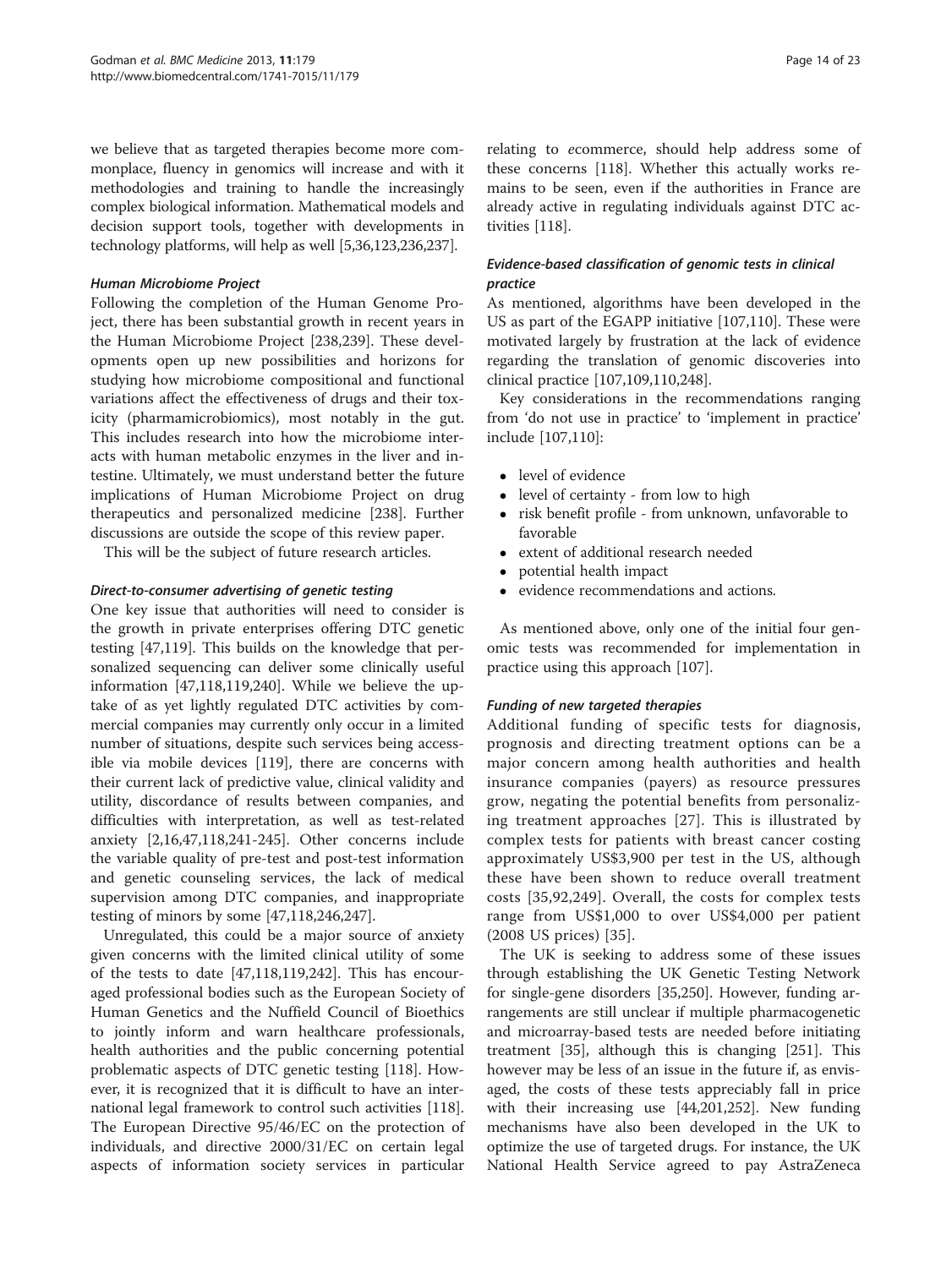directly GB£157.20 to GB£210.00 per Epidermal Growth Factor Receptor (EGFR) test prior to treatment with gefitinib as part of the overall strategy for funding the drug [[35\]](#page-17-0). This is implemented via a network of regional laboratories.

Funding of pharmacogenomic tests has been helped by investigators in Japan estimating that KRAS testing in selected patients with colorectal cancer before initiating cetuximab saved an estimated US\$50 million per year compared to no testing [[253,254](#page-22-0)]. This led to increased use of cetuximab [\[23](#page-17-0)]. KRAS testing has also be estimated to save the US health system over US\$600 million per year in the cost of cetuximab [[36,](#page-17-0)[255](#page-22-0)]. The cost of treatment for patients with colorectal cancer has also been reduced in France with the instigation of regional centers undertaking KRAS resting [\[47](#page-17-0)]. Other authors have also shown that KRAS mutation testing prior to treatment with cetuximab saved costs [\[98](#page-18-0)[,256\]](#page-22-0).

However, there are concerns among payers that targeting of new drugs to small populations will lead to them being considered as 'orphan drugs', potentially resulting in premium prices above those of new drugs without orphan status [[113](#page-19-0)-[115](#page-19-0)]. Such cases have already happened, for example, crizotinib and vemurafenib, which have been launched at approximately US\$10,000 per patient per month excluding the cost of diagnostic tests and administration costs [[91](#page-18-0)[,257-259\]](#page-22-0). This is appreciably higher than for trastuzumab, which, when first launched, caused considerable funding concerns in some European countries [[260](#page-22-0)]. This is at a time when the number of new cancer cases is expected to increase by over 60% in the next 20 years [\[49](#page-17-0)[,92,](#page-18-0)[253,260-262\]](#page-22-0). Other examples of high acquisition costs include new targeted drugs for patients with cystic fibrosis, which have been launched at over US \$25,000 per month based on the concept of a targeted therapy in a selected subgroup of patients with cystic fibrosis [[88](#page-18-0)]. More recently in the US, abiraterone was the only cancer drug approved by the FDA in 2011 without an orphan designation [[112](#page-19-0)]. This situation can potentially lead to high acquisition drug costs, appreciably increasing the overall cost burden [[113](#page-19-0)[,233](#page-22-0),[251](#page-22-0)]. These concerns have been fuelled by Sanofi-Aventis in 2011 acquiring Genzyme for approximately US\$20.1 billion [\[263,264](#page-22-0)], which built its base on Ceredase (imiglucerase) for Gaucher's disease and subsequently new treatments for small patient populations with genetic deficiencies. These costs will need to be recouped. This has resulted in suggestions to reconsider the definition of orphan drugs discussed earlier.

# Conclusions

There should be considerable benefits to all key stakeholders with new technologies that can improve the diagnosis, prognosis and treatment of patients, reducing

the number of patients needed to treat and increasing the number of patients needed to harm. In addition, this will also reduce the cost and consequences of ADRs [[16,22,26,38,39,](#page-17-0)[74,75](#page-18-0)] and, as a result, improve the health of patients within finite resources.

However, the complexity of biological systems means that gene mutations may not always express themselves as important phenotypic changes in disease patterns, making identification of potential biomarkers and new targeted treatments more difficult. This may explain why the promise of personalized medicine has not always translated into improvements in patient care in practice, and why only a limited number of targeted treatments are currently available and funded. This may also explain why advice about certain specific tests has been retracted as more data becomes available. This includes CYP2D6 genotyping testing prior to initiation of tamoxifen [[5,](#page-16-0)[25,28-31](#page-17-0)] and CYP2C19 genotyping testing prior to the initiation of treatment with clopidogrel [[180-182\]](#page-20-0).

It is recognized that for new technologies to be funded, there needs to be improved co-ordination among groups responsible for the funding of care and those evaluating new technologies. This will facilitate funding of new technologies that improve diagnosis, prognosis or subsequent care, especially if funding for new personalized technologies cross sectors [\[26](#page-17-0)]. This is beginning to happen as seen in France and the UK [[35](#page-17-0),[191](#page-21-0)]. However, this has been the exception, typically with fragmentation and heterogeneity of funding across sectors [[1,13](#page-16-0)[,35\]](#page-17-0), exacerbated in some cases by the need for multiple pharmacogenetic and microarray-based tests.

The envisaged reduction in the costs of pharmacogenetic tests [\[44,](#page-17-0)[201,](#page-21-0)[252](#page-22-0)] should increase the number of pharmacogenetic tests that are currently funded [\[265](#page-22-0)]. Earlier planning for the introduction of valued tests and targeted treatments should also facilitate their funding. New models, including potential coverage with evidence schemes [[228\]](#page-21-0), should also be explored further to facilitate funding. However, this will depend on resource requirements and the level of evidence initially provided [[107,110,](#page-19-0)[211](#page-21-0)].

A growing concern among payers is the requested price for new targeted treatments, especially if these increasingly resemble requested prices for orphan drugs, which is already happening [[88,](#page-18-0)[257-259\]](#page-22-0). In 2009, 22 targeted cancer therapies were approved by the FDA, with sales of US\$16 billion/year in the US in 2009 alone for just five of these [\[11](#page-16-0)[,45](#page-17-0)[,103](#page-19-0)]. More recently, as mentioned, abiraterone was the only cancer drug approved by the FDA in 2011 that did not seek an orphan designation [\[112\]](#page-19-0). Alongside this, payers are aware of the considerable number of biological drugs in development. For example, 42% of over 600 drugs in Phase I to III in companies listed in the NASDAQ Biotech Index are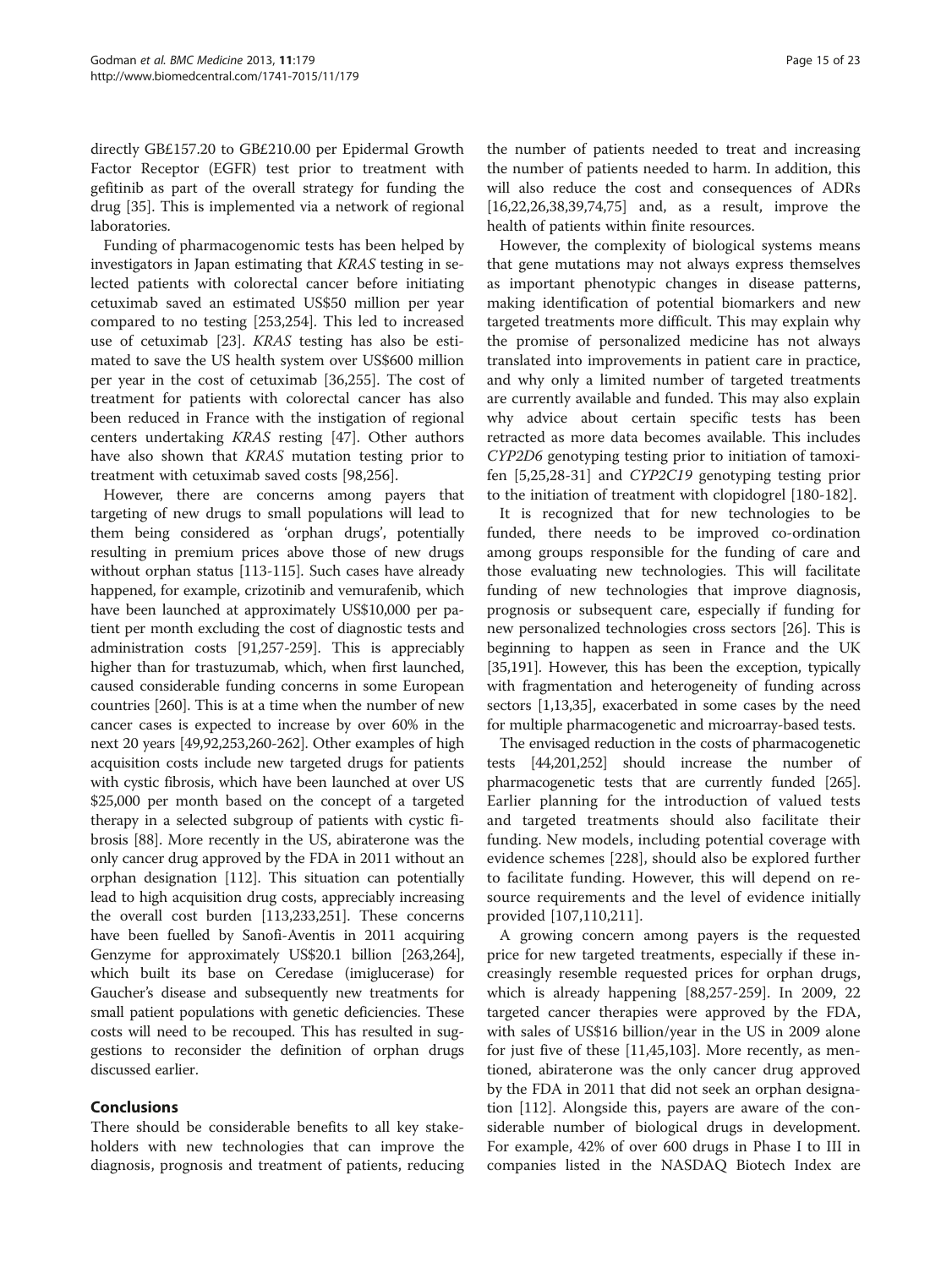biological drugs, the majority of which are for cancer or immunological diseases [[266](#page-22-0)]. Overall, it is estimated that up to half of current clinical pipelines among leading companies include targeted or stratified medicines [[45\]](#page-17-0). These issues and concerns need to be addressed to be able to fully fund new premium-priced targeted treatments considered valuable by payers of healthcare.

Payers across Europe are already seeking ways to release resources to help fund new technologies. This is through increased use of low-cost generics versus patented drugs in a class or related class, which will grow as more standard therapies lose their patents [[83,](#page-18-0)[267-273\]](#page-22-0). Commercial organizations can play their part through realistic pricing for their new technologies. This should be a possibility since developments in pharmacogenomics should reduce the number of failures, accelerate drug development and potentially reduce the number of patients needed in clinical trials through enriched patient populations [\[26](#page-17-0)], resulting in appreciably reduced development costs [\[50](#page-17-0)]. Marketing activities should be lower for targeted treatments with robust evidence, This should translate into lower prices, with US\$53 billion per year spent in recent years by pharmaceutical companies in the US alone on promoting their products to physicians [[274\]](#page-22-0).

Governments and health authorities also need to tackle the ethical issues associated with an increasing personalized approach. These include who will own the genomic data if population-based genomic sequencing increases, as well as issues of equity if high prices persist for diagnostic and prognostic tests and for new targeted treatments [[27\]](#page-17-0).

In conclusion, we hope we have stimulated the debate about personalized medicine and the ways forward for all key stakeholder groups. As a result, we hope this will help translate the promise of personalized medicine into clinical practice to benefit patients in the future.

#### Abbreviations

ADRs: Adverse drug reactions; DTC: Direct-to-consumer; EGAPP: Evaluation of genomic applications in practice and prevention; EGFR: epidermal growth factor receptors; FDA: US Food and drug administration; HTA: Health technology assessment; IgE: Immunoglobulin E; PARP: Poly (adenosine diphosphate–ribose) polymerase; PML: Progressive multifocal leukoencephalopathy.

#### Competing interests

No author has a financial competing interest to declare. The majority of authors are employed by health authorities, health insurance companies, Physician Associations or are advisers to them working in Universities or for other organisations. These include BG (numerous health authorities across Europe), EZ-B (HVB, Austria), I G-I (Basque Country, Spain), JJ (NHS Tayside and SMC, Scotland), REM (KI and Stockholm County Council), EA (Pharmaceutical Pricing Board, Finland), MB (NHS Scotland), IB (NHS Scotland), AB (HVB, Austria), SC (Department of Health, UK), ED (Catalonia Health Service), JF (Health Insurance Institute, Slovenia), KG (National Health Insurance Fund, Lithuania), AH (Department of Health, UK), HH (Physician Association, Hessen, Germany), KHv and CK (Norwegian Medicine Agency), SJ (Horizon Blue Cross Blue Shield, New Jersey, USA), MK (Republic Institute for

Health Insurance, Serbia), OL (State Agency of Medicines, Estonia), S-AL (Stockholm

County Council, Sweden), AM (NHS, UK), LM (National Centre for Pharmacoeconomics, Ireland), FN (TLV, Sweden), GS (AOK Health Insurance Fund, Germany), CS (CNAM, France), US (Health Insurance Funds, Germany), DT (Health Insurance, Slovakia), VV-P (Croatian Institute for Health Insurance), LV (Ministry of Health, Croatia), MvW (Health Care Insurances, Netherlands), CZ (Barcelona Health Region, Spain).

However, the content of the paper and the conclusions are those of each author and may not necessarily reflect those of the organization that employs them.

#### Authors' contributions

BG, AFF, PKC, EZ-B, REM, LLG and RA - developed the first draft and coordinated activities and inputs regarding additional drafts. This included potential definitions (AEF, PKC and EZ-B) as well as authority perspectives from Sweden (REM, LLG). IG-I - provided examples, critiqued subsequent drafts, co-ordinated the development around key medical, ethical, legal, social, economic and organizational issues, and contributed to the iterative process for the development of stakeholder recommendations generally as well as for Spain. He also critiqued subsequent drafts following reviewer comments. JJ - provided input especially from a timing perspective regarding input from key stakeholder groups, critiqued subsequent drafts including those following reviewer comments. EA - inputted into the development of the paper particularly from the perspective of authorities in Finland. This included the iterative process for key issues and the development of recommendations. CB - provided input into the first drafts based on his experience with personalized medicine, especially from a regulatory perspective. In addition, critiqued subsequent drafts including the iterative process for key issues and the development of recommendations. MB, IB and KP – inputted into the development of the paper particularly from the perspective of the authorities in Scotland. This included the iterative process for key issues and the development of recommendations. AB - inputted into the development of the paper particularly from the perspective of authorities in Austria (including EZ-B) as well as generally across Europe. This included the iterative process for key issues and the development of recommendations. AF, KHa, AH and AM - inputted into the development of the paper including the perspective of authorities in the UK (nationally and regionally), as well as critiqued subsequent drafts. This included the iterative process for key issues and the development of recommendations. SC also critiqued subsequent drafts following reviewer comments as well as from the perspective of authorities in the UK (nationally and regionally). ED and CZ - inputted into the development of the paper particularly from the perspective of authorities in Spain (regional and national) as well as generally from a clinical pharmacology perspective. This included the iterative process for key issues and the development of recommendations. JF - inputted into the development of the paper particularly from the perspective of authorities in Slovenia as well as critiquing subsequent drafts. This included the iterative process for key issues and the development of recommendations. KG - inputted into the development of the paper particularly from the perspective of authorities in Lithuania, as well as critiquing subsequent drafts. This included the iterative process for key issues and the development of recommendations. MG inputted into the development of the paper particularly from the perspective of authorities in Portugal. This included the iterative process for key issues and the development of recommendations. HH, GS, US - inputted into the development of the paper particularly from the perspective of Sickness Funds, Physician Associations and their advisers in Germany. This included the iterative process for key issues and the development of recommendations. KHv, CK - inputted into the development of the paper particularly from the perspective of the national authorities in Norway and critiqued subsequent drafts. This included the iterative process for key issues and the development of recommendations. SJ – inputted into the paper following reviewer comments - particularly from the perspective of managed care organizations in the US. This included the iterative process for key issues and the development of recommendations. MK - inputted into the development of the paper particularly from the perspective of the authorities in Serbia and critiqued subsequent drafts. This included the iterative process for key issues and the development of recommendations. OL - inputted into the development of the paper particularly from the perspective of the authorities in Estonia. This included the iterative process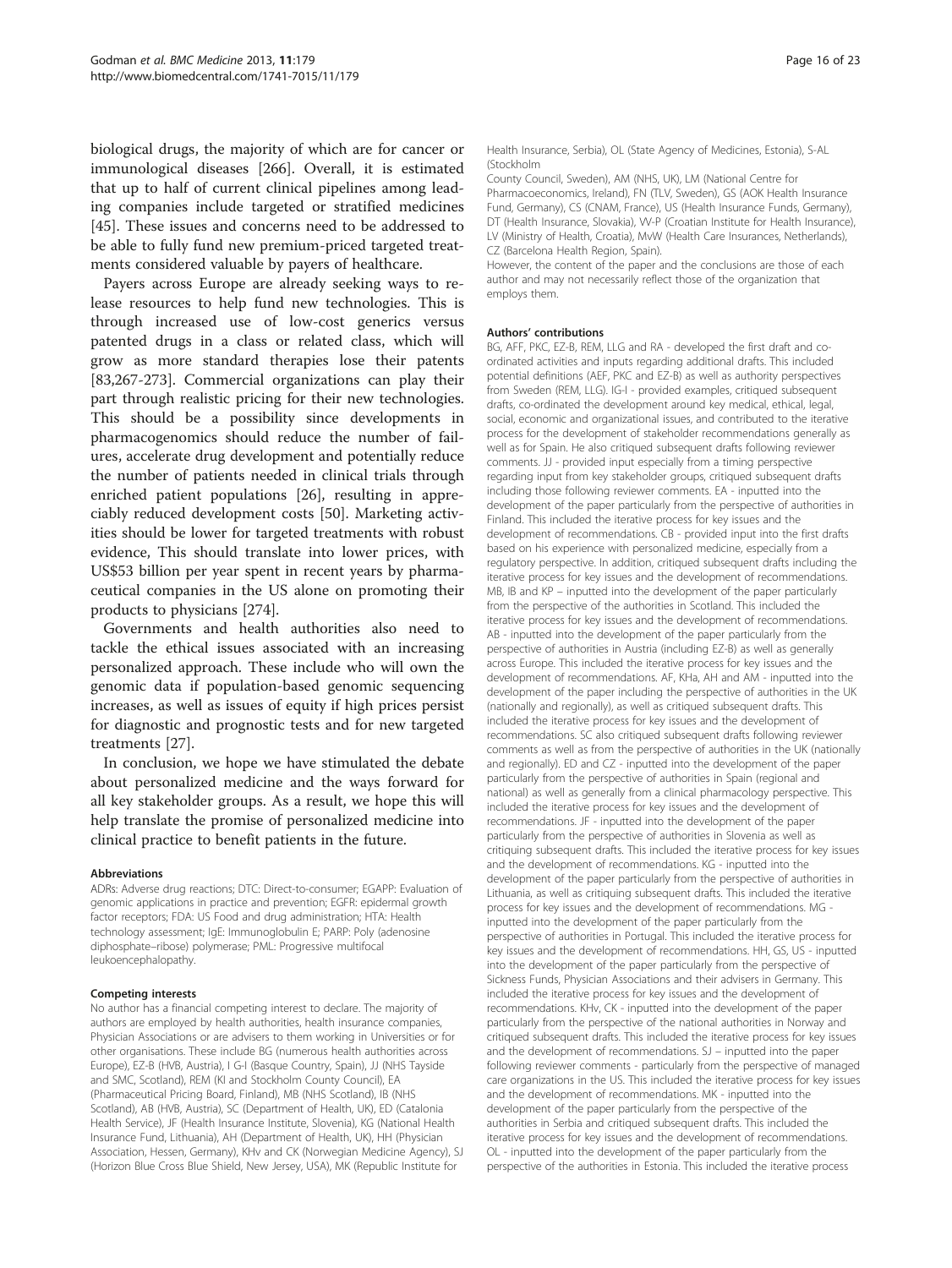<span id="page-16-0"></span>for key issues and the development of recommendations. S-AL, FN inputted into the development of the paper particularly from the perspective of authorities in Sweden (national and regional) - building on comments from REM and LLG. This included the iterative process for key issues and the development of recommendations. KM, MW - inputted into the development of the paper particularly from the perspective of the various authorities in Poland including critiquing subsequent drafts. This included the iterative process for key issues and the development of recommendations. LM - inputted into the development of the paper particularly from the perspective of authorities in Ireland as well as generally using her health economic background. This included the iterative process for key issues and the development of recommendations. CS - inputted into the development of the paper particularly from the perspective of the various national authorities in France. This included the iterative process for key issues and the development of recommendations. SS - inputted into paper following reviewer comments based on his experience as well as generally from the perspective of authorities in Belgium. This included the iterative process for key issues and the development of recommendations. DT - inputted into the development of the paper particularly from the perspective of the national authorities in Slovakia. This included the iterative process for key issues and the development of recommendations. VV-P and LV - inputted into the development of the paper particularly from the perspective of the authorities in Croatia as well as critiqued subsequent drafts. This included the iterative process for key issues and the development of recommendations. MvW - inputted into the development of the paper based on his experience with quality indicators as well as generally from the perspective of authorities in the Netherlands. This included the iterative process for key issues and the development of recommendations. DW-R - inputted into the development of the paper particularly from the patients' perspective based on her considerable experience in this area. This included he iterative process for key issues and the development of recommendations. All authors read and approved the manuscript.

#### Acknowledgements

This work was in part supported by grants from the Karolinska Institutet, Sweden, as well as grants from the Swedish Research Council (VR 2011–3440 and VR 2011–7381). No writing assistance was provided for this paper.

#### Author details

<sup>1</sup>Department of Laboratory Medicine, Division of Clinical Pharmacology, Karolinska Institutet, Karolinska University Hospital Huddinge, SE-141 86, Stockholm, Sweden. <sup>2</sup>Strathclyde Institute of Pharmacy and Biomedical Sciences, University of Strathclyde, Glasgow, UK. <sup>3</sup>National Institute for Science and Technology on Innovation on Neglected Diseases, Centre for Technological Development in Health, Oswaldo Cruz Foundation (Fiocruz), Rio de Janeiro, Brazil. <sup>4</sup>King's Centre for Global Health, Global Health Offices, Weston Education Centre, Cutcombe Road, London SE5 9RJ, UK. 5 Sunnybrook Odette Cancer Centre, 2075 Bayview Avenue, Toronto, ON, Canada. <sup>6</sup> Hauptverband der Österreichischen Sozialversicherungsträger, 21 Kundmanngasse, AT-1031, Wien, Austria. <sup>7</sup>Institute of Pharmacology and Toxicology, Department for Biomedical Sciences, University of Vienna, Vienna, Austria. <sup>8</sup>Osteba Basque Office for HTA, Ministry of Health of the Basque Country, Donostia-San Sebastian 1, 01010, Vitoria-Gasteiz, Basque Country, Spain. <sup>9</sup>NHS Tayside, Kings Cross, Dundee DD3 8EA, UK. <sup>10</sup>Department of Medicine, Clinical Pharmacology Unit, Karolinska Institutet, Karolinska University Hospital Solna, SE-17176, Stockholm, Sweden. 11Pharmaceutical Pricing Board, Ministry of Social Affairs and Health, PO Box 33, FI-00023 Government, Helsinki, Finland. 12Austrian Medicines and Medical Devices Agency, Traisengasse 5, Wien, Austria. <sup>13</sup>Public Health & Intelligence Strategic Business Unit, NHS National Services Scotland, Edinburgh EH12 9EB, UK. <sup>14</sup>Centre for Primary Care, Institute of Population Health, University of Manchester, Manchester M13 9PL, UK. <sup>15</sup>NIHR Greater Manchester Primary Care Patient Safety Translational Research Centre, Manchester M13 9PL, UK. <sup>16</sup>Unitat de Coordinació i Estratègia del Medicament, Direcció Adjunta d'Afers Assistencials, Catalan Institute of Health, Barcelona, Spain. <sup>17</sup>London School of Economics and Political Science, LSE Health, Houghton Street, London WC2A 2AE, UK. <sup>18</sup>Health Insurance Institute, Miklosiceva 24, SI-1507, Ljubljana, Slovenia. 19Medicines Reimbursement Department, National Health Insurance Fund, Europas a. 1, Vilnius, Lithuania. <sup>20</sup>INFARMED, Parque da Saúde de Lisboa, Avenida do Brasil 53, 1749-004, Lisbon, Portugal. 21Liverpool Health Economics Centre, University of Liverpool, Chatham Street, Liverpool L69 7ZH, UK. <sup>22</sup>Kassenärztliche Vereinigung Hessen, 15 Georg Voigt Strasse, DE-60325, Frankfurt am Main, Germany. <sup>23</sup>Norwegian Medicines Agency, Sven Oftedals vei 8, 0950, Oslo, Norway. <sup>24</sup>Clinical Programs, Pharmacy Management, Horizon Blue Cross Blue Shield of New Jersey, Newark, USA. <sup>25</sup>Republic Institute for Health Insurance, Jovana Marinovica 2, 11000, Belgrade, Serbia. <sup>26</sup>State Agency of Medicines, Nooruse 1, 50411, Tartu, Estonia. 27Department of Healthcare Development, Stockholm County Council, Stockholm, Sweden. 28HTA Consulting, Starowiślna Street, 17/3, 31-038, Cracow, Poland. <sup>29</sup>Public Health School, The Medical Centre of Postgraduate Education, Kleczewska Street, 61/63, 01-813, Warsaw, Poland. <sup>30</sup>NHS Greater Manchester Commissioning Support Unit, Salford, Manchester, UK.<sup>31</sup>National Centre for Pharmacoeconomics, St James's Hospital, Dublin 8, Ireland. <sup>32</sup>Dental and Pharmaceuticals Benefits Agency (TLV), PO Box 22520 Flemingatan 7, SE-104, Stockholm, Sweden. 33University of Glasgow, Glasgow, Scotland, UK. 34University of Heidelberg, Institute of Pharmacology, D-69120, Heidelberg, Germany. 35Wissenschaftliches Institut der AOK (WIDO), Rosenthaler Straße 31, 10178, Berlin, Germany. <sup>36</sup>IRDES, 10 rue Vauvenargues, 75018, Paris, France. <sup>37</sup>KU Leuven Department of Pharmaceutical and Pharmacological Sciences, 3000, Leuven, Belgium. <sup>38</sup>Faculty of Pharmacy, Comenius University and Faculty of Medicine, Slovak Medical University, Bratislava, Slovakia. <sup>39</sup>Unit for Clinical Pharmacology, University Hospital Rijeka, Krešimirova 42, 51000, Rijeka, Croatia. 40Ministry of Health, Republic of Croatia, Ksaver 200a, Zagreb, Croatia. 41Dutch Institute for Rational Use of Medicines, 3527 GV, Utrecht, Netherlands. <sup>42</sup>Institute for Optimizing Health Outcomes, 151 Bloor Street West, Suite 600, Toronto, ON M5S 1S4, Canada. <sup>43</sup>Barcelona Health Region, Catalan Health Service, Esteve Terrades 30, 08023, Barcelona, Spain. 44INDOX Cancer Research Network, Cancer Epidemiology Unit, University of Oxford, Oxford, UK.

Received: 15 January 2013 Accepted: 9 July 2013 Published: 13 August 2013

#### References

- 1. Eichler H-G, Abadie E, Breckenridge A, Flamion B, Gustafsson LL, Leufkens H, Rowland M, Schneider CK, Bloechl-Daum B: Bridging the efficacyeffectiveness gap: a regulator's perspective on addressing variability of drug response. Nat Rev 2011, 10:495–506.
- 2. Lesko LJ, Zineh I, Huang SM: What is clinical utility and why should we care? Clin Pharmacol Ther 2010, 88:729-733.
- Bertilsson L: Geographical/interracial differences in polymorphic drug oxidation. Current state of knowledge of cytochromes P450 (CYP) 2D6 and 2C19. Clin Pharmacokinet 1995, 29:192–209.
- 4. Pirmohamed M: Pharmacogenetics: past, present and future. Drug Discov Today 2011, 16:852–861.
- 5. Shah R, Shah D: Personalised medicine: is it a pharmacogenetic mirage? BJCP 2012, 74:698–721.
- 6. Gomez A, Ingelman-Sundberg M: Pharmacogenetics: its role in individual differences in drug response. Clin Pharmacol Ther 2009, 85:426-430.
- 7. Kalow W: Pharmacogenetics and pharmacogenomics: origin, status, and the hope for personalized medicine. Pharmacogenomics J 2006, 6:162-165.
- 8. Cesuroglu T, van Ommen B, Malats N, Sudbrak R, Lehrach H, Brand A: Public health perspective: from personalized medicine to personal health. Pers Med 2012, 9:115–119.
- Kacevska M, Ivanov M, Ingelman-Sundberg M: Perspectives on epigenetics and its relevance to adverse drug reactions. Clin Pharmacol Ther 2011, 89:902–907.
- 10. Wang E, Uccellini L, Marincola M: A genetic inference on cancer immune responsiveness. Oncoimmunology 2012, 1:520–525.
- 11. Van R, Wilson D, March S: Personalized medicine policy challenges: measuring clinical utility at point of care. Expert Rev Pharmacoecon Outcomes Res 2012, 12:289–295.
- 12. Kubota T, Hirasawa T, Miyake K: Epigenetic mechanisms and therapeutic perspectives for neurodevelopmental disorders. Pharmaceuticals 2012, 5:369–383.
- 13. Kievitis T, Niese D, Hanssen L, Collins P, Le Gledic C, Roediger A, Heathfield A, Hallersten A: EuropeBio – Personalised medicine: status quo and challenge. [[http://www.europabio.org/sites/default/files/report/](http://www.europabio.org/sites/default/files/report/personalized_medicine_status_quo_and_challenges.pdf) [personalized\\_medicine\\_status\\_quo\\_and\\_challenges.pdf](http://www.europabio.org/sites/default/files/report/personalized_medicine_status_quo_and_challenges.pdf)]
- 14. Zhou K, Pearson E: Insights from genome-wide association studies of drug response. Ann Rev Pharmacol Toxicol 2013, 53:229–310.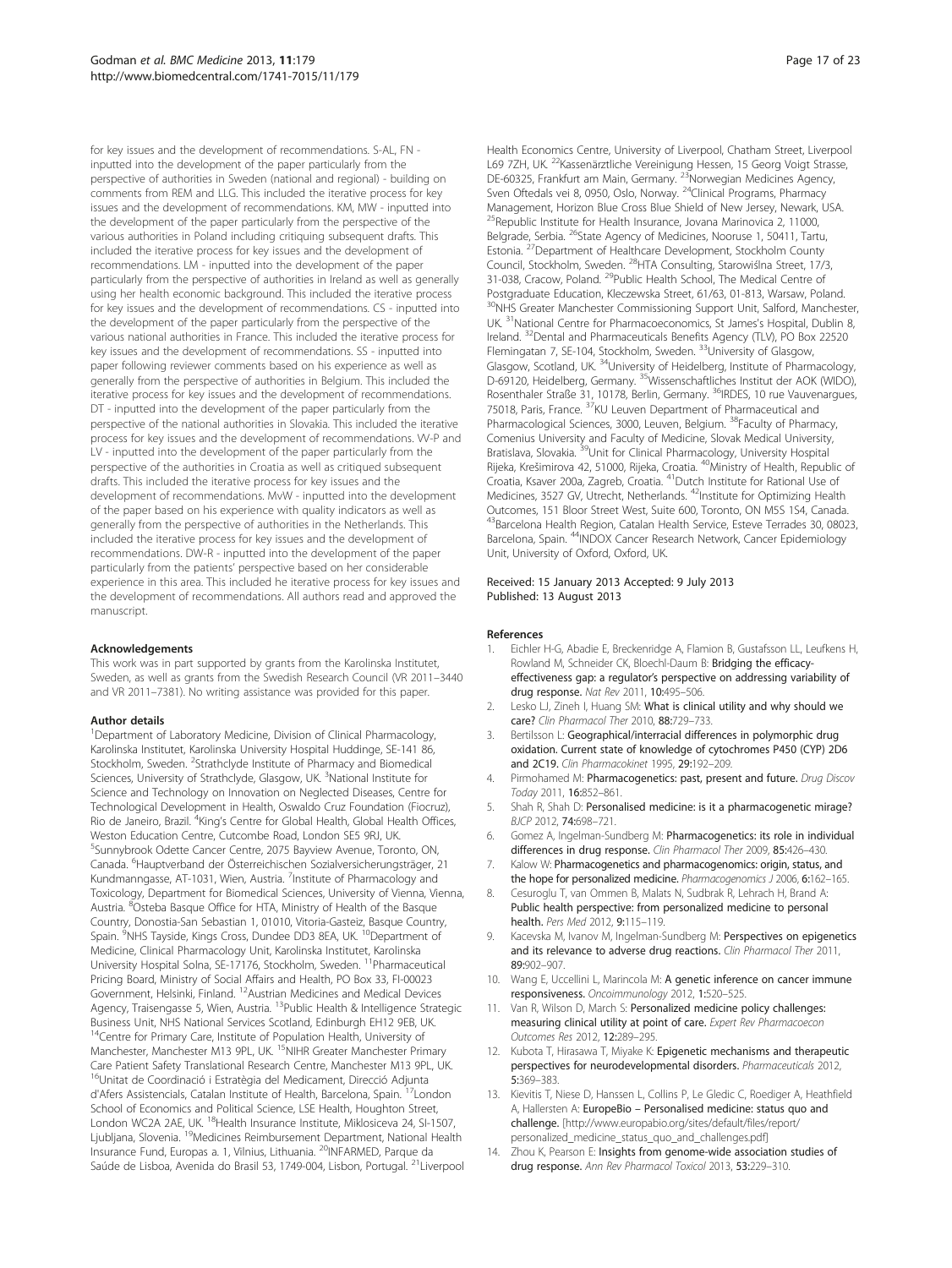- <span id="page-17-0"></span>15. Roden D, Wilke R, Kroemer H, Stein M: Pharmacogenomics: the genetics of variable drug responses. Circulation 2011, 123:1661–1670.
- 16. Crews KR, Hicks JK, Pui CH, Relling MV, Evans WE: Pharmacogenomics and individualized medicine: translating science into practice. Clin Pharmacol Ther 2012, 92:467–475.
- 17. Kalow W, Tang BK, Endrenyi L: Hypothesis: comparisons of inter- and intra-individual variations can substitute for twin studies in drug research. Pharmacogenetics 1998, 8:283–289.
- 18. Daly AK: Using genome-wide association studies to identify genes important in serious adverse drug reactions. Ann Rev Pharmacol Toxicol 2012, 52:21–35.
- 19. Roberts RL, Barclay ML: Current relevance of pharmacogenetics in immunomodulation treatment for Crohn's disease. J Gastroenterol Hepatol 2012, 27:1546–1554.
- 20. Roblin X, Oussalah A, Chevaux JB, Sparrow M, Peyrin-Biroulet L: Use of thiopurine testing in the management of inflammatory bowel diseases in clinical practice: a worldwide survey of experts. Inflamm Bowel Dis 2011, 17:2480–2487.
- 21. Jabin D, Kumar S, Gow PJ: Outcome of patients on azathioprine: a need for a better pre-treatment assessment and dosing quideline. N Z Med J 2010, 123:67–73.
- 22. Xie H-G, Frueh F: Pharmacogenomics steps towards personalized medicine. Personalized Medicine 2005, 2:325–327.
- 23. Shen B, Hwang J: The clinical utility of precision medicine: properly assessing the value of emerging diagnostic tests. Clin Pharmacol Ther 2010, 88:754–756.
- 24. Johansson I, Lundqvist E, Bertilsson L, Dahl ML, Sjöqvist F, Ingelman-Sundberg M: Inherited amplification of an active gene in the cytochrome P450 CYP2D locus as a cause of ultrarapid metabolism of debrisoquine. Proc Natl Acad Sci U S A 1993, 90:11825–11829.
- 25. Ingelman-Sundberg M, Sim SC, Gomez A, Rodriguez-Antona C: Influence of cytochrome P450 polymorphisms on drug therapies: pharmacogenetic, pharmacoepigenetic and clinical aspects. Pharmacol Ther 2007, 116:496–526.
- 26. Annemans L, Awada A, Broeckx D, Pauwels P, Simoens S, Van Belle S, Van Cutsem E, Van Hoof E, De Grève J: Stratified medicine: a call for action. [[http://www.bsmo.be/Publications/Stratified%20medicines%20final%20%](http://www.bsmo.be/Publications/Stratified%20medicines%20final%20%20EN%20%202012%2010%2017x.pdf) [20EN%20%202012%2010%2017x.pdf](http://www.bsmo.be/Publications/Stratified%20medicines%20final%20%20EN%20%202012%2010%2017x.pdf)]
- 27. Gutiérrez-Ibarluzea I: Personalised health care, the need for reassessment. A HTA perspective far beyond cost-effectiveness. Ital J Public Health 2012, 9:e8653.
- 28. Puhalla S, Bhattacharya S, Davidson N: Hormonal therapy in breast cancer: a model disease for the personalization of cancer care. Mol Oncol 2012,  $6:222-236$
- 29. Rae JM, Drury S, Hayes DF, Stearns V, Thibert JN, Haynes BP, Salter J, Sestak I, Cuzick J, Dowsett M, on behalf of the ATAC Trialists: CYP2D6 and UGT2B7 genotype and risk of recurrence in tamoxifen-treated breast cancer patients. J Natl Cancer Inst 2012, 104:452–460.
- 30. Kelly C, Pritchard K: CYP2D6 genotype as a marker for benefit of adjuvant tamoxifen in postmenopausal women: lessons learned. J Natl Cancer Inst 2012, 104:427–428.
- 31. Regan MM, Leyland-Jones B, Bouzyk M, Pagani O, Tang W, Kammler R, Dell'orto P, Biasi MO, Thürlimann B, Lyng MB, Ditzel HJ, Neven P, Debled M, Maibach R, Price KN, Gelber RD, Coates AS, Goldhirsch A, Rae JM, Viale G, Breast International Group (BIG) 1–98 Collaborative Group: CYP2D6 genotype and tamoxifen response in postmenopausal women with endocrine-responsive breast cancer: the breast international group 1–98 trial. J Natl Cancer Inst 2012, 104:441–451.
- 32. Scottish Medicines Consortium: Omalizumab (Xolair®) 75mg, 150mg solution for injection as prefilled syringe - No: 708/11. [[http://www.](http://www.scottishmedicines.org.uk/files/advice/omalizumab_Xolair_ABBREVIATE_FINAL_May_2011_for_website.pdf) [scottishmedicines.org.uk/files/advice/omalizumab\\_Xolair\\_ABBREVIATE\\_](http://www.scottishmedicines.org.uk/files/advice/omalizumab_Xolair_ABBREVIATE_FINAL_May_2011_for_website.pdf) [FINAL\\_May\\_2011\\_for\\_website.pdf](http://www.scottishmedicines.org.uk/files/advice/omalizumab_Xolair_ABBREVIATE_FINAL_May_2011_for_website.pdf)]
- 33. NICE: Omalizumab for the treatment of severe persistent allergic asthma in children aged 6 to 11 years 2012. [[http://guidance.nice.org.uk/TA201\]](http://guidance.nice.org.uk/TA201)
- 34. Benes C: Functionalizing genomic data for personalization of medicine. Clin Pharmacol Therapeut 2013, 93:309–311.
- 35. Miller I, Ashton-Chess J, Spolders H, Fert V, Ferrara J, Kroll W, Askaa J, Larcier P, Terry PF, Bruinvels A, Huriez A: Market access challenges in the EU for high medical value diagnostic tests. Personalized Med 2011, 8:137-148.
- 36. Holgate S, Palotie A: Discovery of new treatments in the context of delivering personalized medicine. Personalized Med 2012, 9:101–104.
- 37. Roses AD: Pharmacogenetics in drug discovery and development: a translational perspective. Na Rev Drug Discov 2008, 7:807–817.
- 38. Lötsch J, Rohrbacher M, Schmidt H, Doehring A, Brockmöller J, Geisslinger G: Can extremely low or high morphine formation from codeine be predicted prior to therapy initiation? Pain 2009, 144:119–124.
- 39. Gasche Y, Daali Y, Fathi M, Chiappe A, Cottini S, Dayer P, Desmeules J: Codeine intoxication associated with ultrarapid CYP2D6 metabolism. NEJM 2004, 351:2827–2831.
- 40. Katsakiori P: Personalised medicine: a reality or a dream. Clinic Pharmacol Biopharmaceut 2012, 1:1000e101.
- 41. Johnson JA, Gong L, Whirl-Carrillo M, Gage BF, Scott SA, Stein CM, Anderson JL, Kimmel SE, Lee MT, Pirmohamed M, Wadelius M, Klein TE, Altman RB, Clinical Pharmacogenetics Implementation Consortium: Clinical pharmacogenetics implementation consortium guidelines for CYP2C9 and VKORC1 genotypes and warfarin dosing. Clin Pharmacol Ther 2011, 90:625–629.
- 42. Bertilsson L, Dahl ML, Dalen P, Al-Shurbaji A: Molecular genetics of CYP2D6: clinical relevance with focus on psychotropic drugs. Br J Clin Pharmacol 2002, 53:111–22.
- 43. Elkalioubie A, Allorge D, Robriquet L, Wiart JF, Garat A, Broly F, Fourrier F: Near-fatal tramadol cardiotoxicity in a CYP2D6 ultrarapid metabolizer. Eur J Clin Pharmacol 2011, 67:855–858.
- 44. Becla L, Lunshof J, Gurwitz, Schulte In den Bäumen T, Westerhoff HV, Lange BM, Brand A: Health technology assessment in the era of personalized medicine. Int Jn Tech Ass Health Care 2011, 27:118–126.
- 45. Fugel HJ, Nuijten M, Postma M: Stratified medicine and reimbursement issues. Frontiers Pharmacol 2012, 3:1–5.
- 46. Roden D, Tyndale R: Pharmacogenomics and the tipping point: challenges and opportunities. Clin Pharmacol Ther 2011, 89:323–327.
- 47. Meyer U: Personalised medicine: a personal view. Clin Pharmacol Ther 2012, 91:373–375.
- 48. Arrowsmith J: Phase III, and submission failures: 2007–2010. Nat Rev Drug Discov 2011, 10:87
- 49. Mendelsohn J, Ringborg U, Schilsky R: Personalised cancer medicine a strategy to counteract an increasing cancer challenge. Mol Oncol 2012, 6:109–110.
- 50. Horizon: Personalized medicine. [[http://www.horizondiscovery.com/about](http://www.horizondiscovery.com/about-us/our-story/personalized-medicine)[us/our-story/personalized-medicine](http://www.horizondiscovery.com/about-us/our-story/personalized-medicine)]
- 51. Smith DA, Schmid EF: Drug withdrawals and the lessons within. Curr Opin Drug Discov Dev 2006, 9:38–46.
- 52. Wilke RA, Lin DW, Roden DM, Watkins PB, Flockhart D, Zineh I, Giacomini KM, Krauss RM: Identifying genetic risk factors for serious adverse drug reactions: current progress and challenges. Nat Rev Drug Discov 2007, 6:904–916.
- 53. Friedman MA, Woodcock J, Lumpkin MM, Shuren JE, Hass AE, Thompson LJ: The safety of newly approved medicines: do recent market removals mean there is a problem? JAMA 1999, 281:1728–1734.
- 54. Singlas E, Gouhet MA, Simon P: Pharmacokinetics of perhexiline maleate in angina patients with and without peripheral neuropathy. Eur J Clin Pharmacol 1978, 14:195–201.
- 55. Shah RR, Oates NS, Idle JR, Smith RL: Impaired oxidation of deprisoquine in patients with perhexiline neuropathy. BMJ 1982, 284:295–299.
- 56. Killalea SM, Krum H: Systematic review of the efficacy and safety of perhexiline in the treatment of ischaemic heart disease. Am J Cardiovasc Drugs 2001, 1:193–294.
- 57. Phan TT, Shivu GN, Choudry A, Abozguia K, Davies C, Naidoo U, Ahmed I, Yousef Z, Horowitz J, Frenneaux M: Multi-centre experience on the use of perihexiline in chronic heart failure and refractory angina: old drug, new hope. Eur J Heart Fail 2009, 11:881-886.
- 58. Gurwitz D, Rodríguez-Antona C, Payne K, Newman W, Gisbert JP, de Mesa EG, Ibarreta D: Improving pharmacovigilance in Europe: TPMT genotyping and phenotyping in the UK and Spain. Eur J Hum Genet 2009, 17:991–998.
- 59. Chisick L, Oleschuk C, Bernstein CN: The utility of thiopurine methyltransferase enzyme testing in inflammatory bowel disease. Can J Gastroenterol 2013, 27:39–43.
- 60. Keegan B: Natalizumab for multiple sclerosis: a complicated treatment. Lancet Neurol 2011, 10:677–678.
- 61. Kappos L, Bates D, Edan G: Natalizumab treatment for multiple sclerosis: updated recommendations for patient selection and monitoring. Lancet Neurol 2011, 10:745–758.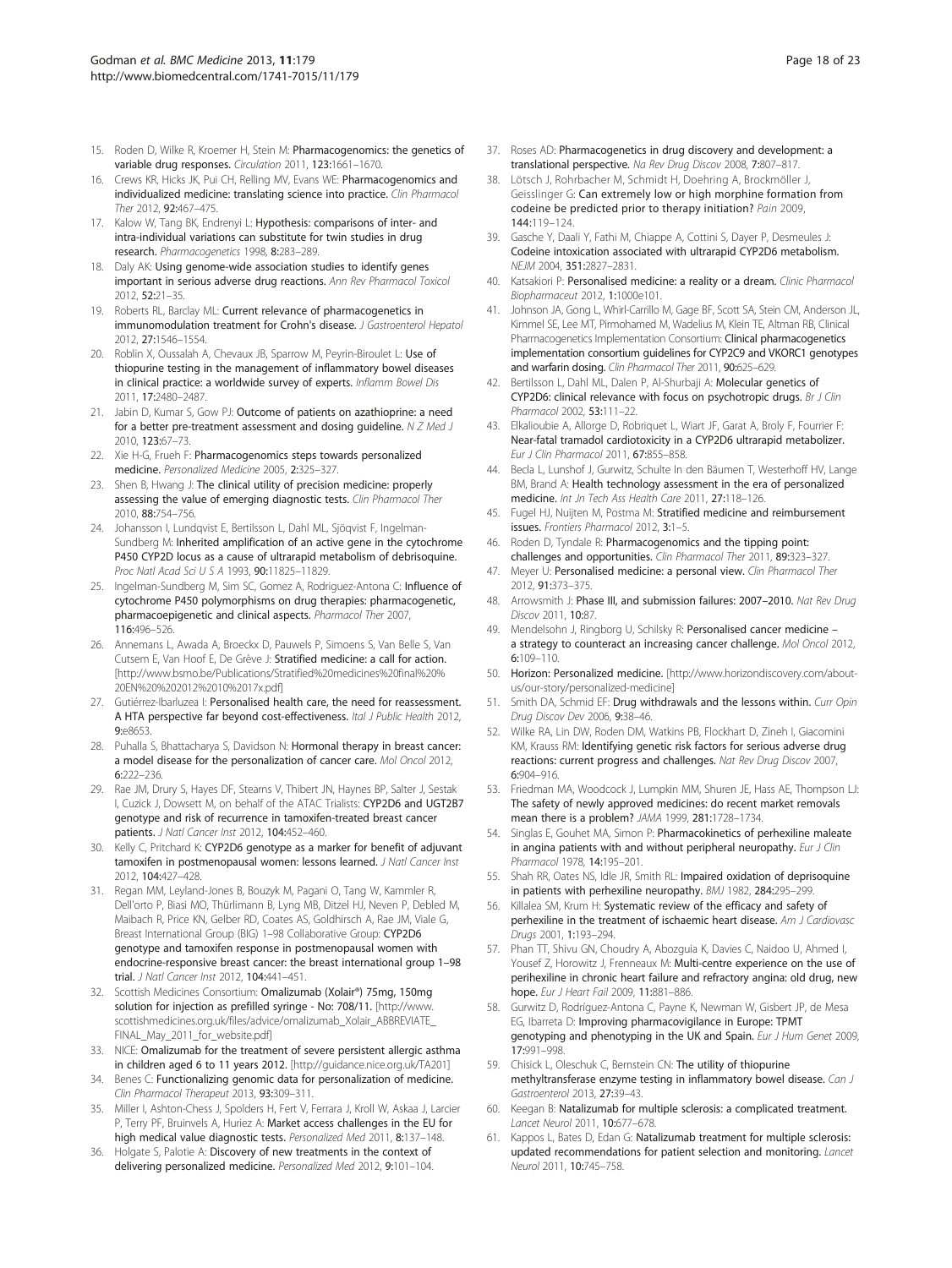- <span id="page-18-0"></span>62. Stausberg J, Hasford J: Drug-related admissions and hospital-acquired adverse drug events in Germany: a longitudinal analysis from 2003 to 2007 of ICD-10-coded routine data. BMC Health Serv Res 2011, 11:134.
- 63. Rottenkolber D, Schmiedl S, Rottenkolber M, Farker K, Saljé K, Mueller S, Hippius M, Thuermann PA, Hasford J, Net of Regional Pharmacovigilance Centers: Adverse drug reactions in Germany: direct costs of internal medicine hospitalizations. Pharmacoepidemiol Drug Saf 2011, 20:626–634.
- 64. Pirmohamed M, James S, Meakin S, Green C, Scott AK, Walley TJ, Farrar K, Park BK, Breckenridge AM: Adverse drug reactions as cause of admission to hospital: prospective analysis of 18 820 patients. BMJ 2004, 329:15–19.
- Bergman U, Wiholm BE: Drug-related problems causing admission to a medical clinic. Eur J Clin Pharmacol 1981, 20:193-200.
- 66. Brvar M, Fokter N, Bunc M, Mozina M: The frequency of adverse drug reaction related admissions according to method of detection, admission urgency and medical department specialty. BMC Clin Pharmacol 2009, 9:8.
- 67. Classen DC, Pestotnik SL, Evans RS, Lloyd JF, Burke JP: Adverse drug events in hospitalized patients. Excess length of stay, extra costs, and attributable mortality. JAMA 1997, 277:301–306.
- 68. Tumwikirize WA, Ogwal-Okeng JW, Vernby A, Anokbonggo WW, Gustafsson LL, Lundborg SC: Adverse drug reactions in patients admitted on internal medicine wards in a district and regional hospital in Uganda. Afr Health Sci 2011, 11:72–78.
- 69. Mannheimer M, Wettermark B, Lundberg M, Pettersson H, von Bahr C, Eliasson E: Nationwide drug-dispensing data reveal important differences in adherence to drug label recommendations on CYP2D6-dependent drug interactions. Br J Clin Pharmacol 2010, 69:411-417.
- 70. Becker ML, Kallewaard M, Caspers PW, Visser LE, Leufkens HG, Stricker BH: Hospitalisations and emergency department visits due to drug–drug interactions: a literature review. Pharmacoepidemiol Drug Saf 2007, 16:641–651.
- 71. Lazarou J, Pomeranz B, Corey P: Incidence of adverse drug reactions in hospitalised patients: a meta-analysis of prospective studies. JAMA 1998, 279:1200–1205.
- 72. Kim MM, Metlay J, Cohen A, Feldman H, Hennessy S, Kimmel S, Strom B, Doshi JA: Hospitalization costs associated with warfarin-related bleeding events among older community-dwelling adults. Pharmacoepidemiol Drug Saf 2010, 19:731–736.
- 73. Ernst F, Grizzle A: Drug-related morbidity and mortality: updating the cost-of-illness model. J Am Pharm Assoc 2001, 41:192–199.
- 74. Deverka PA, Vernon J, McLeod HL: Economic opportunities and challenges for pharmacogenomics. Annu Rev Pharmacol Toxicol 2010, 50:423–437.
- 75. Rappagliosi A: Market access challenges and opportunities for personalized medicine. EuropaBio [\[http://www.europabio.org/sites/default/](http://www.europabio.org/sites/default/files/1_-_challenges_and_opportunities_in_market_access_europabio_pers_med_workshop_090211.pdf) [files/1\\_-\\_challenges\\_and\\_opportunities\\_in\\_market\\_access\\_europabio\\_pers\\_](http://www.europabio.org/sites/default/files/1_-_challenges_and_opportunities_in_market_access_europabio_pers_med_workshop_090211.pdf) [med\\_workshop\\_090211.pdf](http://www.europabio.org/sites/default/files/1_-_challenges_and_opportunities_in_market_access_europabio_pers_med_workshop_090211.pdf)]
- 76. Godman B, Malmstrom RE, Bennie M, Sakshaug S, Burkhardt T, Campbell S, Garuoliene K, Schwabe U, Vončina L, Gustafsson LL: Prescribing restrictions - a necessary strategy among some European countries to enhance future prescribing efficiency? Rev Health Care 2012, 3:5–16.
- 77. Eichler H-G, Bloechl-Daum B, Abadie E, Barnett D, König F, Pearson S: Relative efficacy of drugs: an emerging issue between regulatory agencies and third-party payers. Nat Rev 2010, 9:277–291.
- 78. Godman B, Bucsics A, Burkhardt T, Haycox A, Seyfried H, Wieninger P: Insight into recent reforms and initiatives in Austria: implications for key stakeholders. Expert Rev Pharmacoecon Outcomes Res 2008, 8:357-371.
- 79. Sermet C, Andrieu V, Godman B, Van Ganse E, Haycox A, Reynier JP: Ongoing pharmaceutical reforms in France: implications for key stakeholder groups. Appl Health Econ Health Policy 2010, 8:7-24.
- 80. Wettermark B, Godman B, Andersson K, Gustafsson LL, Haycox A, Bertele' V: Recent national and regional drug reforms in Sweden – implications for pharmaceutical companies in Europe. Pharmacoeconomics 2008, 26:537–550.
- 81. Godman B, Shrank W, Andersen M, Berg C, Bishop I, Burkhardt T, Garuoliene K, Herholz H, Joppi R, Kalaba M, Laius O, McGinn D, Samaluk V, Sermet C, Schwabe U, Teixeira I, Tilson L, Tulunay FC, Vlahović-Palčevski V, Wendykowska K, Wettermark B, Zara C, Gustafsson LL: Comparing policies to enhance prescribing efficiency in Europe through increasing generic utilisation: changes seen and global implications. Expert Rev Pharmacoecon Outcomes Res 2010, 10:707–722.
- 82. Garattini S, Bertele V, Godman B, Haycox A, Wettermark B, Gustafsson LL: Enhancing the rational use of new medicines across European healthcare systems - a position paper. Eur J Clin Pharmacol 2008, 64:1137–1138.
- 83. Godman B, Bennie M, Baumgärtel C, Sović Brkičić L, Burkhardt T, Fürst J, Garuoliene K, Gomes M, Markovic-Pekovic V, Martin A, Sermet C, Skiold P, van Woerkom M, Voncina L, Gustafsson LL: Essential to increase the use of generics in Europe to maintain comprehensive healthcare? Farmeconomia: Health Economics and Therapeutic Pathways 2012, 13:5–20.
- 84. Organisation for Economic Co-operation and Development: Pharmaceutical expenditure. In OECD, Health at a Glance 2011. Paris: OECD Indicators, OECD Publishing; 2011 [\[http://www.oecd.org/health/health-systems/](http://www.oecd.org/health/health-systems/49105858.pdf) [49105858.pdf\]](http://www.oecd.org/health/health-systems/49105858.pdf)
- 85. Cameron A, Ewen M, Ross-Degnan D, Ball D, Laing R: Medicine prices, availability and affordability in 36 developing and middle-income countries; a secondary analysis. Lancet 2009, 273:240–249.
- 86. Aggarwal S: Targeted cancer therapies. Nat Rev Drug Discov 2010,  $9:427-428$
- 87. Engelberg A, Kesselheim A, Avron J: Balancing innovation, access and profits – market exclusivity for biologics. NEJM 2009, 361:1917–1919.
- 88. Kaiser J: Personalized medicine. New cystic fibrosis drug offers hope, at a price. Science 2012, 335:645.
- 89. Garuoliene K, Godman B, Gulbinovič J, Wettermark B, Haycox A: European countries with small populations can obtain low prices for drugs: Lithuania as a case history. Expert Rev Pharmacoecon Outcomes Res 2011, 11:343–349.
- 90. Taylor L: Australian government blocks subsidies for new drugs. [[http://](http://www.pharmatimes.com/Article/11-03-15/Australian_govt_blocks_subsidies_for_new_drugs.aspx) [www.pharmatimes.com/Article/11-03-15/Australian\\_govt\\_blocks\\_subsidies\\_](http://www.pharmatimes.com/Article/11-03-15/Australian_govt_blocks_subsidies_for_new_drugs.aspx) [for\\_new\\_drugs.aspx\]](http://www.pharmatimes.com/Article/11-03-15/Australian_govt_blocks_subsidies_for_new_drugs.aspx)
- 91. Thariani R, Veenstra DL, Carlson JJ, Garrison LP: Paying for personalized care: cancer biomarkers and comparative effectiveness. Mol Oncol 2012, 6:260–266.
- 92. Sullivan R, Peppercorn P, Sikora K, Zalcberg J, Meropol NJ, Amir E, Khayat D, Boyle P, Autier P, Tannock IF, Fojo T, Siderov J, Williamson S, Camporesi S, McVie JG, Purushotham AD, Naredi P, Eggermont A, Brennan MF, Steinberg ML, De Ridder M, McCloskey SA, Verellen D, Roberts T, Storme G, Hicks RJ, Ell PJ, Hirsch BR, Carbone DP, Schulman KA, Catchpole P, Taylor D, Geissler J, Brinker NG, Meltzer D, Kerr D, Aapro M: Delivering affordable cancer care in high-income countries. Lancet Oncol 2011, 12:933-980.
- 93. Manamperi A, Huzair F: Capacity building in genomics medicine and molecular diagnostics: the case of Sri Lanka. Curr Pharmacogenomics Person Med 2012, 10:185–194.
- 94. Manamperi A, Gunawardene NS, Wellawatta C, Abeyewickreme W, De Silva HJ: Hepatitis B virus (HBV) genotypes in a group of Sri Lankan patients with chronic infection. Trop Biomed 2011, 28:320–324.
- 95. Ozdemir V, Muljono D, Pang T, Ferguson L, Manamperi A, Samper S, Someya T, Tassé AM, Tsai S-H, Zhou H-H, Lee E: Asia-Pacific Health 2020 and Genomics without Borders: Co-Production of Knowledge by Science and Society Partnership for Global Personalized Medicine. Curr Pharmacogenomics Person Med 2011, 1:1-5.
- 96. Lunshof J: Personalized medicine: how much can we afford? A bioethics perspective. Personalized Med 2005, 2:43–47.
- 97. Clinical Pharmacology in Health Care, Teaching and Research. Edited by Rägo L, Sjölin-Forsberg G, Orme M, Sjöqvist F, Birkett D. Geneva: WHO, CIOMS and IUPHAR. [[http://www.cioms.ch/index.php/publications/printable](http://www.cioms.ch/index.php/publications/printable-publications?task=mdownload&id=46)[publications?task=mdownload&id=46\]](http://www.cioms.ch/index.php/publications/printable-publications?task=mdownload&id=46)
- 98. Frank M, Mittendorf T: Influence of pharmacogenomic profiling prior to pharmaceutical treatment in metastatic colorectal cancer on cost effectiveness: a systematic review. Pharmacoeconomics 2013, 31:215–228.
- 99. Hall P, McCabe C: What evidence is there for the reimbursement of personalised medicine? Pharmacoeconomics 2013, 31:181–183.
- 100. Curtis C, Shah S, Chin SF, Turashvili G, Rueda OM, Dunning MJ, Speed D, Lynch AG, Samarajiwa S, Yuan Y, Gräf S, Ha G, Haffari G, Bashashati A, Russell R, McKinney S, METABRIC Group, Langerød A, Green A, Provenzano E, Wishart G, Pinder S, Watson P, Markowetz F, Murphy L, Ellis I, Purushotham A, Børresen-Dale AL, Brenton JD, Tavaré S, Caldas C, Aparicio S: The genomic and transcriptomic architecture of 2,000 breast tumours reveals novel subgroups. Nature 2012, 486:346–352.
- 101. Park N, Rogan P, Tarnowski H, Knoll J: Structural and genic characterization of stable genomic regions in breast cancer: relevance to chemotherapy. Mol Oncol 2012, 6:347–359.
- 102. Perou CM, Sorlie T, Eisen MB, van de Rijn M, Jeffrey SS, Rees CA, Pollack JR, Ross DT, Johnsen H, Akslen LA, Fluge O, Pergamenschikov A, Williams C, Zhu SX, Lønning PE, Børresen-Dale AL, Brown PO, Botstein D: Molecular portraits of human breast tumours. Nature 2000, 406:747–752.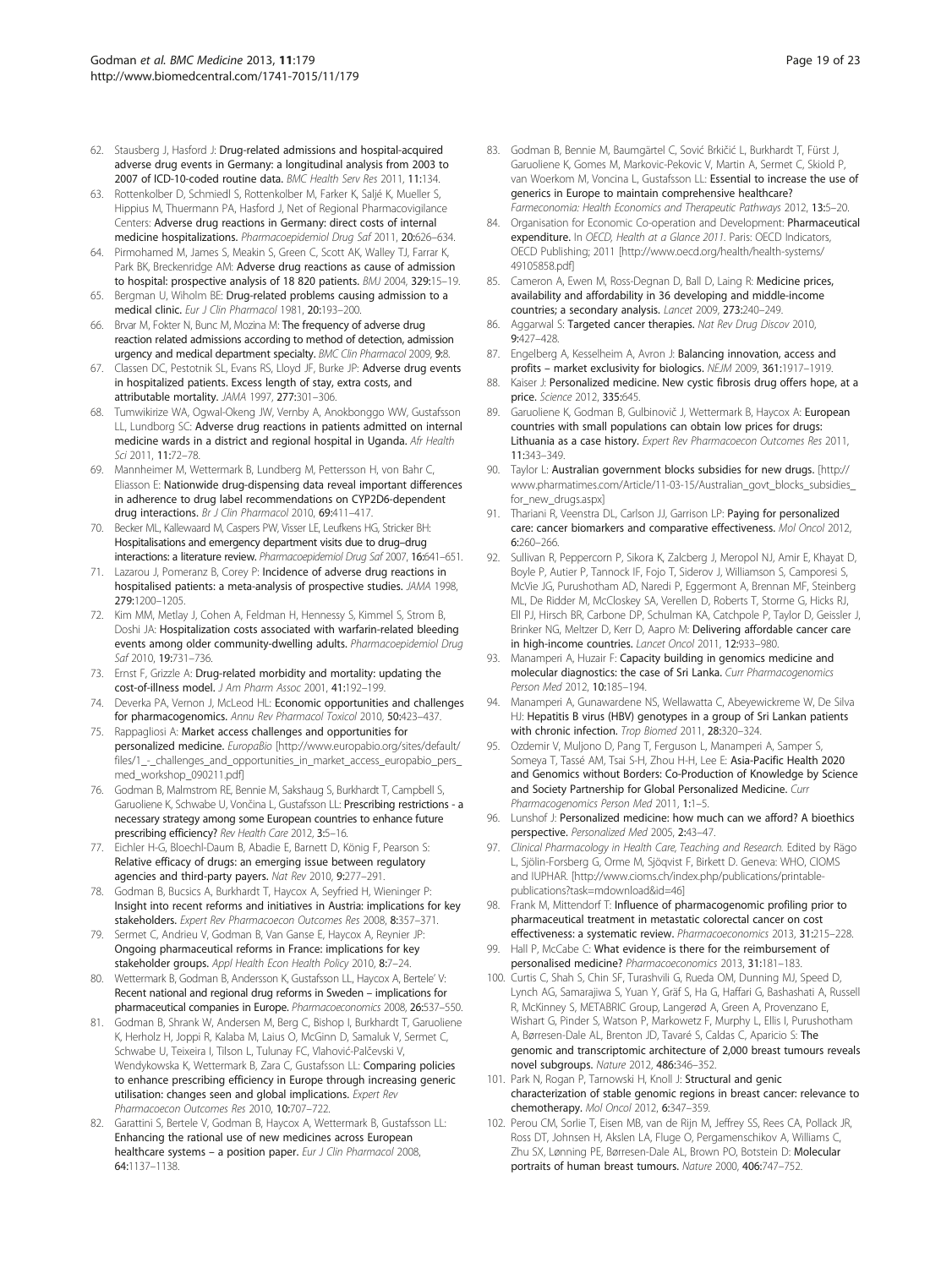- <span id="page-19-0"></span>103. Food and Drugs Administration: Table of Pharmacogenomic Biomarkers in Drug Labels. [\[www.fda.gov/Drugs/ScienceResearch/ResearchAreas/](http://www.fda.gov/Drugs/ScienceResearch/ResearchAreas/Pharmacogenetics/ucm083378.htm) [Pharmacogenetics/ucm083378.htm](http://www.fda.gov/Drugs/ScienceResearch/ResearchAreas/Pharmacogenetics/ucm083378.htm)]
- 104. Personalisierte Medizin in D zugelassene Arzneimittel. [\[www.vfa.de/](http://www.vfa.de/download/individualisierte-medizin.pdf) [download/individualisierte-medizin.pdf\]](http://www.vfa.de/download/individualisierte-medizin.pdf)
- 105. Hoffmann W, Krafczyk-Korth J: Towards a unified concept of personalized medicine. Personalized Med 2011, 8:111–113.
- 106. Mallal S, Phillips E, Carosi G, Molina JM, Workman C, Tomazic J, Jägel-Guedes E, Rugina S, Kozyrev O, Cid JF, Hay P, Nolan D, Hughes S, Hughes A, Ryan S, Fitch N, Thorborn D, Benbow A, PREDICT-1 Study Team: HLA-B\*5701 Screening for hypersensitivity to abacavir. N Engl J Med 2008, 358:568–579.
- 107. Khoury M, Coates R, Evans J: **Evidence-based classification of** recommendations on use of genomic tests in clinical practice: dealing with insufficient evidence. Genet Med 2010, 12:680–683.
- 108. Whitehall V, Tran K, Umapathy U, et al: A multicentre study to evaluate KRAS mutation testing methodologies in clinical settings. J Mol Diagn 2009, 11:543–552.
- 109. Veenstra D, Roth J, Garrison L, Ramsey S, Burke W: A formal risk-benefit framework for genomic tests: facilitating the appropriate translation of genomics into clinical practice. Genet Med 2012, 12:686–693.
- 110. Teutsch S, Bradley L, Palomaki G, Haddow JE, Piper M, Calonge N, Dotson WD, Douglas MP, Berg AO, EGAPP Working Group: The Evaluation of Genomic Applications in Practice and Prevention (EGAPP) initiative: methods of the EGAPP Working Group. Genet Med 2009, 11:3–14.
- 111. Tufts Centre for the study of Drug Development Impact Report summary. [[http://csdd.tufts.edu/files/uploads/nov-dec\\_ir\\_report\\_summary.](http://csdd.tufts.edu/files/uploads/nov-dec_ir_report_summary.pdf)pdf]
- 112. Mullard A: FDA drug approvals. Nat Rev Drug Discovery 2011, 2012:91-94.
- 113. Garattini S: Time to revisit the orphan drug law. Eur J Clin Pharmacol 2012, 68:113.
- 114. Hughes-Wilson W, Palma A, Schuurman A, Simoens S: Paying for the Orphan Drug System: break or bend? Is it time for a new evaluation system for payers in Europe to take account of new rare disease treatments? Orphanet J Rare Dis 2012, 7:74.
- 115. Michel M, Toumi M: Access to orphan drugs in Europe: current and future issues. Exp Review Pharmacoecon Outcomes Res 2012, 12:23–29.
- 116. Godman B, Paterson K, Malmstrom R, Selke G, Fagot J-P, Mrak J: Improving the managed entry of new drugs: sharing experiences across Europe. Expert Rev Pharmacoecon Outcomes Res 2012, 12:439–441.
- 117. Henry NL, Hayes DF: Cancer biomarkers. Mol Oncol 2012, 6:140-146.
- 118. Rial-Sebbag E, Borry P: Direct-to-consumer genetic testing: regulating offer or use? Personalized Med 2012, 9:315–317.
- 119. Finlayson A, Godman B, Paterson K, Aston E, Haycox A, Gustafsson LL, Ali R: Personalised medicine: here to stay? J R Soc Med 2013, 106:41-44.
- 120. Trusheim M, Berndt E, Douglas F: Stratified medicine: strategic and economic implications of combining drugs and clinical biomarkers. Nature Rev Drug Disc 2007, 6:287–293.
- 121. Davis J, Furstenthal L, Desai A, Norris T, Sutaria S, Fleming E, Ma P: The microeconomics of personalized medicine: today's challenge and tomorrow's promise. Nature Rev Drug Discovery 2009, 8:279–286.
- 122. Lunshof J, Gurwitz D: Pharmacogenomic testing: knowing more, doing better. Clin Pharmacol Ther 2012, 91:387–389.
- 123. Hornberg J, Bruggeman F, Westerhoff H, Lankelma J: Cancer: a systems biology disease. Biosystems 2006, 83:81–90.
- 124. Shabo A: Clinical genomics data standards for pharmacogenetics and pharmacogenomics. Pharmacogenomics 2006, 7:247–253.
- 125. Wang L, McLeod H, Weinshilboum R: Genomics drug response. NEJM 2011, 364:1144–1153.
- 126. Mancinelli L, Cronin M, Sadée W: Pharmacogenomics: the promise of personalized medicine. AAPS PharmSci 2000, 2:E4.
- 127. Suppiah V, Moldovan M, Ahlenstiel G, Berg T, Weltman M, Abate ML, Bassendine M, Spengler U, Dore GJ, Powell E, Riordan S, Sheridan D, Smedile A, Fragomeli V, Müller T, Bahlo M, Stewart GJ, Booth DR, George J: IL28B is associated with response to chronic hepatitis C interferon-alpha and ribavirin therapy. Nat Genet 2009, 41:1100–1104.
- 128. Tanaka Y, Nishida N, Sugiyama M, Kurosaki M, Matsuura K, Sakamoto N, Nakagawa M, Korenaga M, Hino K, Hige S, Ito Y, Mita E, Tanaka E, Mochida S, Murawaki Y, Honda M, Sakai A, Hiasa Y, Nishiguchi S, Koike A, Sakaida I, Imamura M, Ito K, Yano K, Masaki N, Sugauchi F, Izumi N, Tokunaga K, Mizokami M: Genome-wide association of IL28B with response to pegylated interferon-alpha and ribavirin therapy for chronic hepatitis C. Nat Genet 2009, 41:1105–1109.
- 129. Ge D, Fellay J, Thompson AJ, Simon JS, Shianna KV, Urban TJ, Heinzen EL, Qiu P, Bertelsen AH, Muir AJ, Sulkowski M, McHutchison JG, Goldstein DB: Genetic variation in IL28B predicts hepatitis C treatment-induced viral clearance. Nature 2009, 461:399–401.
- 130. Brennan K, Garcia-Closas M, Orr N, Fletcher O, Jones M, Ashworth A, Swerdlow A, Thorne H, KConFab Investigators, Riboli E, Vineis P, Dorronsoro M, Clavel-Chapelon F, Panico S, Onland-Moret NC, Trichopoulos D, Kaaks R, Khaw KT, Brown R, Flanagan JM: Intragenic ATM methylation in peripheral blood DNA as a biomarker of breast cancer risk. Cancer Res 2012, 72:2304–3213.
- 131. Graeser M, McCarthy A, Lord C, Savage K, Hills M, Salter J, Orr N, Parton M, Smith IE, Reis-Filho JS, Dowsett M, Ashworth A, Turner NC: A marker of homologous recombination predicts pathologic response to neoadjuvant chemotherapy in primary breast cancer. Clin Cancer Res 2010, 16:6159–6168.
- 132. Lucci A, Hall CS, Lodhi AK, Bhattacharyya A, Anderson AE, Xiao L, Bedrosian I, Kuerer HM, Krishnamurthy S: Circulating tumour cells in non-metastatic breast cancer: a prospective study. Lancet Oncol 2012, 13:688–695.
- 133. Pirmohamed M, Hughes D: Pharmacogenetic tests: the need for a level playing field. Nature Rev Drug Disc 2013, 12:3–4.
- 134. Dubinsky MC, Reyes E, Ofman J, Chiou CF, Wade S, Sandborn WJ: A costeffectiveness analysis of alternative disease management strategies in patients with Crohn's disease treated with azathioprine or 6 mercaptopurine. Am J Gastroenterol 2005, 100:2239.
- 135. Winter J, Walker A, Shapiro D, Gaffney D, Spooner RJ: Mills PR Costeffectiveness of thiopurine methyltransferase genotype screening in patients about to commence azathioprine therapy for treatment of inflammatory bowel disease. Aliment Pharmacol Ther 2004, 20:593.
- 136. Wasif Saif M, Syrigos K, Mehra R, Mattison LK, Diasio RB: Dihydropyrimidine dehydrogenase deficiency (DPD) in GI malignancies: experiences of 4-years. Pak J Med Sci Q 2007, 23:832–839.
- 137. Iver L, Das S, Janisch L, Wen M, Ramírez J, Karrison T, Fleming GF, Vokes EE, Schilsky RL, Ratain MJ: UGT1A1\*28 polymorphism as a determinant of irinotecan disposition and toxicity. Pharmacogenomics J 2002, 2:43–47.
- 138. O'Shaughnessy J, Osborne C, Pippen J, Yoffe M, Patt D, Rocha C, Koo IC, Sherman BM, Bradley C: Iniparib plus chemotherapy in metastatic triplenegative breast cancer. NEJM 2011, 364:205–214.
- 139. Wessels JA, van der Kooij SM, le Cessie S, Kievit W, Barerra P, Allaart CF, Huizinga TW, Guchelaar HJ, Pharmacogenetics Collaborative Research Group: A clinical pharmacogenetic model to predict the efficacy of methotrexate monotherapy in recent-onset rheumatoid arthritis. Arthritis Rheum 2007, 56:1765–1775.
- 140. European Medicines Agency: Ziagen (abacavir). [http://www.ema.europa.eu/](http://www.ema.europa.eu/ema/index.jsp?curl=pages/medicines/human/medicines/000252/human_med_001179.jsp&mid=WC0b01ac058001d124) [ema/index.jsp?curl=pages/medicines/human/medicines/000252/human\\_](http://www.ema.europa.eu/ema/index.jsp?curl=pages/medicines/human/medicines/000252/human_med_001179.jsp&mid=WC0b01ac058001d124) [med\\_001179.jsp&mid=WC0b01ac058001d124.](http://www.ema.europa.eu/ema/index.jsp?curl=pages/medicines/human/medicines/000252/human_med_001179.jsp&mid=WC0b01ac058001d124)
- 141. National Cancer Institute: Biomarker definition. [[http://www.cancer.gov/](http://www.cancer.gov/dictionary?cdrid = 45618) [dictionary?cdrid = 45618](http://www.cancer.gov/dictionary?cdrid = 45618)]
- 142. Ozomaro U, Wahlestedt C, Nemeroff C: Personalized medicine in psychiatry: problems and promises. BMC Med 2013, 11:132.
- 143. Karapetis CS, Khambata-Ford S, Jonker DJ, O'Callaghan CJ, Tu D, Tebbutt NC, Simes RJ, Chalchal H, Shapiro JD, Robitaille S, Price TJ, Shepherd L, Au HJ, Langer C, Moore MJ, Zalcberg JR: K-ras mutations and benefit from cetuximab in advanced colorectal cancer. N Engl J Med 2008, 359:1757–1765.
- 144. Baumgärtel C: [Personalized medicine in Oncology]. ÖAZ 2012, 3:22–23.
- 145. Fabi A, Merola R, Ferretti G, Di Benedetto A, et al: Epidermal growth factor receptor gene copy number may predict lapatinib sensitivity in HER2 positive metastatic breast cancer. Expert Opin Pharmacother 2013, 14:699–706.
- 146. Dent S, Oyan B, Honig A, Mano M, Howell S: HER2-targeted therapy in breast cancer: a systematic review of neoadjuvant trials. Cancer Treat Rev 2013, 39:622–631.
- 147. Berghoff AS, Bago-Horvath Z, Dubsky P, Rudas M, Pluschnig U, Wiltschke C, Gnant M, Steger GG, Zielinski CC, Bartsch R: Impact of her-2-targeted therapy on overall survival in patients with her-2 positive metastatic breast cancer. Breast J 2013, 19:149–155.
- 148. Sendur MA, Aksoy S, Altundag K: Pertuzumab in HER2-positive breast cancer. Curr Med Res Opin 2012, 28:1709–1716.
- 149. Murphy CG, Morris PG: Recent advances in novel targeted therapies for HER2-positive breast cancer. Anticancer Drugs 2012, 23:765–776.
- 150. Puglisi F, Minisini AM, De Angelis C, Arpino G: Overcoming treatment resistance in HER2-positive breast cancer: potential strategies. Drugs 2012, 72:1175–1193.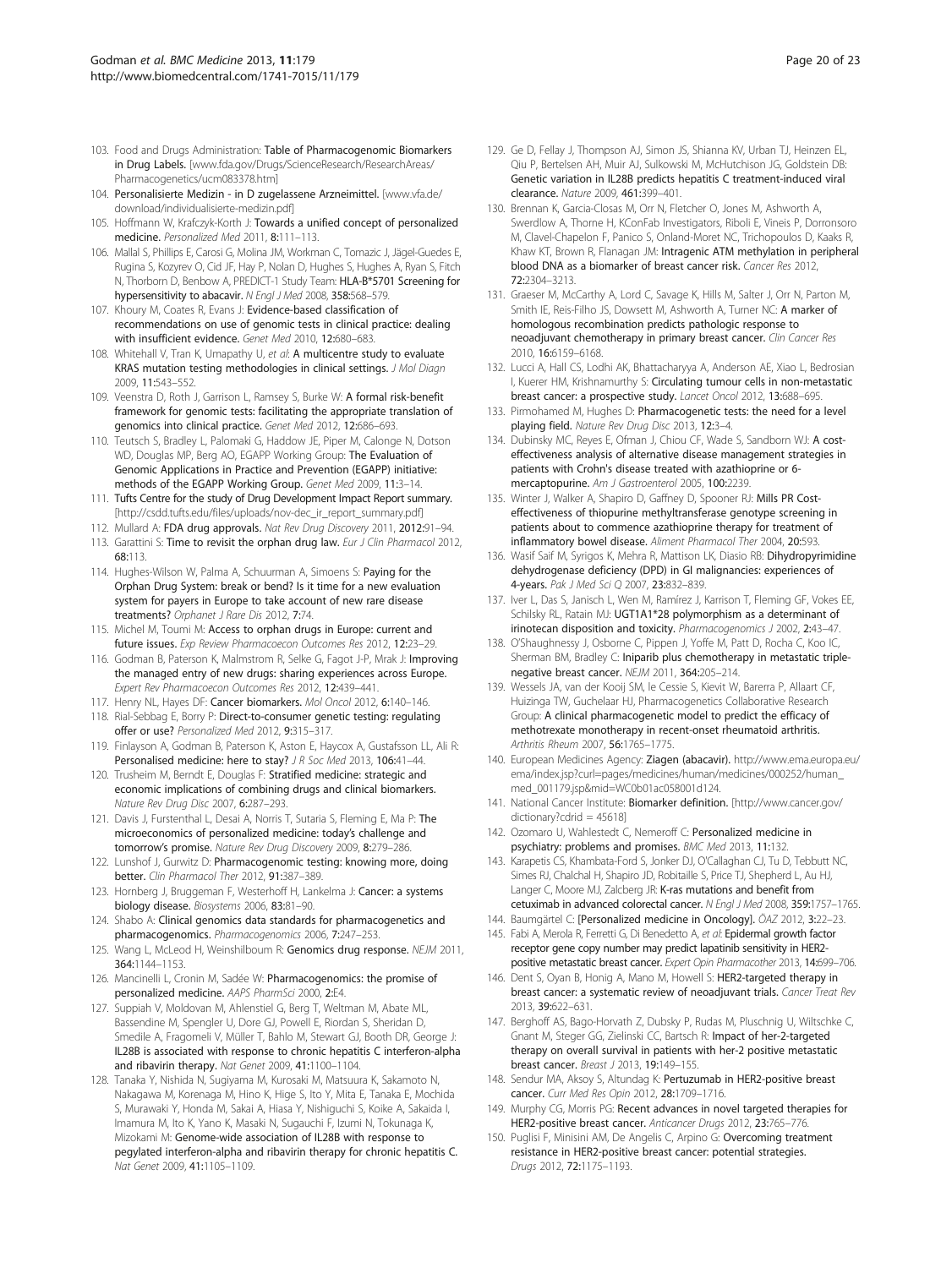- <span id="page-20-0"></span>151. Gianni L, Pienkowski T, Im YH, Roman L, Tseng LM, Liu MC, Lluch A, Staroslawska E, de la Haba-Rodriguez J, Im SA, Pedrini JL, Poirier B, Morandi P, Semiglazov V, Srimuninnimit V, Bianchi G, Szado T, Ratnayake J, Ross G, Valagussa P: Efficacy and safety of neoadjuvant pertuzumab and trastuzumab in women with locally advanced, inflammatory, or early HER2-positive breast cancer (NeoSphere): a randomised multicentre, open-label, phase 2 trial. Lancet Oncol 2012, 13:25–32.
- 152. Boyraz B, Sendur MA, Aksoy S, Babacan T, Roach EC, Kizilarslanoglu MC, Petekkaya I, Altundag K: Trastuzumab emtansine (T-DM1) for HER2positive breast cancer. Curr Med Res Opin 2013, 29:405–414.
- 153. Konecny GE: Emerging strategies for the dual inhibition of HER2-positive breast cancer. Curr Opin Obstet Gynecol 2013, 25:55–65.
- 154. Hurvitz SA, Kakkar R: The potential for trastuzumab emtansine in human epidermal growth factor receptor 2 positive metastatic breast cancer: latest evidence and ongoing studies. Ther Adv Med Oncol 2012, 4:235–245.
- 155. Baumgärtel C: Melanom: neue Therapieoptionen. ÖAZ 2012, 5:42–44.
- 156. Chapman PB, Hauschild A, Robert C, Haanen JB, Ascierto P, Larkin J, Dummer R, Garbe C, Testori A, Maio M, Hogg D, Lorigan P, Lebbe C, Jouary T, Schadendorf D, Ribas A, O'Day SJ, Sosman JA, Kirkwood JM, Eggermont AM, Dreno B, Nolop K, Li J, Nelson B, Hou J, Lee RJ, Flaherty KT, McArthur GA, BRIM-3 Study Group: Improved survival with vemurafenib in melanoma with BRAF V600E mutation. NEJM 2011, 364:2507–2516.
- 157. Chapman P, Hauschild A, Robert C, Larkin J, Haanen J, Ribas A, Hogg D, O'Day S, Ascierto P, Testori A, Lorigan P, Dummer R, Sosman J, Garbe C, Lee R, Nolop K, Nelson B, Hou J, Flaherty K, McArthur G: Phase III randomized, open-label, multicenter trial (BRIM3) comparing BRAF inhibitor vemurafenib with dacarbazine (DTIC) in patients with <sup>V600E</sup>BRAF-mutated melanoma. J Clin Oncol 2011, 29. [http://meetinglibrary.asco.org/content/](http://meetinglibrary.asco.org/content/82344-102) [82344-102](http://meetinglibrary.asco.org/content/82344-102).
- 158. Thatcher N, Chang A, Parikh P, Pereira JR, Ciuleanu T, von Pawel J, Stella GM, Lamba S, Cancelliere C, Russo M, Geuna M, Appendino G, Fantozzi R, Medico E, Bardelli A: Gefitinib plus best supportive care in previously treated patients with refractory advanced non-small-cell lung cancer: results from a randomised, placebo-controlled, multicentre study (Iressa Survival Evaluation in Lung Cancer). Lancet 2005, 366:1527–1537.
- 159. Di Nicolantonio F, Arena S, Gallicchio M, Zecchin D, Martini M, Flonta SE, Stella GM, Lamba S, Cancelliere C, Russo M, Geuna M, Appendino G, Fantozzi R, Medico E, Bardelli A: Replacement of normal with mutant alleles in the genome of normal human cells unveils mutation-specific drug responses. Proc Natl Acad Sci USA 2008, 105:20864–20869.
- 160. Hunt J, Little A, Feltell R, Wickenden J, Foster R: Investigating compound selectivity and resistance mechanisms in EGFR mutant X‐MAN™ cell lines Horizon. [\[http://www.horizondiscovery.com/uploads/app\\_notes/](http://www.horizondiscovery.com/uploads/app_notes/EGFR_AppNote.pdf) [EGFR\\_AppNote.pdf](http://www.horizondiscovery.com/uploads/app_notes/EGFR_AppNote.pdf)]
- 161. Mok TS, Wu YL, Thongprasert S, Yang CH, Chu DT, Saijo N, Sunpaweravong P, Han B, Margono B, Ichinose Y, Nishiwaki Y, Ohe Y, Yang JJ, Chewaskulyong B, Jiang H, Duffield EL, Watkins CL, Armour AA, Fukuoka M: Gefitinib or carboplatin-paclitaxel in pulmonary adenocarcinoma. N Engl J Med 2009, 361:947–957.
- 162. Peták I, Schwab R, Orfi L, Kopper L, Kéri G: Integrating molecular diagnostics into anticancer drug discovery. Nature Rev Drug Discov 2010, 9:523–535.
- 163. Bonanno L, Favaretto A, Rugge M, Taron M, Rosell R: Role of genotyping in non-small cell lung cancer treatment. Drugs 2011, 71:2231–2246.
- 164. Yang JC, Schuler MH, Yamamoto N, et al: LUX-Lung 3: A randomized, openlabel, phase III study of afatinib versus pemetrexed and cisplatin as firstline treatment for patients with advanced adenocarcinoma of the lung harboring EGFR-activating mutations. J Clin Oncol 2012, 30:abstract 7500.
- 165. Rosell R, Carcereny E, Gervais R, Vergnenegre A, Massuti B, Felip E, Palmero R, Garcia-Gomez R, Pallares C, Sanchez JM, Porta R, Cobo M, Garrido P, Longo F, Moran T, Insa A, De Marinis F, Corre R, Bover I, Illiano A, Dansin E, de Castro J, Milella M, Reguart N, Altavilla G, Jimenez U, Provencio M, Moreno MA, Terrasa J, Muñoz-Langa J, Valdivia J, Isla D, Domine M, Molinier O, Mazieres J, Baize N, Garcia-Campelo R, Robinet G, Rodriguez-Abreu D, Lopez-Vivanco G, Gebbia V, Ferrera-Delgado L, Bombaron P, Bernabe R, Bearz A, Artal A, Cortesi E, Rolfo C, Sanchez-Ronco M, Drozdowskyj A, Queralt C, de Aguirre I, Ramirez JL, Sanchez JJ, Molina MA, Taron M, Paz-Ares L, Spanish Lung Cancer Group in collaboration with Groupe Français de Pneumo-Cancérologie and Associazione Italiana Oncologia Toracica: Erlotinib versus standard chemotherapy as first-line treatment for European patients with advanced EGFR mutation-positive non-small-cell

lung cancer (EURTAC): a multicentre, open-label, randomised phase 3 trial. Lancet Oncol 2012, 13:239–246.

- 166. Curran M: Crizotinib in locally advanced or metastatic non-small cell lung cancer (NSCLC). Drugs 2012, 72:99–107.
- 167. Crinò L, Kim D, Riely GJ, Janne P, Blackhall F, Camidge D, Hirsh V, Mok T, Solomon B, Park K, Gadgeel S, Martins R, Han R, De Pas T, Bottomley A, Polli A, Petersen J, Tassell V, Shaw A: Initial phase II results with crizotinib in advanced ALK-positive non-small cell lung cancer (NSCLC): PROFILE 1005. J Clin Oncol 2011, 29 [\[http://meetinglibrary.asco.org/content/81844-102](http://meetinglibrary.asco.org/content/81844-102)]
- 168. Gautlney J, Sanhueza E, Redekop W, de Groot C: Application of costeffectiveness analysis to demonstrate the potential value of companion diagnostics in chronic myeloid leukemia. Pharmacogenomics 2011, 12:411–421.
- 169. Kantarjian H, Schiffer C, Jones D, Cortes C: Monitoring the response and course of chronic myeloid leukemia in the modern era of BRC-ABL tyrosine kinase inhibitors: practical advice on the use and interpretation of monitoring methods. Blood 2008, 111:1774–1780.
- 170. Medco: CCR5 Tropism testing for Maraviroc. [\[http://www.medcohealth.](http://www.medcohealth.com/medco/corporate/home.jsp?ltSess=y&articleID=CorpPM_Maraviroc) [com/medco/corporate/home.jsp?ltSess=y&articleID=CorpPM\\_Maraviroc\]](http://www.medcohealth.com/medco/corporate/home.jsp?ltSess=y&articleID=CorpPM_Maraviroc)
- 171. Pharoah PD, Antoniou AC, Easton DF, Ponder BA: Polygenes, risk prediction, and targeted prevention of breast cancer. N Engl J Med 2008, 358:2796–2803.
- 172. Arnedos M, Andre F, Farace F, Lacroix L, Besse B, Robert C, Soria JC, Eggermont AM: The challenge to bring personalized cancer medicine from clinical trials into routine clinical practice: the case of Institut Gustave Roussy. Mol Oncol 2012, 6:204–210.
- 173. Chabner B: Early accelerated approval for highly targeted cancer drugs. NEJM 2010, 364:1087–1089.
- 174. Fiandaca M, Bankiewicz, Federoff H: Gene therapy for the treatment of Parkinson's disease: the nature of biologics expands the future indications. Pharmaceuticals 2012, 5:553–590.
- 175. Nnadi C, Malhotra A: Individualizing antipsychotic drug therapy in schizophrenia: the promise of pharmacogenetics. Curr Psychiatry Rep 2007, 9:313–318.
- 176. Evaluation of Genomic Applications in Practice and Prevention (EGAPP) Working Group: Recommendations from the EGAPP Working Group: can tumor gene expression profiling improve outcomes in patients with breast cancer? Genet Med 2009, 11:66–73.
- 177. Teh LK, Mohamed NI, Salleh MZ, Rohaizak M, Shahrun NS, Saladina JJ, Shia JK, Roslan H, Sood S, Rajoo TS, Muniandy SP, Henry G, Ngow HA, Hla UKT, Din J: The risk of recurrence in breast cancer patients treated with tamoxifen: polymorphisms of CYP2D6 and ABCB1. AAPS J 2012, 14:52–59.
- 178. Medicines T, Agency HPR: Tamoxifen for breast cancer: drug interactions involving CYP2D6, genetic variants, and variability in clinical response. Drug Safety Update 2010, 4:A1.
- 179. International Warfarin Pharmacogenetics Consortium, Klein TE, Altman RB, Eriksson N, Gage BF, Kimmel SE, Lee MT, Limdi NA, Page D, Roden DM, Wagner, Caldwell MD, Johnson JA: Estimation of the warfarin dose with clinical and pharmacogenetic data. N Engl J Med 2009, 360:753–764.
- 180. Mega JL, Close SL, Wiviott SD, Shen L, Hockett RD, Brandt JT, Walker JR, Antman EM, Macias W, Braunwald E, Sabatine MS: Cytochrome p-450 polymorphisms and response to clopidogrel. N Engl J Med 2009, 360:354–362.
- 181. Pare G, Mehta SR, Yusuf S, Anand SS, Connolly SJ, Hirsh J, Simonsen K, Bhatt DL, Fox KA, Eikelboom JW: Effects of CYP2C19 genotype on outcomes of clopidogrel treatment. N Engl J Med 2010, 363:1704–1714.
- 182. Freedman JE, Hylek EM: Clopidogrel, genetics, and drug responsiveness. N Engl J Med 2009, 360:411–413.
- 183. Holmes M, Perel P, Shah T, Hingorani AD, Casas JP: CYP2C19 genotype, clopidogrel metabolism, platelet function, and cardiovascular events: systematic review and meta-analysis. JAMA 2011, 306:2704–2714.
- 184. Simon T, Verstuyft C, Mary-Krause M, Quteineh L, Drouet E, Méneveau N, Steg PG, Ferrières J, Danchin N, Becquemont L, French registry of Acute ST-Elevation and Non-ST-Elevation Myocardial Infarction (FAST-MI) Investigators: Genetic determinants of response to clopidogrel and cardiovascular events. NEJM 2009, 360:363–375.
- 185. Holmes DR Jr, Dehmer GJ, Kaul S, Leifer D, O'Gara PT, Stein CM: ACCF/AHA clopidogrel clinical alert: approaches to the FDA "boxed warning": a report of the American College of Cardiology Foundation Task Force on clinical expert consensus documents and the American Heart Association endorsed by the Society for Cardiovascular Angiography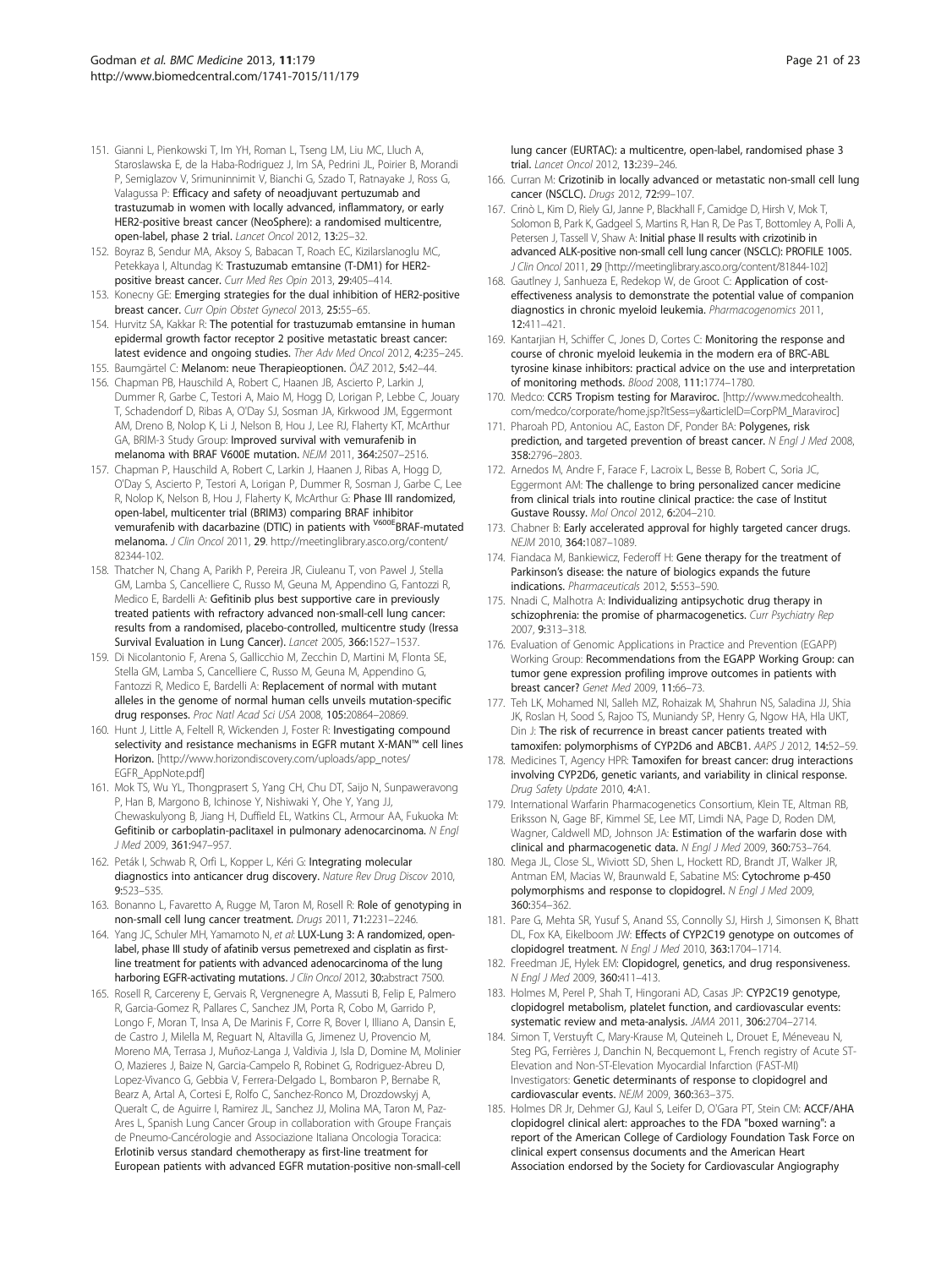<span id="page-21-0"></span>and Interventions and the Society of Thoracic Surgeons. J Am Coll Cardiol 2010, 56:321–341.

- 186. Bauer T, Bouman HJ, van Werkum JW, Ford NF, ten Berg JM, Taubert D: Impact of CYP2C19 variant genotypes on clinical efficacy of antiplatelet treatment with clopidogrel: systematic review and meta-analysis. BMJ 2011, 343:d4588.
- 187. Jensen SK, Jacques LB, Ciccanti M, Long K, Eggleston L, Roche J: Decision memo for pharmacogenomic testing for warfarin response (CAG-00400N). Baltimore, MD: Centers for Medicare and Medicaid Services; 2009.
- 188. Santos P, Dinardo C, Schettert I, Soares RA, Kawabata-Yoshihara L, Bensenor IM, Krieger JE, Lotufo PA, Pereira AC: CYP2C9 and VKORC1 polymorphisms influence warfarin dose variability in patients on long-term anticoagulation. Eur J Clin Pharmacol 2013, 69:789-797.
- 189. Beattie M, Wang G, Phillips K: Differences in US healthcare coverage policies in BRCA testing and potential implications. Personalized Med 2012, 9:5–8.
- 190. Cancer Research UK: Hundreds more breast cancer patients should be tested for BRCA1 gene. 2012 [[http://info.cancerresearchuk.org/news/](http://info.cancerresearchuk.org/news/archive/pressrelease/2012-02-14-more-breast-cancer-tested-BRCA1-gene) [archive/pressrelease/2012-02-14-more-breast-cancer-tested-BRCA1-gene\]](http://info.cancerresearchuk.org/news/archive/pressrelease/2012-02-14-more-breast-cancer-tested-BRCA1-gene)
- 191. National Institute for Health and Clinical Excellence: Familial Breast Cancer Quick Reference Guide 41. 2006 [[http://www.nice.org.uk/nicemedia/pdf/](http://www.nice.org.uk/nicemedia/pdf/CG41quickrefguide1.pdf) [CG41quickrefguide1.pdf\]](http://www.nice.org.uk/nicemedia/pdf/CG41quickrefguide1.pdf)
- 192. Robertson L, Hanson H, Seal S, Warren-Perry M, Hughes D, Howell I, Turnbull C, Houlston R, Shanley S, Butler S, Evans DG, Ross G, Eccles D, Tutt A, Rahman N, TNT Trial TMG; BCSC (UK): BRCA1 testing should be offered to individuals with triple-negative breast cancer diagnosed below 50 years. Br J Cancer 2012, 106:1234–1238.
- 193. Davidson JA, Cromwell I, Ellard S, et al: A prospective clinical utility study of the impact of the 21-gene recurrence score assay (Oncotype DX) in estrogen receptor positive (ER+) node negative (pN0) breast cancer in academic Canadian centers. Chicago, IL: Presented at the 2012 annual meeting of the American Society of Clinical Oncology; 2012.
- 194. Ragaz J: The 21-Gene Assay: Canada's uneven response. [[http://www.](http://www.canceradvocacy.ca/reportcard/2011/The%2021-Gene%20Assay%20Canadas%20Uneven%20Response.pdf) [canceradvocacy.ca/reportcard/2011/The%2021-Gene%20Assay%20Canadas%](http://www.canceradvocacy.ca/reportcard/2011/The%2021-Gene%20Assay%20Canadas%20Uneven%20Response.pdf) [20Uneven%20Response.pdf](http://www.canceradvocacy.ca/reportcard/2011/The%2021-Gene%20Assay%20Canadas%20Uneven%20Response.pdf)]
- 195. Tsoi DT, Inoue M, Kelly CM, Verma S, Pritchard KI: Cost-effectiveness analysis of recurrence score-guided treatment using a 21-gene assay in early breast cancer. Oncologist 2010, 15:457–465.
- 196. Kelly CM, Warner E, Tsoi DT, Verma S, Pritchard KI: Review of the clinical studies using the 21-gene assay. Oncologist 2010, 15:447–456.
- 197. Gray RG, Quirke P, Handley K: Validation study of a quantitative multigene RT-PCR assay for assessment of recurrence risk in stage II colon cancer patients. J Clin Oncol 2011, 29:4611–4619.
- 198. Venook AP, Niedzwiecki D, Lopatin M, et al: Validation of a 12-gene colon cancer recurrence score (RS) in patients (pts) with stage II colon cancer (CC) from CALGB 9581. J Clin Oncol 2011, 29. [http://www.asco.org/](http://www.asco.org/ASCOv2/Meetings/Abstracts?&vmview=abst_detail_view&confID=102&abstractID=77737) [ASCOv2/Meetings/Abstracts?&vmview=abst\\_detail\\_view&confID=102&](http://www.asco.org/ASCOv2/Meetings/Abstracts?&vmview=abst_detail_view&confID=102&abstractID=77737) [abstractID=77737](http://www.asco.org/ASCOv2/Meetings/Abstracts?&vmview=abst_detail_view&confID=102&abstractID=77737).
- 199. O'Connell MJ, Lee M, Lopatin M, Yothers G, Clark-Langone K, Millward M, Paik S, Sharif S, Shak S, Wolmark W: Validation of the 12-gene colon cancer Recurrence Score result in NSABP C-07 as a predictor of recurrence in stage II and II colon cancer patients treated with 5FU/LV (5FU) and 5FU/LV + oxaliplatin (5FU + Ox). J Clin Oncol 2012, 30. <http://meetinglibrary.asco.org/content/99494-114>.
- 200. Cartwright TH, Chao C, Lopatin M, Bentley TGK, Broder MS, Chang E: Effect of Oncotype DX colon cancer test results on treatment recommendations in patients with stage II colon cancer: preliminary results. J Clin Oncol 2012, 30.
- 201. Altman R: Pharmacogenomics: 'noninferiority' is sufficient for initial implementation. Clin Pharmacol Ther 2011, 89:348-350.
- 202. IT Future of Medicine Innovation. [[http://www.itfom.eu\]](http://www.itfom.eu)
- 203. The 1000 Genomes Project Consortium: An integrated map of genetic variation from 1,092 human genomes. Nature 2012, 491:56–65.
- 204. Hansen J, Zhao S, Lyengar R: Systems pharmacology of complex diseases. Ann N Y Acad Sci 2011, 1245:E1–E5.
- 205. Holliday E, Scott R, Attia J: Evidence-based medicine in the era of biomarkers: teaching a new dog old tricks? Clin Pharmacol Ther 2010, 88:740–742.
- 206. Peterson-Iyer K: Pharmacogenomics, ethics, and public policy. Kennedy Inst Ethics J 2008, 18:1.
- 207. Clayton EW: Genomics: ethical legal and social implications of genomic medicine. N Engl J Med 2003, 349:562–569.
- 208. Vladescu C, Ciutan M: Personalized medicine a new approach of the healthcare in Europe. Management in Health 2011, 15 [http://journal [managementinhealth.com/index.php/rms/article/view/182/520](http://journal.managementinhealth.com/index.php/rms/article/view/182/520)]
- 209. Evers K: Ethical challenges of personalized medicine in psychiatry. Evers Dialogues Clin Neurosci 2009, 11:427–434.
- 210. Wettermark B, Godman B, Eriksson C, van Ganse E, Garattini S, Joppi R, Malmström RE, Paterson K, Gustafsson LL: [Introduction of new medicines into European healthcare systems]. GGW 2010, 10:24–34.
- 211. Adamski J, Godman B, Ofierska-Sujkowska G, Herholz H, Wendykowska K, Laius O, Jan S, Sermet C, Zara C, Kalaba M, Gustafsson R, Garuolienè K, Haycox A, Garattini S, Gustafsson LL: Review of risk sharing schemes for pharmaceuticals: considerations, critical evaluation and recommendations for European payers. BMC Health Serv Res 2010, 10:153.
- 212. Stanek E, Sanders C, Taber K, Khalid M, Patel A, Verbrugge RR, Agatep BC, Aubert RE, Epstein RS, Frueh FW: Adoption of pharmacogenomics testing by US physicians: results of a nationwide survey. Clin Pharmacol Ther 2012, 91:450–458.
- 213. Wettermark B, Persson M, Wilking N, Kalin M, Korkmaz S, Hjemdahl P, Godman B, Petzold M, Gustafsson LL, Regional Drug Expert Consortium in Stockholm County Council: Forecasting drug utilization and expenditure in a metropolitan health region. BMC Health Serv Res 2010, 10:128.
- 214. Joppi R, Demattè L, Menti AM, Pase D, Poggiani C, Mezzalira L, Italian Horizon Scanning Project Group: The Italian Horizon Scanning Project. Eur J Clin Pharmacol 2009, 65:775–781.
- 215. Grosse S, Knoury M: What is the clinical utility of genetic testing? Genet Med 2006, 8:448–450.
- 216. Packer C: The National Horizon Scanning Centre (NHSC): Early warning for new and emerging health technologies in England. Evidence-Based Healthcare Public Health 2005, 9:410–413.
- 217. Godman B, Wettermark B, Bennie M, Diogene E, van Ganse E, Gustafsson LL: Critical role for clinical pharmacologists and hospital pharmacists with enhancing prescribing efficiency for new and existing drugs. (E)-Hospital 2012, 14:1–2.
- 218. Gustafsson LL, Wettermark B, Godman B, Andersén-Karlsson E, Bergman U, Hasselström J, Hensjö LO, Hjemdahl P, Jägre I, Julander M, Ringertz B, Schmidt D, Sjöberg S, Sjöqvist F, Stiller CO, Törnqvist E, Tryselius R, Vitols S, von Bahr C, Regional Drug Expert Consortium: The 'Wise List'- a comprehensive concept to select, communicate and achieve adherence to recommendations of essential drugs in ambulatory care in Stockholm. Basic Clin Pharmacol Toxicol 2011, 108:224–233.
- 219. Cheema PK, Gavura S, Migus M, Godman B, Yeung L, Trudeau M: International variability in the reimbursement of cancer drugs by publically funded drug programs. Curr Oncol 2012, 19:165–176.
- 220. Godman B: Risk sharing arrangements potential guidance for the future. CEESTAHC 2011 [[http://www.ceestahc.org/pliki/uoc/20110519/](http://www.ceestahc.org/pliki/uoc/20110519/uoc20110519_godman.pdf) [uoc20110519\\_godman.pdf](http://www.ceestahc.org/pliki/uoc/20110519/uoc20110519_godman.pdf)]
- 221. Pricewaterhouse Coopers: Personalised medicine in European hospitals. 2012 [\[http://www.pwc.com/en\\_HU/hu/kiadvanyok/assets/pdf/](http://www.pwc.com/en_HU/hu/kiadvanyok/assets/pdf/informe_personalised_medicine.pdf) [informe\\_personalised\\_medicine.pdf\]](http://www.pwc.com/en_HU/hu/kiadvanyok/assets/pdf/informe_personalised_medicine.pdf)
- 222. European Commission Health Research Directorate: Personalised medicine. Opportunities and challenges for European healthcare. 2011 [\[http://ec.europa.eu/research/health/pdf/13th-european-health-forum](http://ec.europa.eu/research/health/pdf/13th-european-health-forum-workshop-report_en.pdf)[workshop-report\\_en.pdf\]](http://ec.europa.eu/research/health/pdf/13th-european-health-forum-workshop-report_en.pdf)
- 223. Marchant GE, Milligan RJ, Wihelmi B: Legal pressures and incentives for personalized medicine. Personalized Med 2006, 3:391–397.
- 224. Gutierrez-Ibarluzea I, Simpson S, Benguria-Arrate G, Members of EuroScan International Network: Early awareness and alert systems: an overview of EuroScan methods. Int J Technol Assess Health Care 2012, 28:301–307.
- 225. Campbell SM, Braspenning J, Hutchinson A, Marshall MN: Research methods used in developing and applying quality indicators in primary care. BMJ 2003, 326:816–819.
- 226. Campbell SM, Roland MO, Buetow SA: Defining quality of care. Soc Sci Med 2000, 51:1611–1625.
- 227. Haaijer-Ruskamp FM, Andersen M, Vander Stichele RH: Prescribing quality indicators. In Pharmacoepidemiology and Therapeutic Risk Assessment. Edited by Hartzema AG, Tilson HH, Chan KA. Cincinatti, USA: Harwey Whitney Books; 2008.
- 228. Klemp M, Frønsdal KB, Facey K: HTAi Policy Forum. What principles should govern the use of managed entry agreements? Int J Technol Assess Health Care 2011, 27:77–83.
- 229. Varela Lema L, Ruano Raviña A, Cerdá Mota T, Blasco Amaro JA, Gutiérrez Ibarluzea I, Ibargoyen Roteta N, et al: Post-introduction observation of